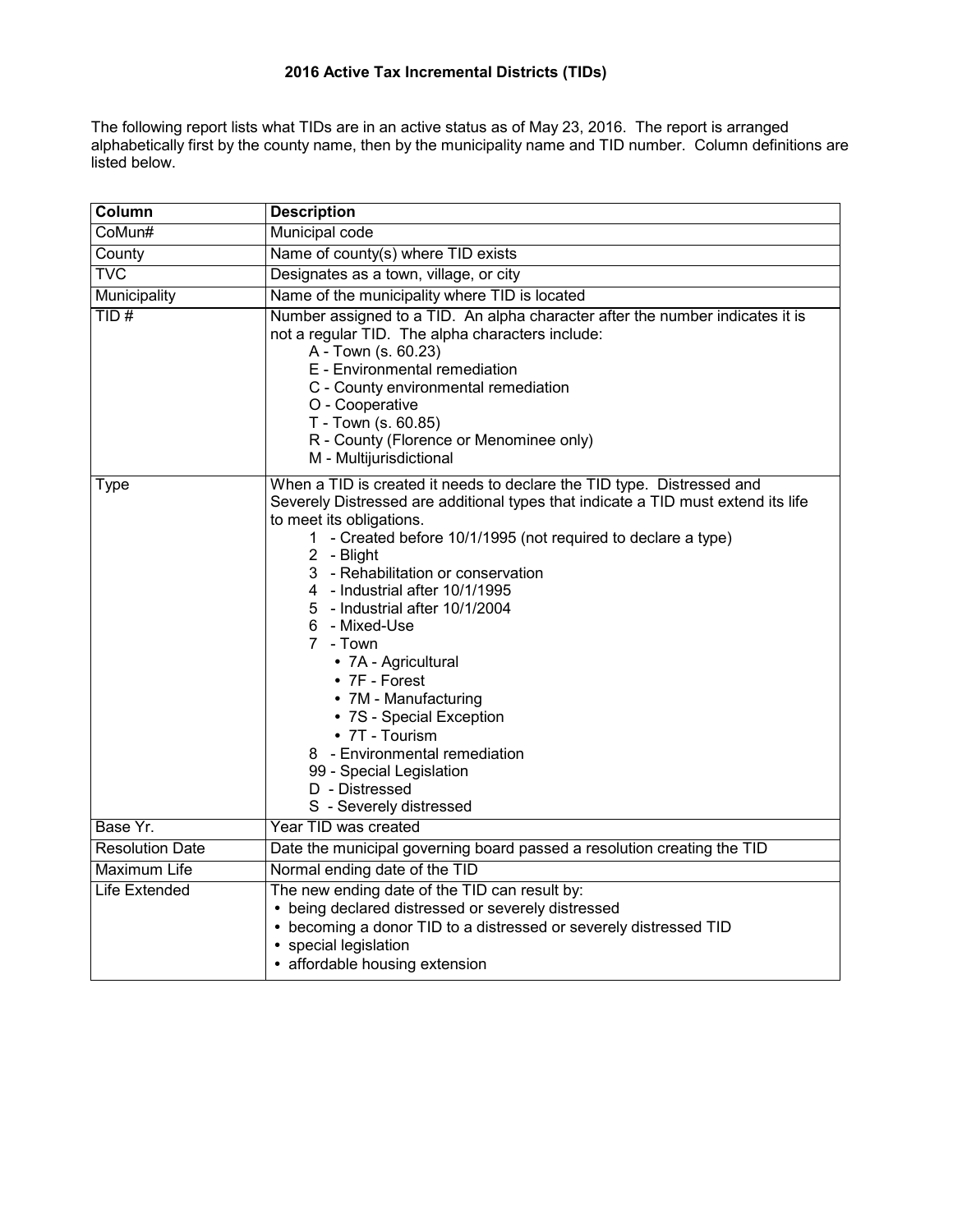| CoMun# | County          | <b>TVC</b>        | <b>Municipality</b>    | TID# | <b>Type</b>             | Base Yr. | <b>Resolution Date</b> | <b>Maximum Life</b> | <b>Life Extended</b> |
|--------|-----------------|-------------------|------------------------|------|-------------------------|----------|------------------------|---------------------|----------------------|
| 01201  | <b>ADAMS</b>    | <b>CITY OF</b>    | <b>ADAMS</b>           | 002  | $\overline{\mathbf{4}}$ | 1996     | 08/15/1996             | 08/15/2019          |                      |
| 01201  | <b>ADAMS</b>    | CITY OF           | <b>ADAMS</b>           | 003  | $\overline{c}$          | 1996     | 09/03/1996             | 09/03/2023          |                      |
| 01126  | <b>ADAMS</b>    | <b>VILLAGE OF</b> | <b>FRIENDSHIP</b>      | 001  | 4                       | 1997     | 05/05/1997             | 05/05/2020          |                      |
| 01126  | <b>ADAMS</b>    | <b>VILLAGE OF</b> | <b>FRIENDSHIP</b>      | 002  | 4                       | 2000     | 09/11/2000             | 09/11/2023          |                      |
| 01020  | <b>ADAMS</b>    | <b>TOWN OF</b>    | <b>NEW CHESTER</b>     | 001T | 7A                      | 2012     | 09/17/2012             | 09/17/2028          |                      |
| 01030  | <b>ADAMS</b>    | <b>TOWN OF</b>    | <b>ROME</b>            | 001T | 7T                      | 2015     | 09/17/2015             | 09/17/2031          |                      |
| 01291  | <b>ADAMS</b>    | CITY OF           | <b>WISCONSIN DELLS</b> | 003  | 3S                      | 2005     | 05/17/2005             | 05/17/2032          | 05/17/2045           |
| 02201  | <b>ASHLAND</b>  | CITY OF           | <b>ASHLAND</b>         | 006  | $\mathbf{1}$            | 1994     | 09/13/1994             | 09/13/2021          | 09/13/2031           |
| 02201  | <b>ASHLAND</b>  | CITY OF           | <b>ASHLAND</b>         | 007  | 4D                      | 1997     | 09/09/1997             | 09/09/2020          | 09/09/2030           |
| 02201  | <b>ASHLAND</b>  | CITY OF           | <b>ASHLAND</b>         | 008  | 4D                      | 1997     | 09/09/1997             | 09/09/2020          | 09/09/2030           |
| 02201  | <b>ASHLAND</b>  | CITY OF           | <b>ASHLAND</b>         | 009  | 6D                      | 2006     | 08/08/2006             | 08/08/2026          | 08/08/2036           |
| 02251  | <b>ASHLAND</b>  | CITY OF           | <b>MELLEN</b>          | 002  | $\overline{2}$          | 1997     | 09/29/1997             | 09/29/2024          |                      |
| 03101  | <b>BARRON</b>   | <b>VILLAGE OF</b> | <b>ALMENA</b>          | 001  | $\mathbf{1}$            | 1990     | 09/24/1990             | 09/24/2017          |                      |
| 03101  | <b>BARRON</b>   | <b>VILLAGE OF</b> | <b>ALMENA</b>          | 002  | $\mathbf{1}$            | 1992     | 09/22/1992             | 09/22/2019          |                      |
| 03206  | <b>BARRON</b>   | CITY OF           | <b>BARRON</b>          | 002  | $\overline{\mathbf{4}}$ | 2000     | 09/29/2000             | 09/29/2023          | 09/29/2040           |
| 03206  | <b>BARRON</b>   | CITY OF           | <b>BARRON</b>          | 003  | 6S                      | 2005     | 05/11/2005             | 05/11/2025          | 05/11/2045           |
| 03206  | <b>BARRON</b>   | CITY OF           | <b>BARRON</b>          | 004  | 3                       | 2007     | 06/12/2007             | 06/12/2034          | 05/11/2045           |
| 03206  | <b>BARRON</b>   | CITY OF           | <b>BARRON</b>          | 005  | 6                       | 2010     | 06/08/2010             | 06/08/2030          |                      |
| 03206  | <b>BARRON</b>   | CITY OF           | <b>BARRON</b>          | 006  | 6                       | 2015     | 09/24/2015             | 09/24/2035          |                      |
| 03111  | <b>BARRON</b>   | <b>VILLAGE OF</b> | <b>CAMERON</b>         | 001  | 6                       | 2005     | 08/08/2005             | 08/08/2025          |                      |
| 03211  | <b>BARRON</b>   | CITY OF           | <b>CHETEK</b>          | 002  | 4                       | 1997     | 05/13/1997             | 05/13/2020          |                      |
| 03211  | <b>BARRON</b>   | CITY OF           | <b>CHETEK</b>          | 003  | 5                       | 2007     | 04/26/2007             | 04/26/2027          |                      |
| 03212  | <b>BARRON</b>   | CITY OF           | <b>CUMBERLAND</b>      | 007  | $\mathbf{1}$            | 1995     | 09/13/1995             | 09/13/2022          |                      |
| 03116  | <b>BARRON</b>   | <b>VILLAGE OF</b> | <b>DALLAS</b>          | 002  | 2D                      | 2001     | 06/11/2001             | 06/11/2028          | 06/11/2038           |
| 03171  | <b>BARRON</b>   | <b>VILLAGE OF</b> | PRAIRIE FARM           | 001  | $\overline{\mathbf{4}}$ | 2002     | 09/30/2002             | 09/30/2025          |                      |
| 03276  | <b>BARRON</b>   | CITY OF           | <b>RICE LAKE</b>       | 003  | 3                       | 2001     | 03/27/2001             | 03/27/2028          |                      |
| 03276  | <b>BARRON</b>   | CITY OF           | <b>RICE LAKE</b>       | 004  | 6                       | 2007     | 03/27/2007             | 03/27/2027          |                      |
| 03186  | <b>BARRON</b>   | <b>VILLAGE OF</b> | <b>TURTLE LAKE</b>     | 003  | 6                       | 2009     | 11/17/2008             | 11/17/2028          |                      |
| 04151  | <b>BAYFIELD</b> | <b>VILLAGE OF</b> | <b>MASON</b>           | 001  | 4                       | 1999     | 09/30/1999             | 09/30/2022          |                      |
| 04291  | <b>BAYFIELD</b> | CITY OF           | <b>WASHBURN</b>        | 002  | 1                       | 1995     | 09/25/1995             | 09/25/2022          |                      |
| 04291  | <b>BAYFIELD</b> | CITY OF           | <b>WASHBURN</b>        | 003  | 6                       | 2015     | 06/08/2015             | 06/08/2035          |                      |
| 05102  | <b>BROWN</b>    | <b>VILLAGE OF</b> | <b>ALLOUEZ</b>         | 001  | 3                       | 2012     | 10/18/2011             | 10/18/2038          |                      |
| 05104  | <b>BROWN</b>    | <b>VILLAGE OF</b> | <b>ASHWAUBENON</b>     | 003  | 6                       | 2008     | 09/11/2008             | 09/11/2028          |                      |
| 05104  | <b>BROWN</b>    | <b>VILLAGE OF</b> | <b>ASHWAUBENON</b>     | 004  | 6                       | 2008     | 09/11/2008             | 09/11/2028          |                      |
| 05104  | <b>BROWN</b>    | <b>VILLAGE OF</b> | <b>ASHWAUBENON</b>     | 005  | $\overline{c}$          | 2014     | 02/25/2014             | 02/25/2041          |                      |
| 05106  | <b>BROWN</b>    | <b>VILLAGE OF</b> | <b>BELLEVUE</b>        | 001  | 6                       | 2013     | 03/21/2013             | 03/21/2033          |                      |
| 05216  | <b>BROWN</b>    | CITY OF           | DE PERE                | 005  | $\overline{2}$          | 1996     | 08/27/1996             | 08/27/2023          |                      |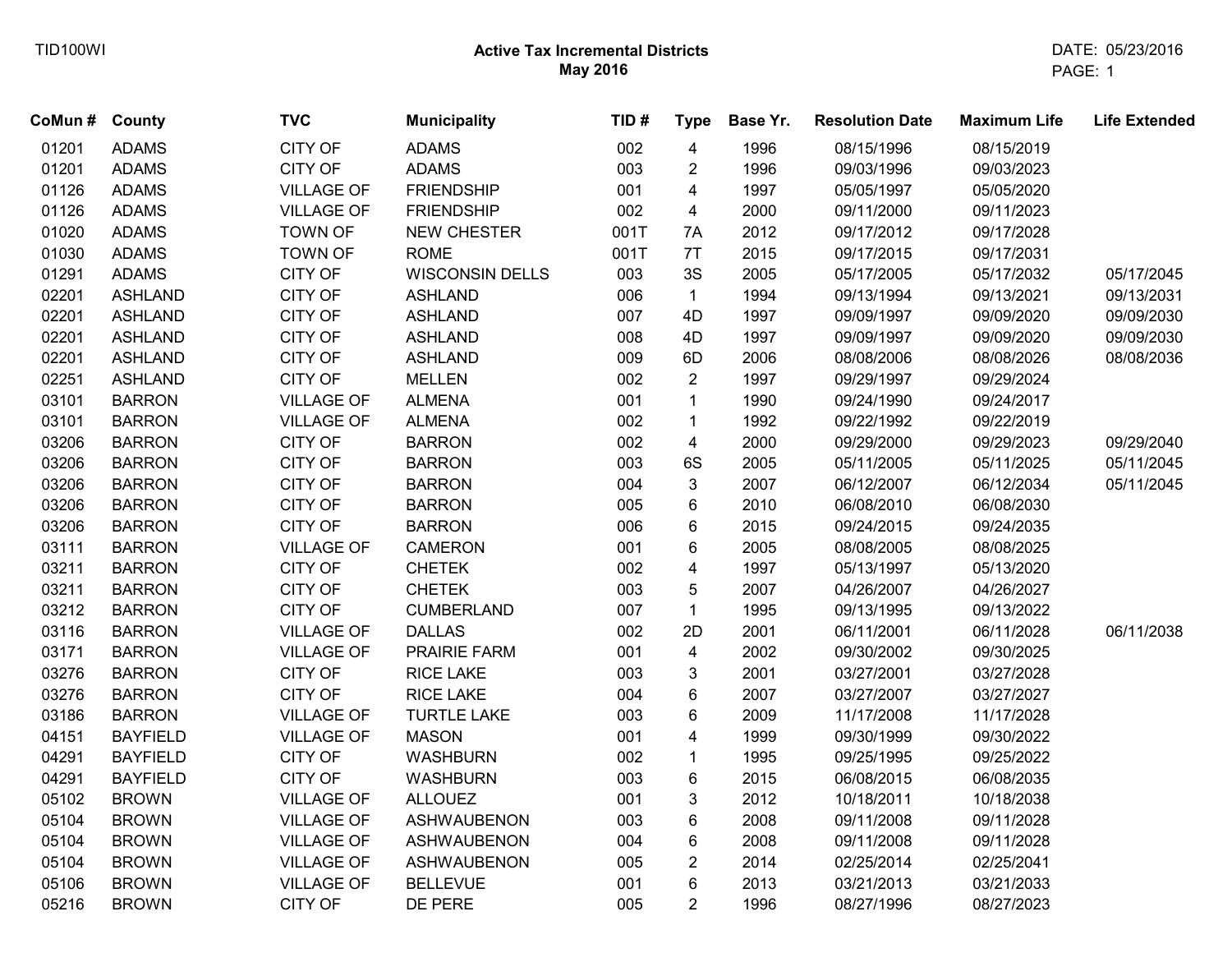| CoMun # County |              | <b>TVC</b>        | <b>Municipality</b> | TID# | <b>Type</b>             | Base Yr. | <b>Resolution Date</b> | <b>Maximum Life</b> | <b>Life Extended</b> |
|----------------|--------------|-------------------|---------------------|------|-------------------------|----------|------------------------|---------------------|----------------------|
| 05216          | <b>BROWN</b> | CITY OF           | DE PERE             | 006  | $\overline{\mathbf{4}}$ | 1998     | 03/03/1998             | 03/03/2021          |                      |
| 05216          | <b>BROWN</b> | CITY OF           | DE PERE             | 007  | 3                       | 2007     | 10/17/2006             | 10/17/2033          |                      |
| 05216          | <b>BROWN</b> | CITY OF           | DE PERE             | 008  | 6                       | 2007     | 08/21/2007             | 08/21/2027          |                      |
| 05216          | <b>BROWN</b> | CITY OF           | DE PERE             | 009  | 3                       | 2012     | 08/07/2012             | 08/07/2039          |                      |
| 05216          | <b>BROWN</b> | CITY OF           | DE PERE             | 010  | 5                       | 2012     | 08/07/2012             | 08/07/2032          |                      |
| 05216          | <b>BROWN</b> | CITY OF           | DE PERE             | 011  | 6                       | 2015     | 09/01/2015             | 09/01/2035          |                      |
| 05216          | <b>BROWN</b> | CITY OF           | DE PERE             | 012  | 6                       | 2015     | 09/01/2015             | 09/01/2035          |                      |
| 05231          | <b>BROWN</b> | CITY OF           | <b>GREEN BAY</b>    | 004  | $\overline{2}$          | 1998     | 01/20/1998             | 01/20/2025          |                      |
| 05231          | <b>BROWN</b> | CITY OF           | <b>GREEN BAY</b>    | 005  | $\overline{2}$          | 2000     | 12/21/1999             | 12/21/2026          |                      |
| 05231          | <b>BROWN</b> | CITY OF           | <b>GREEN BAY</b>    | 006  | $\overline{2}$          | 2001     | 01/16/2001             | 01/16/2028          |                      |
| 05231          | <b>BROWN</b> | <b>CITY OF</b>    | <b>GREEN BAY</b>    | 007  | $\boldsymbol{2}$        | 2002     | 01/15/2002             | 01/15/2029          |                      |
| 05231          | <b>BROWN</b> | CITY OF           | <b>GREEN BAY</b>    | 008  | $\overline{c}$          | 2002     | 08/20/2002             | 08/20/2029          |                      |
| 05231          | <b>BROWN</b> | CITY OF           | <b>GREEN BAY</b>    | 009  | 4                       | 2004     | 10/07/2003             | 10/07/2026          |                      |
| 05231          | <b>BROWN</b> | CITY OF           | <b>GREEN BAY</b>    | 010  | $\overline{2}$          | 2004     | 08/17/2004             | 08/17/2031          |                      |
| 05231          | <b>BROWN</b> | CITY OF           | <b>GREEN BAY</b>    | 011  | 3                       | 2005     | 09/06/2005             | 09/06/2032          |                      |
| 05231          | <b>BROWN</b> | <b>CITY OF</b>    | <b>GREEN BAY</b>    | 012  | 5                       | 2005     | 09/06/2005             | 09/06/2025          |                      |
| 05231          | <b>BROWN</b> | CITY OF           | <b>GREEN BAY</b>    | 013  | 3                       | 2005     | 09/06/2005             | 09/06/2032          |                      |
| 05231          | <b>BROWN</b> | CITY OF           | <b>GREEN BAY</b>    | 014  | $\overline{2}$          | 2006     | 09/16/2006             | 09/16/2033          |                      |
| 05231          | <b>BROWN</b> | CITY OF           | <b>GREEN BAY</b>    | 015  | $\overline{2}$          | 2007     | 05/06/2007             | 05/06/2034          |                      |
| 05231          | <b>BROWN</b> | CITY OF           | <b>GREEN BAY</b>    | 016  | $\overline{c}$          | 2007     | 05/06/2007             | 05/06/2034          |                      |
| 05231          | <b>BROWN</b> | <b>CITY OF</b>    | <b>GREEN BAY</b>    | 017  | 2                       | 2008     | 09/02/2008             | 09/02/2035          |                      |
| 05126          | <b>BROWN</b> | <b>VILLAGE OF</b> | <b>HOBART</b>       | 001  | 6                       | 2009     | 04/08/2009             | 04/08/2029          |                      |
| 05126          | <b>BROWN</b> | <b>VILLAGE OF</b> | <b>HOBART</b>       | 002  | 6                       | 2011     | 06/24/2011             | 06/24/2031          |                      |
| 05136          | <b>BROWN</b> | <b>VILLAGE OF</b> | <b>HOWARD</b>       | 003  | 6                       | 2006     | 01/09/2006             | 01/09/2026          |                      |
| 05136          | <b>BROWN</b> | <b>VILLAGE OF</b> | <b>HOWARD</b>       | 004  | $\overline{2}$          | 2007     | 06/11/2007             | 06/11/2034          |                      |
| 05136          | <b>BROWN</b> | <b>VILLAGE OF</b> | <b>HOWARD</b>       | 005  | 6                       | 2008     | 08/11/2008             | 08/11/2028          |                      |
| 05136          | <b>BROWN</b> | <b>VILLAGE OF</b> | <b>HOWARD</b>       | 006  | 6                       | 2008     | 08/11/2008             | 08/11/2028          |                      |
| 05136          | <b>BROWN</b> | <b>VILLAGE OF</b> | <b>HOWARD</b>       | 007  | 3                       | 2012     | 09/10/2012             | 09/10/2039          |                      |
| 05136          | <b>BROWN</b> | <b>VILLAGE OF</b> | <b>HOWARD</b>       | 008  | 6                       | 2015     | 04/27/2015             | 04/27/2035          |                      |
| 05025          | <b>BROWN</b> | <b>TOWN OF</b>    | <b>LEDGEVIEW</b>    | 001A | 6                       | 2015     | 05/04/2015             | 05/04/2035          |                      |
| 05171          | <b>BROWN</b> | <b>VILLAGE OF</b> | <b>PULASKI</b>      | 002  | 6                       | 2005     | 09/06/2005             | 09/06/2025          |                      |
| 05171          | <b>BROWN</b> | <b>VILLAGE OF</b> | <b>PULASKI</b>      | 003  | $\overline{2}$          | 2014     | 08/04/2014             | 08/04/2041          |                      |
| 05171          | <b>BROWN</b> | <b>VILLAGE OF</b> | <b>PULASKI</b>      | 004  | 6                       | 2015     | 03/25/2015             | 03/25/2035          |                      |
| 05178          | <b>BROWN</b> | <b>VILLAGE OF</b> | <b>SUAMICO</b>      | 001  | $\overline{2}$          | 2004     | 01/01/2004             | 01/01/2031          |                      |
| 05178          | <b>BROWN</b> | <b>VILLAGE OF</b> | <b>SUAMICO</b>      | 002  | 6                       | 2006     | 08/21/2006             | 08/21/2026          |                      |
| 05178          | <b>BROWN</b> | <b>VILLAGE OF</b> | <b>SUAMICO</b>      | 004  | 6                       | 2014     | 05/19/2014             | 05/19/2034          |                      |
| 05191          | <b>BROWN</b> | <b>VILLAGE OF</b> | <b>WRIGHTSTOWN</b>  | 003  | 6                       | 2015     | 02/03/2015             | 02/03/2035          |                      |
|                |              |                   |                     |      |                         |          |                        |                     |                      |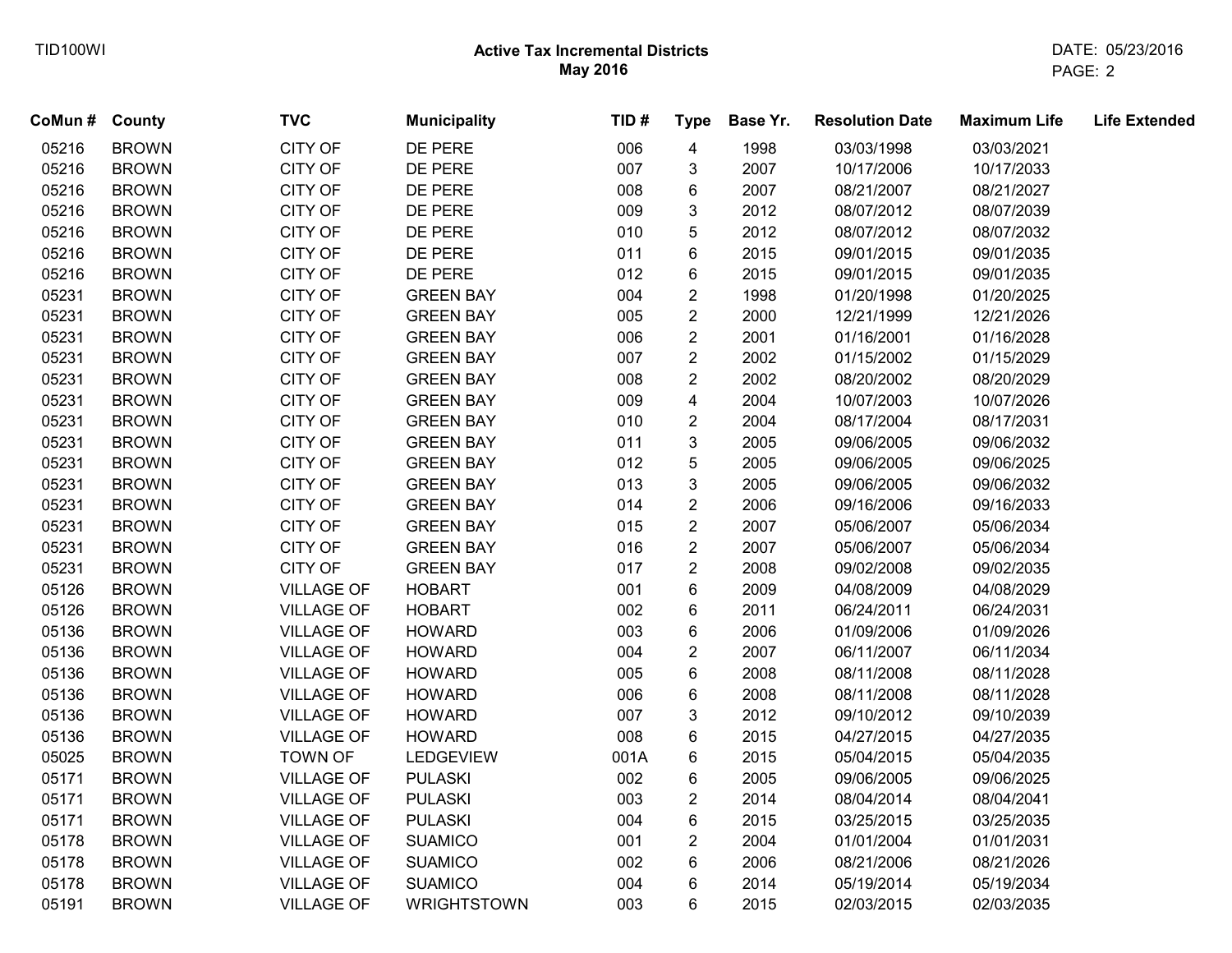| CoMun # | County          | <b>TVC</b>        | <b>Municipality</b>   | TID# | <b>Type</b>             | Base Yr. | <b>Resolution Date</b> | <b>Maximum Life</b> | <b>Life Extended</b> |
|---------|-----------------|-------------------|-----------------------|------|-------------------------|----------|------------------------|---------------------|----------------------|
| 06201   | <b>BUFFALO</b>  | <b>CITY OF</b>    | <b>ALMA</b>           | 001  | $\mathbf{1}$            | 1994     | 07/07/1994             | 07/07/2021          |                      |
| 06251   | <b>BUFFALO</b>  | CITY OF           | <b>MONDOVI</b>        | 001  | $\mathbf{1}$            | 1989     | 09/28/1989             | 09/28/2016          | 09/28/2026           |
| 06251   | <b>BUFFALO</b>  | <b>CITY OF</b>    | <b>MONDOVI</b>        | 002  | 6D                      | 2005     | 09/28/2005             | 09/28/2025          | 09/28/2035           |
| 07131   | <b>BURNETT</b>  | <b>VILLAGE OF</b> | <b>GRANTSBURG</b>     | 003  | $\mathbf{1}$            | 1994     | 09/12/1994             | 09/12/2021          |                      |
| 07131   | <b>BURNETT</b>  | <b>VILLAGE OF</b> | <b>GRANTSBURG</b>     | 004  | 6                       | 2005     | 09/12/2005             | 09/12/2025          |                      |
| 07131   | <b>BURNETT</b>  | <b>VILLAGE OF</b> | <b>GRANTSBURG</b>     | 005  | 3                       | 2008     | 05/12/2008             | 05/12/2035          |                      |
| 07181   | <b>BURNETT</b>  | <b>VILLAGE OF</b> | <b>SIREN</b>          | 001  | 1D                      | 1994     | 09/08/1994             | 09/08/2021          | 09/08/2031           |
| 07181   | <b>BURNETT</b>  | <b>VILLAGE OF</b> | <b>SIREN</b>          | 002  | 3                       | 2003     | 09/29/2003             | 09/29/2030          | 09/08/2031           |
| 07191   | <b>BURNETT</b>  | <b>VILLAGE OF</b> | <b>WEBSTER</b>        | 002  | 6                       | 2005     | 07/13/2005             | 07/13/2025          |                      |
| 08201   | <b>CALUMET</b>  | <b>CITY OF</b>    | <b>APPLETON</b>       | 006  | $\overline{\mathbf{4}}$ | 2000     | 02/14/2000             | 02/14/2023          |                      |
| 08206   | <b>CALUMET</b>  | <b>CITY OF</b>    | <b>BRILLION</b>       | 002  | $\sqrt{3}$              | 2006     | 01/23/2006             | 01/23/2033          |                      |
| 08206   | <b>CALUMET</b>  | <b>CITY OF</b>    | <b>BRILLION</b>       | 003  | 6                       | 2007     | 01/22/2007             | 01/22/2027          |                      |
| 08206   | <b>CALUMET</b>  | CITY OF           | <b>BRILLION</b>       | 004  | 5                       | 2007     | 07/23/2007             | 07/23/2027          |                      |
| 08211   | <b>CALUMET</b>  | CITY OF           | <b>CHILTON</b>        | 002  | $\mathbf{1}$            | 1992     | 07/21/1992             | 07/21/2019          |                      |
| 08211   | <b>CALUMET</b>  | <b>CITY OF</b>    | <b>CHILTON</b>        | 004  | $\boldsymbol{2}$        | 2005     | 02/15/2005             | 02/15/2032          |                      |
| 08131   | <b>CALUMET</b>  | <b>VILLAGE OF</b> | <b>HARRISON</b>       | 001  | 6                       | 2013     | 08/13/2013             | 08/13/2033          |                      |
| 08136   | <b>CALUMET</b>  | <b>VILLAGE OF</b> | <b>HILBERT</b>        | 001  | $\overline{c}$          | 1996     | 09/17/1996             | 09/17/2023          |                      |
| 08136   | <b>CALUMET</b>  | <b>VILLAGE OF</b> | <b>HILBERT</b>        | 002  | 6                       | 2007     | 07/30/2007             | 07/30/2027          |                      |
| 08241   | <b>CALUMET</b>  | <b>CITY OF</b>    | <b>KIEL</b>           | 005  | 5                       | 2014     | 03/12/2014             | 03/12/2034          |                      |
| 08251   | <b>CALUMET</b>  | <b>CITY OF</b>    | <b>MENASHA</b>        | 009  | 6                       | 2005     | 11/15/2004             | 11/15/2024          |                      |
| 08251   | <b>CALUMET</b>  | <b>CITY OF</b>    | <b>MENASHA</b>        | 012  | 6                       | 2011     | 05/16/2011             | 05/16/2031          |                      |
| 08261   | <b>CALUMET</b>  | <b>CITY OF</b>    | <b>NEW HOLSTEIN</b>   | 001  | $\mathbf{1}$            | 1994     | 06/21/1994             | 06/21/2021          |                      |
| 08261   | <b>CALUMET</b>  | CITY OF           | <b>NEW HOLSTEIN</b>   | 003  | 5                       | 2007     | 06/20/2007             | 06/20/2027          |                      |
| 08179   | <b>CALUMET</b>  | <b>VILLAGE OF</b> | <b>SHERWOOD</b>       | 001  | $\mathbf{1}$            | 1992     | 09/24/1992             | 09/24/2019          |                      |
| 08179   | <b>CALUMET</b>  | <b>VILLAGE OF</b> | <b>SHERWOOD</b>       | 002  | 6                       | 2013     | 09/23/2013             | 09/23/2033          |                      |
| 08179   | <b>CALUMET</b>  | <b>VILLAGE OF</b> | <b>SHERWOOD</b>       | 003  | $\mathfrak{Z}$          | 2013     | 09/23/2013             | 09/23/2040          |                      |
| 09206   | <b>CHIPPEWA</b> | <b>CITY OF</b>    | <b>BLOOMER</b>        | 004  | 6D                      | 2005     | 08/10/2005             | 08/10/2025          | 08/10/2035           |
| 09106   | <b>CHIPPEWA</b> | <b>VILLAGE OF</b> | <b>BOYD</b>           | 002  | $\sqrt{5}$              | 2005     | 09/26/2005             | 09/26/2025          |                      |
| 09111   | <b>CHIPPEWA</b> | <b>VILLAGE OF</b> | CADOTT                | 003  | $\,6\,$                 | 2007     | 07/18/2007             | 07/18/2027          |                      |
| 09111   | <b>CHIPPEWA</b> | <b>VILLAGE OF</b> | <b>CADOTT</b>         | 004  | 5                       | 2013     | 09/16/2013             | 09/16/2033          |                      |
| 09211   | <b>CHIPPEWA</b> | <b>CITY OF</b>    | <b>CHIPPEWA FALLS</b> | 004  | $\mathbf{1}$            | 1994     | 11/16/1993             | 11/16/2020          |                      |
| 09211   | <b>CHIPPEWA</b> | CITY OF           | <b>CHIPPEWA FALLS</b> | 005  | 4D                      | 1998     | 11/18/1997             | 11/18/2020          | 11/18/2030           |
| 09211   | <b>CHIPPEWA</b> | <b>CITY OF</b>    | <b>CHIPPEWA FALLS</b> | 007  | $\overline{2}$          | 2001     | 03/20/2001             | 03/20/2028          |                      |
| 09211   | <b>CHIPPEWA</b> | CITY OF           | <b>CHIPPEWA FALLS</b> | 008  | $\overline{2}$          | 2002     | 07/16/2002             | 07/16/2029          |                      |
| 09211   | <b>CHIPPEWA</b> | <b>CITY OF</b>    | <b>CHIPPEWA FALLS</b> | 010  | 5                       | 2005     | 05/03/2005             | 05/03/2025          |                      |
| 09211   | <b>CHIPPEWA</b> | <b>CITY OF</b>    | <b>CHIPPEWA FALLS</b> | 011  | 5                       | 2008     | 09/02/2008             | 09/02/2028          |                      |
| 09211   | <b>CHIPPEWA</b> | <b>CITY OF</b>    | <b>CHIPPEWA FALLS</b> | 012  | $\overline{2}$          | 2012     | 05/01/2012             | 05/01/2039          |                      |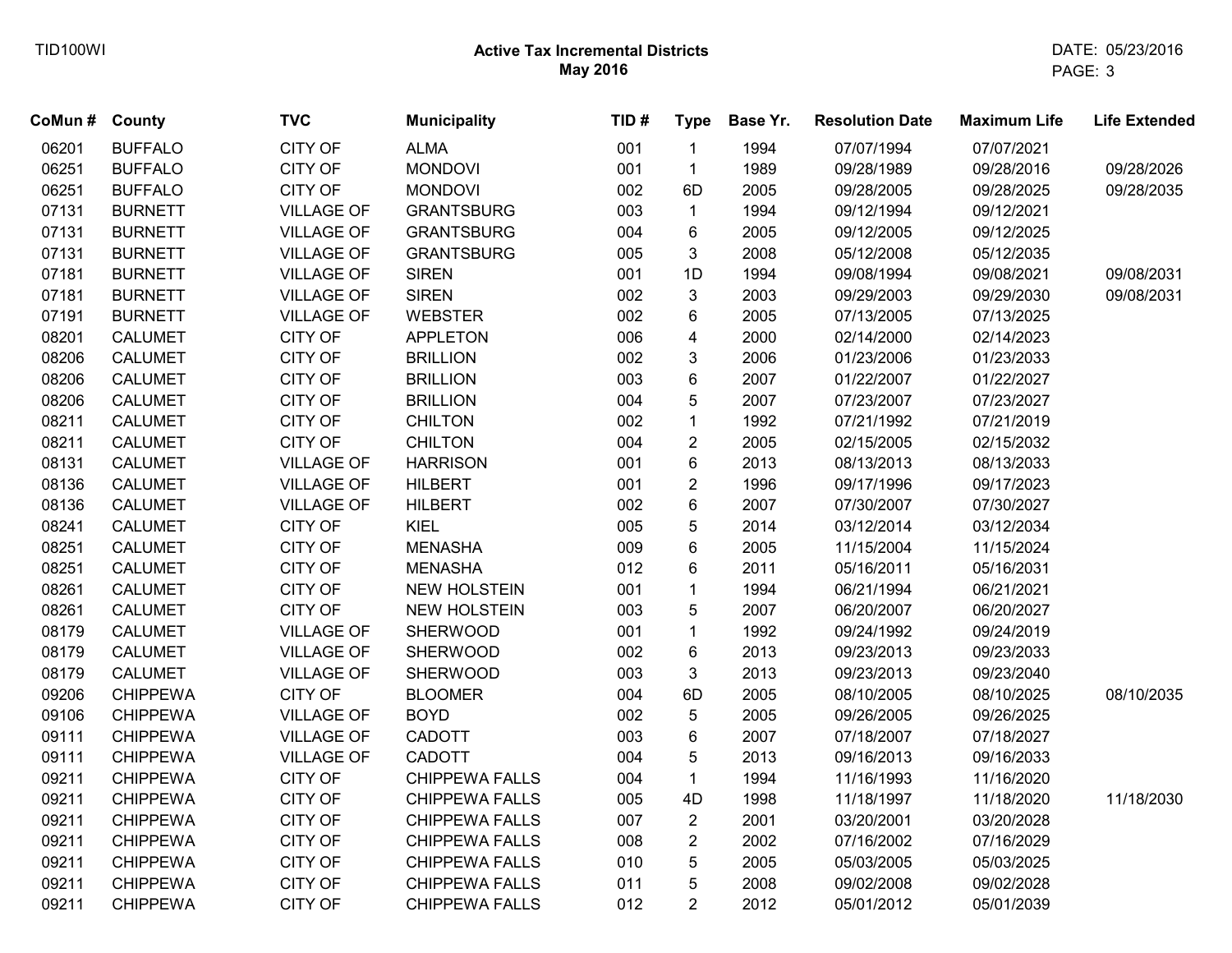| CoMun # County |                 | <b>TVC</b>        | <b>Municipality</b>   | TID# | <b>Type</b>             | Base Yr. | <b>Resolution Date</b> | <b>Maximum Life</b> | <b>Life Extended</b> |
|----------------|-----------------|-------------------|-----------------------|------|-------------------------|----------|------------------------|---------------------|----------------------|
| 09211          | <b>CHIPPEWA</b> | <b>CITY OF</b>    | <b>CHIPPEWA FALLS</b> | 013  | $\overline{2}$          | 2015     | 04/07/2015             | 04/07/2042          |                      |
| 09211          | <b>CHIPPEWA</b> | <b>CITY OF</b>    | <b>CHIPPEWA FALLS</b> | 014  | 5                       | 2015     | 07/28/2015             | 07/28/2035          |                      |
| 09213          | <b>CHIPPEWA</b> | <b>CITY OF</b>    | <b>CORNELL</b>        | 002  | 4                       | 2001     | 04/19/2001             | 04/19/2024          |                      |
| 09221          | <b>CHIPPEWA</b> | CITY OF           | <b>EAU CLAIRE</b>     | 005  | 4                       | 1997     | 10/08/1996             | 10/08/2019          |                      |
| 09221          | <b>CHIPPEWA</b> | CITY OF           | <b>EAU CLAIRE</b>     | 009  | 5                       | 2008     | 09/09/2008             | 09/09/2028          |                      |
| 09128          | <b>CHIPPEWA</b> | <b>VILLAGE OF</b> | <b>LAKE HALLIE</b>    | 001  | 4                       | 2003     | 09/18/2003             | 09/18/2026          |                      |
| 09128          | <b>CHIPPEWA</b> | <b>VILLAGE OF</b> | <b>LAKE HALLIE</b>    | 002  | 4                       | 2003     | 09/18/2003             | 09/18/2026          |                      |
| 09161          | <b>CHIPPEWA</b> | <b>VILLAGE OF</b> | <b>NEW AUBURN</b>     | 001  | 6                       | 2008     | 05/22/2008             | 05/22/2028          |                      |
| 09281          | <b>CHIPPEWA</b> | CITY OF           | <b>STANLEY</b>        | 003  | 4D                      | 2001     | 09/27/2001             | 09/27/2024          | 09/27/2034           |
| 10201          | <b>CLARK</b>    | CITY OF           | <b>ABBOTSFORD</b>     | 005  | 6                       | 2008     | 09/24/2008             | 09/24/2028          |                      |
| 10211          | <b>CLARK</b>    | CITY OF           | <b>COLBY</b>          | 002  | $\mathbf{1}$            | 1993     | 09/29/1993             | 09/29/2020          |                      |
| 10116          | <b>CLARK</b>    | <b>VILLAGE OF</b> | <b>DORCHESTER</b>     | 001  | 1                       | 1992     | 09/28/1992             | 09/28/2019          |                      |
| 10116          | <b>CLARK</b>    | <b>VILLAGE OF</b> | <b>DORCHESTER</b>     | 002  | $\mathbf{1}$            | 1995     | 09/25/1995             | 09/25/2022          |                      |
| 10131          | <b>CLARK</b>    | <b>VILLAGE OF</b> | <b>GRANTON</b>        | 001  | 6                       | 2009     | 10/08/2008             | 10/08/2028          |                      |
| 10231          | <b>CLARK</b>    | CITY OF           | <b>GREENWOOD</b>      | 001  | $\mathbf{1}$            | 1991     | 09/27/1991             | 09/27/2018          |                      |
| 10231          | <b>CLARK</b>    | CITY OF           | <b>GREENWOOD</b>      | 002  | $\overline{\mathbf{4}}$ | 1998     | 03/17/1998             | 03/17/2021          |                      |
| 10246          | <b>CLARK</b>    | CITY OF           | <b>LOYAL</b>          | 001  | $\mathbf{1}$            | 1995     | 08/29/1995             | 08/29/2022          |                      |
| 10246          | <b>CLARK</b>    | <b>CITY OF</b>    | LOYAL                 | 002  | 6                       | 2006     | 08/15/2006             | 08/15/2026          |                      |
| 10261          | <b>CLARK</b>    | CITY OF           | <b>NEILLSVILLE</b>    | 002  | 4D                      | 1999     | 08/30/1999             | 08/30/2022          | 08/30/2032           |
| 10261          | <b>CLARK</b>    | CITY OF           | NEILLSVILLE           | 003  | 6                       | 2006     | 08/22/2006             | 08/22/2026          |                      |
| 10265          | <b>CLARK</b>    | <b>CITY OF</b>    | <b>OWEN</b>           | 003  | 3D                      | 1996     | 09/24/1996             | 09/24/2023          | 09/27/2033           |
| 10265          | <b>CLARK</b>    | <b>CITY OF</b>    | <b>OWEN</b>           | 004  | 4D                      | 2004     | 09/28/2004             | 09/28/2027          | 09/28/2037           |
| 10286          | <b>CLARK</b>    | <b>CITY OF</b>    | <b>THORP</b>          | 004  | $\mathbf{1}$            | 1994     | 11/08/1993             | 11/08/2020          |                      |
| 10286          | <b>CLARK</b>    | CITY OF           | <b>THORP</b>          | 005  | 4                       | 1999     | 02/23/1999             | 02/23/2022          |                      |
| 10286          | <b>CLARK</b>    | CITY OF           | <b>THORP</b>          | 006  | 4                       | 2000     | 05/08/2000             | 05/08/2023          |                      |
| 10186          | <b>CLARK</b>    | <b>VILLAGE OF</b> | <b>UNITY</b>          | 001  | 3                       | 1998     | 06/08/1998             | 06/08/2025          |                      |
| 10191          | <b>CLARK</b>    | <b>VILLAGE OF</b> | <b>WITHEE</b>         | 001  | 4                       | 1996     | 05/17/1996             | 05/17/2019          |                      |
| 10191          | <b>CLARK</b>    | <b>VILLAGE OF</b> | <b>WITHEE</b>         | 002  | 6                       | 2010     | 12/17/2009             | 12/17/2029          |                      |
| 10191          | <b>CLARK</b>    | <b>VILLAGE OF</b> | <b>WITHEE</b>         | 003  | 6                       | 2012     | 11/16/2011             | 11/16/2031          |                      |
| 11101          | <b>COLUMBIA</b> | <b>VILLAGE OF</b> | <b>ARLINGTON</b>      | 001  | 4                       | 1999     | 07/26/1999             | 07/26/2022          |                      |
| 11211          | <b>COLUMBIA</b> | <b>CITY OF</b>    | <b>COLUMBUS</b>       | 003  | 1                       | 1995     | 06/20/1995             | 06/20/2022          |                      |
| 11211          | <b>COLUMBIA</b> | <b>CITY OF</b>    | <b>COLUMBUS</b>       | 004  | 6                       | 2015     | 09/15/2015             | 09/15/2035          |                      |
| 11127          | <b>COLUMBIA</b> | <b>VILLAGE OF</b> | <b>FRIESLAND</b>      | 001  | $\mathbf 1$             | 1995     | 07/25/1995             | 07/25/2022          |                      |
| 11246          | <b>COLUMBIA</b> | <b>CITY OF</b>    | LODI                  | 003  | $\overline{2}$          | 2005     | 09/06/2005             | 09/06/2032          |                      |
| 11246          | <b>COLUMBIA</b> | CITY OF           | LODI                  | 004  | 3                       | 2015     | 06/02/2015             | 06/02/2042          |                      |
| 11246          | <b>COLUMBIA</b> | <b>CITY OF</b>    | LODI                  | 005  | 3                       | 2015     | 06/02/2015             | 06/02/2042          |                      |
| 11271          | <b>COLUMBIA</b> | <b>CITY OF</b>    | <b>PORTAGE</b>        | 004  | 4                       | 2003     | 07/31/2003             | 07/31/2026          |                      |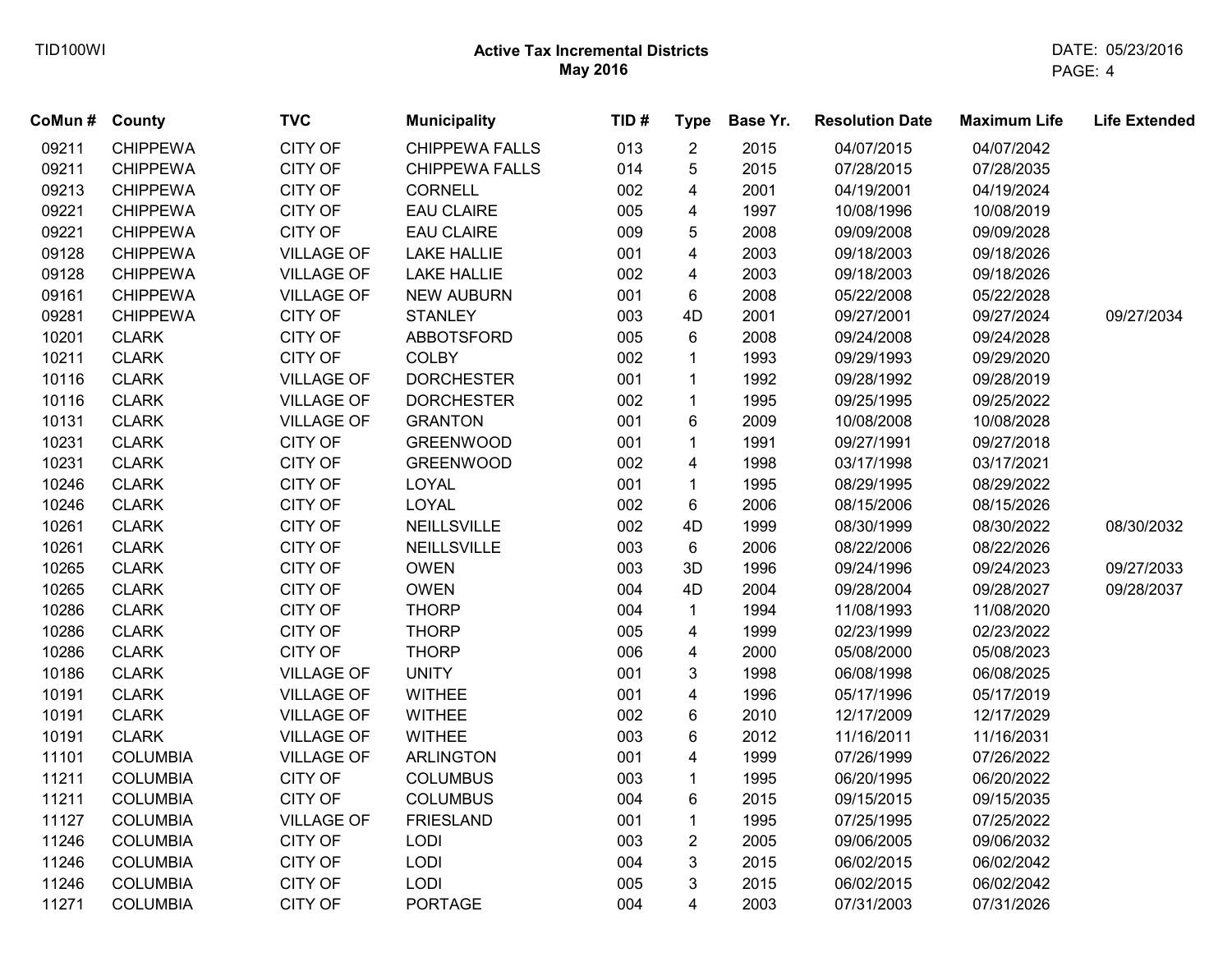| CoMun# | <b>County</b>   | <b>TVC</b>        | <b>Municipality</b>    | TID# | <b>Type</b>             | Base Yr. | <b>Resolution Date</b> | <b>Maximum Life</b> | <b>Life Extended</b> |
|--------|-----------------|-------------------|------------------------|------|-------------------------|----------|------------------------|---------------------|----------------------|
| 11271  | <b>COLUMBIA</b> | CITY OF           | <b>PORTAGE</b>         | 005  | $\overline{2}$          | 2004     | 02/12/2004             | 02/12/2031          |                      |
| 11271  | <b>COLUMBIA</b> | CITY OF           | <b>PORTAGE</b>         | 006  | 3                       | 2008     | 04/10/2008             | 04/10/2035          |                      |
| 11271  | <b>COLUMBIA</b> | CITY OF           | <b>PORTAGE</b>         | 007  | 3                       | 2010     | 09/23/2010             | 09/23/2037          |                      |
| 11271  | <b>COLUMBIA</b> | CITY OF           | <b>PORTAGE</b>         | 008  | 6                       | 2014     | 06/12/2014             | 06/12/2034          |                      |
| 11176  | <b>COLUMBIA</b> | <b>VILLAGE OF</b> | <b>RANDOLPH</b>        | 002  | 1D                      | 1995     | 09/25/1995             | 09/25/2022          | 09/25/2032           |
| 11177  | <b>COLUMBIA</b> | <b>VILLAGE OF</b> | <b>RIO</b>             | 001  | 1D                      | 1988     | 09/20/1988             | 09/20/2015          | 09/20/2025           |
| 11177  | <b>COLUMBIA</b> | <b>VILLAGE OF</b> | <b>RIO</b>             | 003  | $\overline{\mathbf{4}}$ | 1996     | 06/20/1996             | 06/20/2019          | 09/20/2025           |
| 11291  | <b>COLUMBIA</b> | CITY OF           | <b>WISCONSIN DELLS</b> | 003  | 6S                      | 2006     | 07/31/2006             | 07/31/2026          | 05/17/2045           |
| 12116  | <b>CRAWFORD</b> | <b>VILLAGE OF</b> | DE SOTO                | 001  | $\overline{2}$          | 2001     | 09/19/2001             | 09/19/2028          |                      |
| 12126  | <b>CRAWFORD</b> | <b>VILLAGE OF</b> | <b>FERRYVILLE</b>      | 001  | $\overline{2}$          | 2003     | 07/23/2003             | 07/23/2030          |                      |
| 12131  | <b>CRAWFORD</b> | <b>VILLAGE OF</b> | <b>GAYS MILLS</b>      | 001  | 4                       | 2000     | 09/28/2000             | 09/28/2023          |                      |
| 12271  | <b>CRAWFORD</b> | CITY OF           | PRAIRIE DU CHIEN       | 001E | 8                       | 2007     | 09/18/2007             | 09/18/2030          |                      |
| 12271  | <b>CRAWFORD</b> | CITY OF           | PRAIRIE DU CHIEN       | 004  | $\mathbf{1}$            | 1994     | 07/14/1994             | 07/14/2021          |                      |
| 12271  | <b>CRAWFORD</b> | CITY OF           | PRAIRIE DU CHIEN       | 005  | 1                       | 1994     | 09/28/1994             | 09/28/2021          |                      |
| 12271  | <b>CRAWFORD</b> | CITY OF           | PRAIRIE DU CHIEN       | 006  | 4                       | 1996     | 09/16/1996             | 09/16/2019          |                      |
| 12191  | <b>CRAWFORD</b> | <b>VILLAGE OF</b> | WAUZEKA                | 002  | 4                       | 1997     | 09/08/1997             | 09/08/2020          |                      |
| 13106  | <b>DANE</b>     | <b>VILLAGE OF</b> | <b>BELLEVILLE</b>      | 003  | 6                       | 2009     | 09/21/2009             | 09/21/2029          |                      |
| 13106  | <b>DANE</b>     | <b>VILLAGE OF</b> | <b>BELLEVILLE</b>      | 004  | 5                       | 2009     | 09/21/2009             | 09/21/2029          |                      |
| 13106  | <b>DANE</b>     | <b>VILLAGE OF</b> | <b>BELLEVILLE</b>      | 005  | 3                       | 2009     | 09/21/2009             | 09/21/2036          |                      |
| 13107  | <b>DANE</b>     | <b>VILLAGE OF</b> | <b>BLACK EARTH</b>     | 001  | 1                       | 1990     | 04/27/1990             | 04/27/2017          |                      |
| 13107  | <b>DANE</b>     | <b>VILLAGE OF</b> | <b>BLACK EARTH</b>     | 002  | 1                       | 1994     | 07/06/1994             | 07/06/2021          |                      |
| 13107  | <b>DANE</b>     | <b>VILLAGE OF</b> | <b>BLACK EARTH</b>     | 003  | 3                       | 2009     | 04/01/2009             | 04/01/2036          |                      |
| 13107  | <b>DANE</b>     | <b>VILLAGE OF</b> | <b>BLACK EARTH</b>     | 004  | 3                       | 2009     | 04/01/2009             | 04/01/2036          |                      |
| 13108  | <b>DANE</b>     | <b>VILLAGE OF</b> | <b>BLUE MOUNDS</b>     | 001  | 1                       | 1995     | 09/25/1995             | 09/25/2022          |                      |
| 13109  | <b>DANE</b>     | <b>VILLAGE OF</b> | <b>BROOKLYN</b>        | 001  | 6                       | 2008     | 04/14/2008             | 04/14/2028          |                      |
| 13109  | <b>DANE</b>     | <b>VILLAGE OF</b> | <b>BROOKLYN</b>        | 002  | 5                       | 2013     | 01/14/2013             | 01/14/2033          |                      |
| 13111  | <b>DANE</b>     | <b>VILLAGE OF</b> | <b>CAMBRIDGE</b>       | 004  | 6                       | 2013     | 06/25/2013             | 06/25/2033          |                      |
| 13112  | <b>DANE</b>     | <b>VILLAGE OF</b> | COTTAGE GROVE          | 005  | $\overline{\mathbf{4}}$ | 2003     | 05/19/2003             | 05/19/2026          |                      |
| 13112  | <b>DANE</b>     | <b>VILLAGE OF</b> | COTTAGE GROVE          | 006  | 6                       | 2005     | 10/04/2004             | 10/04/2024          |                      |
| 13112  | <b>DANE</b>     | <b>VILLAGE OF</b> | COTTAGE GROVE          | 007  | 6                       | 2005     | 10/04/2004             | 10/04/2024          |                      |
| 13113  | <b>DANE</b>     | <b>VILLAGE OF</b> | <b>CROSS PLAINS</b>    | 003  | 3                       | 2008     | 08/11/2008             | 08/11/2035          |                      |
| 13116  | <b>DANE</b>     | <b>VILLAGE OF</b> | <b>DANE</b>            | 002  | 3                       | 2007     | 08/07/2007             | 08/07/2034          |                      |
| 13117  | <b>DANE</b>     | <b>VILLAGE OF</b> | <b>DEERFIELD</b>       | 002  | $\mathbf{1}$            | 1995     | 04/04/1995             | 04/04/2022          |                      |
| 13117  | <b>DANE</b>     | <b>VILLAGE OF</b> | <b>DEERFIELD</b>       | 003  | 6                       | 2005     | 09/12/2005             | 09/12/2025          |                      |
| 13117  | <b>DANE</b>     | <b>VILLAGE OF</b> | <b>DEERFIELD</b>       | 004  | 6                       | 2007     | 08/13/2007             | 08/13/2027          |                      |
| 13117  | <b>DANE</b>     | <b>VILLAGE OF</b> | <b>DEERFIELD</b>       | 005  | 6                       | 2008     | 03/24/2008             | 03/24/2028          |                      |
| 13118  | <b>DANE</b>     | <b>VILLAGE OF</b> | <b>DEFOREST</b>        | 002  | 6                       | 2009     | 03/16/2009             | 03/16/2029          |                      |
|        |                 |                   |                        |      |                         |          |                        |                     |                      |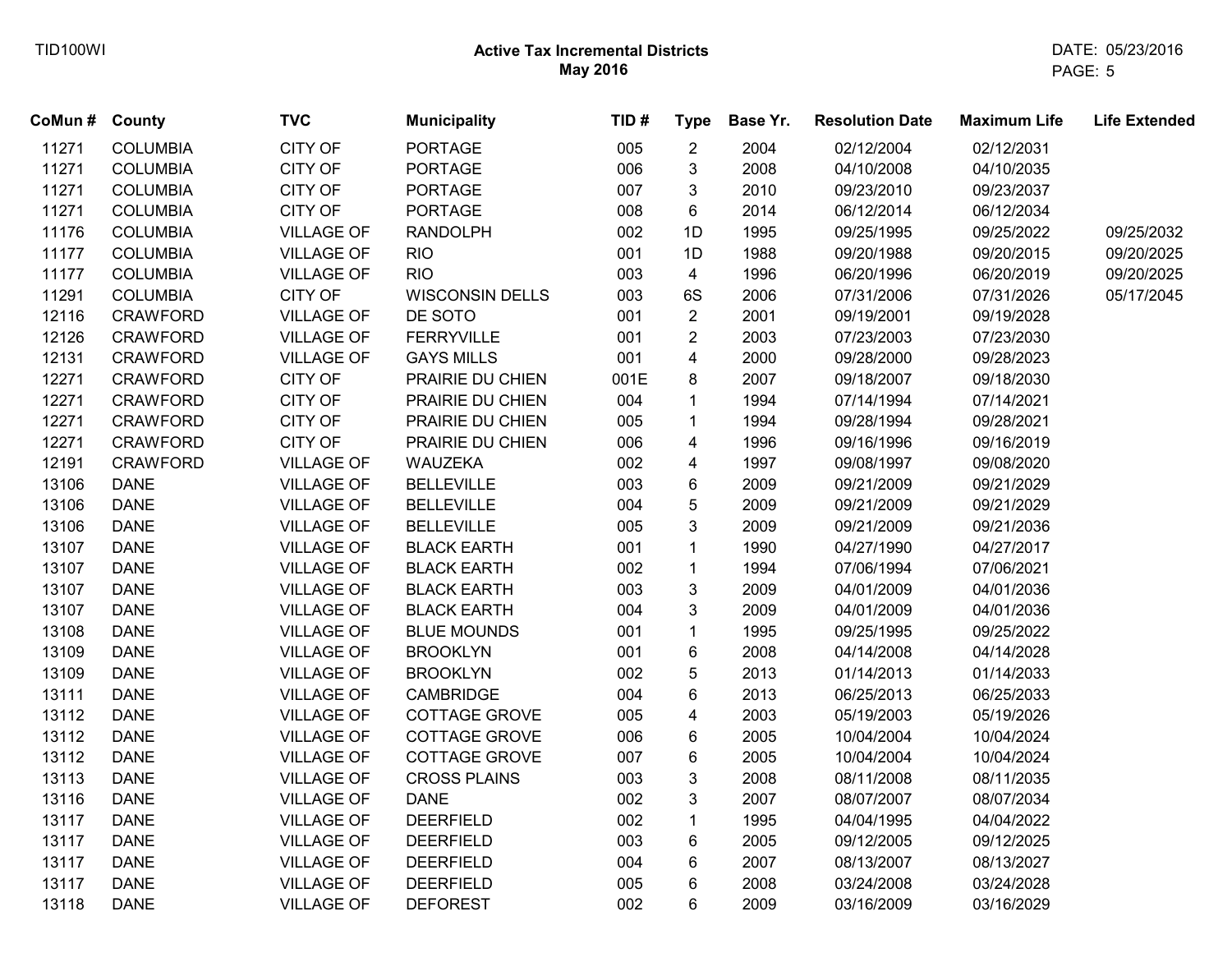| CoMun# County |             | <b>TVC</b>        | <b>Municipality</b> | TID# | <b>Type</b>             | Base Yr. | <b>Resolution Date</b> | <b>Maximum Life</b> | <b>Life Extended</b> |
|---------------|-------------|-------------------|---------------------|------|-------------------------|----------|------------------------|---------------------|----------------------|
| 13118         | <b>DANE</b> | <b>VILLAGE OF</b> | <b>DEFOREST</b>     | 003  | 6                       | 2009     | 03/16/2009             | 03/16/2029          |                      |
| 13118         | <b>DANE</b> | <b>VILLAGE OF</b> | <b>DEFOREST</b>     | 004  | $\,6\,$                 | 2009     | 08/17/2009             | 08/17/2029          |                      |
| 13118         | <b>DANE</b> | <b>VILLAGE OF</b> | <b>DEFOREST</b>     | 005  | 6                       | 2010     | 06/07/2010             | 06/07/2030          |                      |
| 13118         | <b>DANE</b> | <b>VILLAGE OF</b> | <b>DEFOREST</b>     | 006  | 6                       | 2011     | 10/04/2010             | 10/04/2030          |                      |
| 13118         | <b>DANE</b> | <b>VILLAGE OF</b> | <b>DEFOREST</b>     | 007  | 6                       | 2011     | 06/07/2011             | 06/07/2031          |                      |
| 13221         | <b>DANE</b> | CITY OF           | <b>EDGERTON</b>     | 005  | 4                       | 1998     | 04/20/1998             | 04/20/2021          |                      |
| 13225         | <b>DANE</b> | <b>CITY OF</b>    | <b>FITCHBURG</b>    | 004  | 4                       | 2003     | 05/27/2003             | 05/27/2026          |                      |
| 13225         | <b>DANE</b> | <b>CITY OF</b>    | <b>FITCHBURG</b>    | 006  | 6                       | 2006     | 08/08/2006             | 08/08/2026          |                      |
| 13225         | <b>DANE</b> | CITY OF           | <b>FITCHBURG</b>    | 007  | 3                       | 2006     | 09/12/2006             | 09/12/2033          | 04/26/2017           |
| 13225         | <b>DANE</b> | CITY OF           | <b>FITCHBURG</b>    | 008  | $\mathfrak{S}$          | 2009     | 04/14/2009             | 04/14/2036          |                      |
| 13225         | <b>DANE</b> | CITY OF           | <b>FITCHBURG</b>    | 009  | 5                       | 2015     | 06/09/2015             | 06/09/2035          |                      |
| 13032         | <b>DANE</b> | <b>TOWN OF</b>    | <b>MADISON</b>      | 0020 | $\overline{c}$          | 2006     | 08/16/2006             | 08/16/2033          |                      |
| 13251         | <b>DANE</b> | CITY OF           | <b>MADISON</b>      | 025  | $\mathbf{1}$            | 1995     | 09/19/1995             | 09/19/2022          |                      |
| 13251         | <b>DANE</b> | CITY OF           | <b>MADISON</b>      | 027  | $\overline{\mathbf{c}}$ | 1998     | 10/21/1997             | 10/21/2024          |                      |
| 13251         | <b>DANE</b> | <b>CITY OF</b>    | <b>MADISON</b>      | 029  | $\overline{c}$          | 2000     | 09/19/2000             | 09/19/2027          |                      |
| 13251         | <b>DANE</b> | CITY OF           | <b>MADISON</b>      | 032  | $\overline{c}$          | 2003     | 07/01/2003             | 07/01/2030          |                      |
| 13251         | <b>DANE</b> | <b>CITY OF</b>    | <b>MADISON</b>      | 035  | $\overline{c}$          | 2005     | 07/05/2005             | 07/05/2032          |                      |
| 13251         | <b>DANE</b> | CITY OF           | <b>MADISON</b>      | 036  | $\overline{c}$          | 2005     | 09/06/2005             | 09/06/2032          |                      |
| 13251         | <b>DANE</b> | CITY OF           | <b>MADISON</b>      | 037  | $\overline{2}$          | 2006     | 07/18/2006             | 07/18/2033          |                      |
| 13251         | <b>DANE</b> | CITY OF           | <b>MADISON</b>      | 038  | $\overline{2}$          | 2008     | 06/17/2008             | 06/17/2035          |                      |
| 13251         | <b>DANE</b> | CITY OF           | <b>MADISON</b>      | 039  | 5                       | 2008     | 08/25/2008             | 08/25/2028          |                      |
| 13251         | <b>DANE</b> | CITY OF           | <b>MADISON</b>      | 040  | $\overline{\mathbf{c}}$ | 2009     | 09/01/2009             | 09/01/2036          |                      |
| 13251         | <b>DANE</b> | CITY OF           | <b>MADISON</b>      | 041  | $\overline{\mathbf{c}}$ | 2011     | 09/06/2011             | 09/06/2038          |                      |
| 13251         | <b>DANE</b> | CITY OF           | <b>MADISON</b>      | 042  | $\overline{c}$          | 2012     | 07/03/2012             | 07/03/2039          |                      |
| 13251         | <b>DANE</b> | CITY OF           | <b>MADISON</b>      | 043  | $\overline{c}$          | 2013     | 09/17/2013             | 09/17/2040          |                      |
| 13251         | <b>DANE</b> | <b>CITY OF</b>    | <b>MADISON</b>      | 044  | $\overline{c}$          | 2013     | 09/17/2013             | 09/17/2040          |                      |
| 13251         | <b>DANE</b> | CITY OF           | <b>MADISON</b>      | 045  | $\overline{c}$          | 2015     | 06/16/2015             | 06/16/2042          |                      |
| 13251         | <b>DANE</b> | CITY OF           | <b>MADISON</b>      | 046  | 6                       | 2015     | 09/01/2015             | 09/01/2035          |                      |
| 13151         | <b>DANE</b> | <b>VILLAGE OF</b> | <b>MAPLE BLUFF</b>  | 001  | $\overline{2}$          | 2014     | 08/12/2014             | 08/12/2041          |                      |
| 13152         | <b>DANE</b> | <b>VILLAGE OF</b> | <b>MARSHALL</b>     | 001  | $\mathbf{1}$            | 1994     | 05/10/1994             | 05/10/2021          |                      |
| 13153         | <b>DANE</b> | <b>VILLAGE OF</b> | <b>MAZOMANIE</b>    | 004  | 6                       | 2005     | 09/27/2005             | 09/27/2025          |                      |
| 13153         | <b>DANE</b> | <b>VILLAGE OF</b> | MAZOMANIE           | 005  | $\overline{2}$          | 2005     | 09/27/2005             | 09/27/2032          |                      |
| 13154         | <b>DANE</b> | <b>VILLAGE OF</b> | <b>MCFARLAND</b>    | 003  | $\overline{\mathbf{4}}$ | 2004     | 08/09/2004             | 08/09/2027          |                      |
| 13154         | <b>DANE</b> | <b>VILLAGE OF</b> | <b>MCFARLAND</b>    | 004  | $\overline{2}$          | 2008     | 01/14/2008             | 01/14/2035          |                      |
| 13255         | <b>DANE</b> | CITY OF           | <b>MIDDLETON</b>    | 003  | 99                      | 1993     | 09/29/1993             | 09/29/2020          | 09/29/2030           |
| 13255         | <b>DANE</b> | CITY OF           | <b>MIDDLETON</b>    | 005  | $\overline{2}$          | 2009     | 08/04/2009             | 08/04/2036          |                      |
| 13258         | <b>DANE</b> | CITY OF           | <b>MONONA</b>       | 002  | $\mathbf{1}$            | 1991     | 09/16/1991             | 09/16/2018          |                      |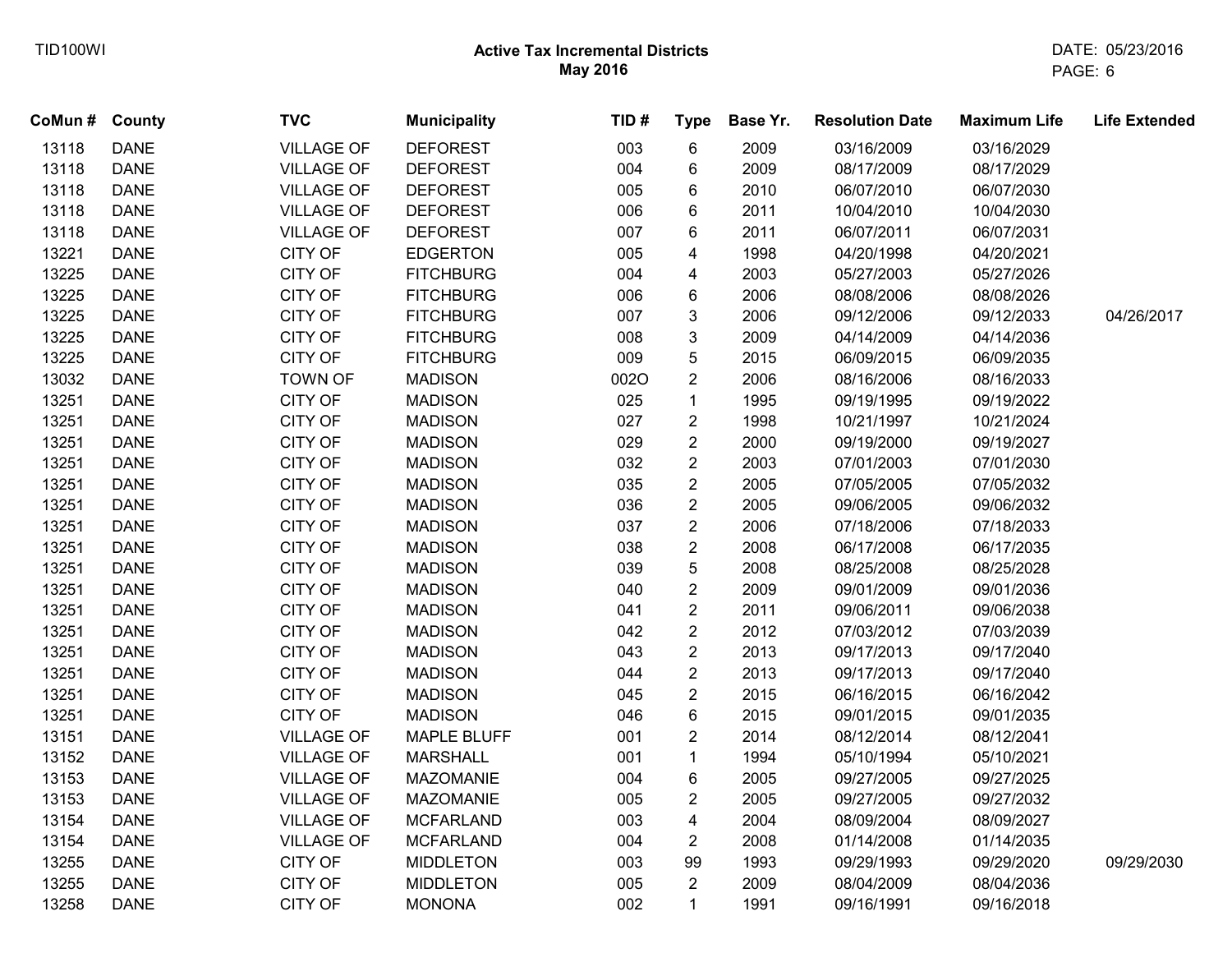| CoMun # County |              | <b>TVC</b>        | <b>Municipality</b> | TID# | <b>Type</b>             | Base Yr. | <b>Resolution Date</b> | <b>Maximum Life</b> | <b>Life Extended</b> |
|----------------|--------------|-------------------|---------------------|------|-------------------------|----------|------------------------|---------------------|----------------------|
| 13258          | <b>DANE</b>  | CITY OF           | <b>MONONA</b>       | 004  | $\overline{2}$          | 2000     | 09/25/2000             | 09/25/2027          |                      |
| 13258          | <b>DANE</b>  | CITY OF           | <b>MONONA</b>       | 005  | $\overline{c}$          | 2008     | 11/19/2007             | 11/19/2034          |                      |
| 13258          | <b>DANE</b>  | <b>CITY OF</b>    | <b>MONONA</b>       | 006  | $\overline{\mathbf{c}}$ | 2010     | 05/17/2010             | 05/17/2037          |                      |
| 13258          | <b>DANE</b>  | CITY OF           | <b>MONONA</b>       | 007  | $\overline{\mathbf{c}}$ | 2012     | 07/09/2012             | 07/09/2039          |                      |
| 13258          | <b>DANE</b>  | CITY OF           | <b>MONONA</b>       | 008  | $\overline{c}$          | 2012     | 09/25/2012             | 09/25/2039          |                      |
| 13258          | <b>DANE</b>  | CITY OF           | <b>MONONA</b>       | 009  | $\overline{c}$          | 2015     | 09/08/2015             | 09/08/2042          |                      |
| 13157          | <b>DANE</b>  | <b>VILLAGE OF</b> | <b>MOUNT HOREB</b>  | 003  | $\overline{\mathbf{4}}$ | 2004     | 03/24/2004             | 03/24/2027          |                      |
| 13157          | <b>DANE</b>  | <b>VILLAGE OF</b> | <b>MOUNT HOREB</b>  | 004  | 6                       | 2007     | 09/24/2007             | 09/24/2027          |                      |
| 13165          | <b>DANE</b>  | <b>VILLAGE OF</b> | <b>OREGON</b>       | 002  | $\mathbf{1}$            | 1993     | 09/30/1993             | 09/30/2020          |                      |
| 13165          | <b>DANE</b>  | <b>VILLAGE OF</b> | <b>OREGON</b>       | 003  | $\boldsymbol{2}$        | 2005     | 08/16/2005             | 08/16/2032          |                      |
| 13165          | <b>DANE</b>  | <b>VILLAGE OF</b> | <b>OREGON</b>       | 004  | 3                       | 2008     | 09/15/2008             | 09/15/2035          |                      |
| 13181          | <b>DANE</b>  | <b>VILLAGE OF</b> | SHOREWOOD HILLS     | 003  | 6                       | 2008     | 09/15/2008             | 09/15/2028          |                      |
| 13181          | <b>DANE</b>  | <b>VILLAGE OF</b> | SHOREWOOD HILLS     | 004  | 6                       | 2010     | 01/19/2010             | 01/19/2030          |                      |
| 13056          | <b>DANE</b>  | <b>TOWN OF</b>    | <b>SPRINGFIELD</b>  | 001E | 8                       | 2014     | 09/23/2014             | 09/23/2037          |                      |
| 13281          | <b>DANE</b>  | CITY OF           | <b>STOUGHTON</b>    | 003  | $\mathbf{1}$            | 1993     | 11/24/1992             | 11/24/2019          |                      |
| 13281          | <b>DANE</b>  | CITY OF           | <b>STOUGHTON</b>    | 004  | $\overline{\mathbf{c}}$ | 1999     | 03/23/1999             | 03/23/2026          |                      |
| 13281          | <b>DANE</b>  | CITY OF           | <b>STOUGHTON</b>    | 005  | $\overline{c}$          | 2010     | 02/23/2010             | 02/23/2037          |                      |
| 13281          | <b>DANE</b>  | CITY OF           | <b>STOUGHTON</b>    | 006  | 5                       | 2015     | 09/29/2015             | 09/29/2035          |                      |
| 13281          | <b>DANE</b>  | CITY OF           | <b>STOUGHTON</b>    | 007  | 6                       | 2015     | 11/11/2014             | 11/11/2034          |                      |
| 13282          | <b>DANE</b>  | CITY OF           | <b>SUN PRAIRIE</b>  | 006  | 4                       | 1997     | 04/15/1997             | 04/15/2020          |                      |
| 13282          | <b>DANE</b>  | CITY OF           | <b>SUN PRAIRIE</b>  | 007  | 4                       | 1998     | 05/19/1998             | 05/19/2021          |                      |
| 13282          | <b>DANE</b>  | CITY OF           | <b>SUN PRAIRIE</b>  | 008  | $\overline{\mathbf{c}}$ | 2002     | 12/27/2001             | 12/27/2028          |                      |
| 13282          | <b>DANE</b>  | CITY OF           | <b>SUN PRAIRIE</b>  | 009  | 6                       | 2007     | 03/28/2007             | 03/28/2027          |                      |
| 13282          | <b>DANE</b>  | CITY OF           | <b>SUN PRAIRIE</b>  | 011  | $\overline{c}$          | 2015     | 12/05/2014             | 12/05/2041          |                      |
| 13286          | <b>DANE</b>  | CITY OF           | <b>VERONA</b>       | 004  | $\overline{2}$          | 1996     | 09/23/1996             | 09/23/2023          |                      |
| 13286          | <b>DANE</b>  | <b>CITY OF</b>    | <b>VERONA</b>       | 006  | 4                       | 2000     | 05/08/2000             | 05/08/2023          |                      |
| 13191          | <b>DANE</b>  | <b>VILLAGE OF</b> | WAUNAKEE            | 002  | 4                       | 2000     | 03/20/2000             | 03/20/2023          |                      |
| 13191          | <b>DANE</b>  | <b>VILLAGE OF</b> | WAUNAKEE            | 003  | 4                       | 2000     | 06/05/2000             | 06/05/2023          |                      |
| 13191          | <b>DANE</b>  | <b>VILLAGE OF</b> | WAUNAKEE            | 004  | $\overline{c}$          | 2003     | 12/02/2002             | 12/02/2029          |                      |
| 13191          | <b>DANE</b>  | <b>VILLAGE OF</b> | WAUNAKEE            | 005  | $\overline{c}$          | 2005     | 11/01/2004             | 11/01/2031          |                      |
| 13191          | <b>DANE</b>  | <b>VILLAGE OF</b> | WAUNAKEE            | 006  | 6                       | 2015     | 07/20/2015             | 07/20/2035          |                      |
| 13196          | <b>DANE</b>  | <b>VILLAGE OF</b> | <b>WINDSOR</b>      | 001  | 6                       | 2014     | 09/04/2014             | 09/04/2034          |                      |
| 14206          | <b>DODGE</b> | <b>CITY OF</b>    | <b>BEAVER DAM</b>   | 004  | $\mathbf{1}$            | 1994     | 09/26/1994             | 09/26/2021          |                      |
| 14206          | <b>DODGE</b> | CITY OF           | <b>BEAVER DAM</b>   | 006  | $\overline{2}$          | 2009     | 12/15/2008             | 12/15/2035          |                      |
| 14014          | <b>DODGE</b> | <b>TOWN OF</b>    | <b>ELBA</b>         | 001T | 7A                      | 2010     | 06/21/2010             | 06/21/2026          |                      |
| 14226          | <b>DODGE</b> | CITY OF           | <b>FOX LAKE</b>     | 002  | 6                       | 2015     | 08/05/2015             | 08/05/2035          |                      |
| 14230          | <b>DODGE</b> | CITY OF           | <b>HARTFORD</b>     | 007  | 5                       | 2011     | 08/09/2011             | 08/09/2031          |                      |
|                |              |                   |                     |      |                         |          |                        |                     |                      |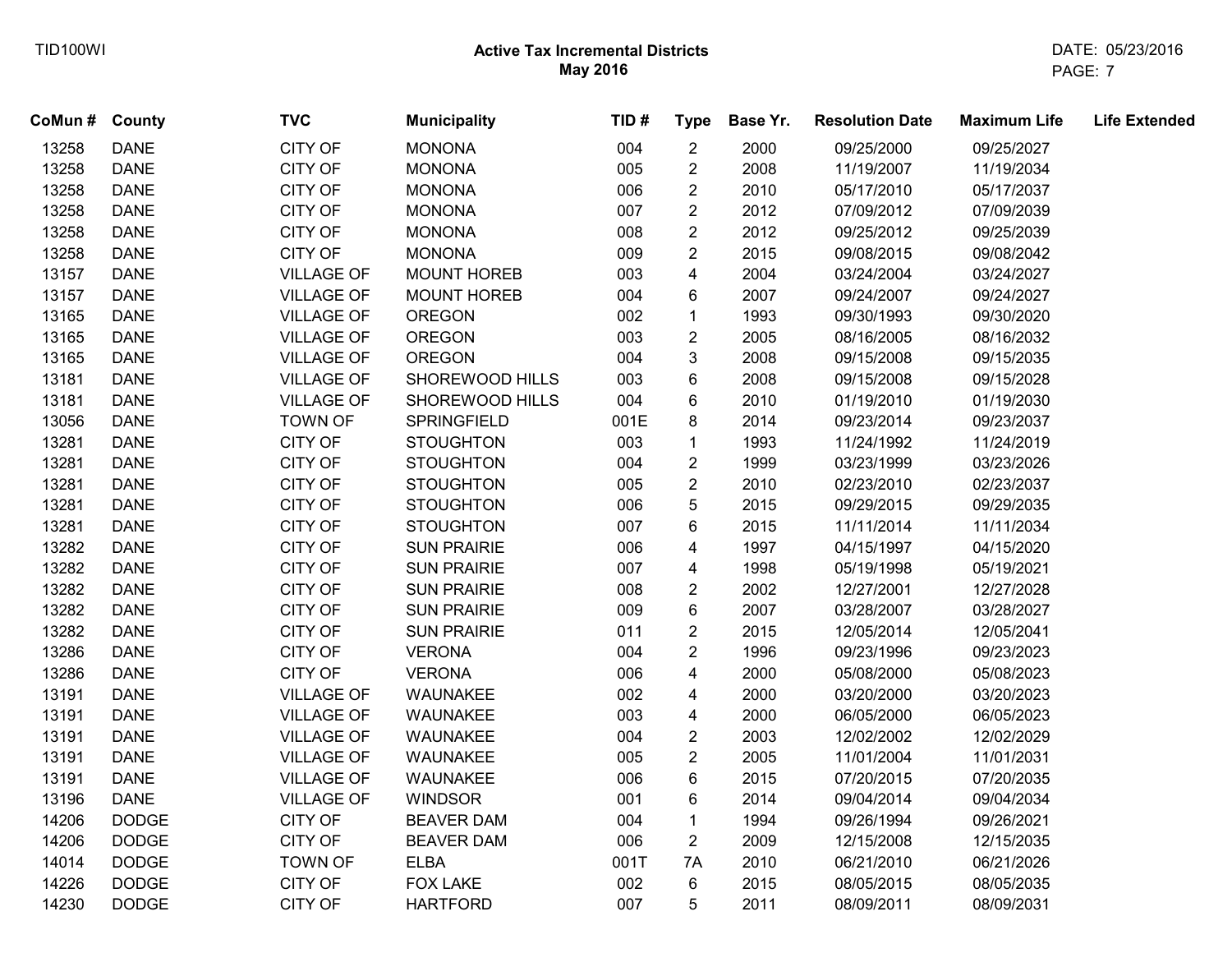| <b>County</b>  | <b>TVC</b>        | <b>Municipality</b>  | TID# | <b>Type</b>             | Base Yr. | <b>Resolution Date</b> | <b>Maximum Life</b> | <b>Life Extended</b> |
|----------------|-------------------|----------------------|------|-------------------------|----------|------------------------|---------------------|----------------------|
| <b>DODGE</b>   | <b>CITY OF</b>    | <b>HARTFORD</b>      | 009  | 5                       | 2015     | 09/08/2015             | 09/08/2035          |                      |
| <b>DODGE</b>   | <b>CITY OF</b>    | <b>HORICON</b>       | 004  | 6                       | 2007     | 09/25/2007             | 09/25/2027          |                      |
| <b>DODGE</b>   | <b>CITY OF</b>    | <b>HORICON</b>       | 005  | 6                       | 2015     | 09/29/2015             | 09/29/2035          |                      |
| <b>DODGE</b>   | <b>CITY OF</b>    | JUNEAU               | 002  | 4                       | 1996     | 07/11/1996             | 07/11/2019          |                      |
| <b>DODGE</b>   | <b>CITY OF</b>    | <b>JUNEAU</b>        | 003  | 4                       | 1996     | 09/30/1996             | 09/30/2019          |                      |
| <b>DODGE</b>   | <b>VILLAGE OF</b> | <b>LOMIRA</b>        | 004  | 5D                      | 2006     | 12/07/2005             | 12/07/2025          | 12/07/2035           |
| <b>DODGE</b>   | <b>VILLAGE OF</b> | <b>LOMIRA</b>        | 005  | 6                       | 2015     | 09/23/2015             | 09/23/2035          |                      |
| <b>DODGE</b>   | <b>CITY OF</b>    | <b>MAYVILLE</b>      | 003  | $\overline{\mathbf{4}}$ | 1997     | 08/25/1997             | 08/25/2020          |                      |
| <b>DODGE</b>   | <b>CITY OF</b>    | <b>MAYVILLE</b>      | 004  | 5                       | 2009     | 03/09/2009             | 03/09/2029          |                      |
| <b>DODGE</b>   | <b>CITY OF</b>    | <b>MAYVILLE</b>      | 005  | $\,6\,$                 | 2013     | 09/17/2013             | 09/17/2033          |                      |
| <b>DODGE</b>   | <b>VILLAGE OF</b> | <b>RANDOLPH</b>      | 001  | $\mathbf{1}$            | 1993     | 09/13/1993             | 09/13/2020          | 09/13/2030           |
| <b>DODGE</b>   | <b>VILLAGE OF</b> | <b>RANDOLPH</b>      | 002  | 1D                      | 1995     | 09/25/1995             | 09/25/2022          | 09/25/2032           |
| <b>DODGE</b>   | <b>VILLAGE OF</b> | <b>REESEVILLE</b>    | 002  | $\overline{4}$          | 1998     | 06/25/1998             | 06/25/2021          |                      |
| <b>DODGE</b>   | <b>VILLAGE OF</b> | <b>REESEVILLE</b>    | 003  | 6                       | 2011     | 09/08/2011             | 09/08/2031          |                      |
| <b>DODGE</b>   | <b>CITY OF</b>    | <b>WAUPUN</b>        | 001  | 1D                      | 1987     | 09/30/1987             | 09/30/2014          | 09/30/2024           |
| <b>DODGE</b>   | <b>CITY OF</b>    | <b>WAUPUN</b>        | 003  | $\overline{2}$          | 2005     | 05/31/2005             | 05/31/2032          |                      |
| <b>DODGE</b>   | <b>CITY OF</b>    | <b>WAUPUN</b>        | 004  | 6                       | 2007     | 01/09/2007             | 01/09/2027          |                      |
| <b>DODGE</b>   | <b>CITY OF</b>    | <b>WAUPUN</b>        | 005  | $\,6$                   | 2008     | 09/16/2008             | 09/16/2028          |                      |
| <b>DODGE</b>   | <b>CITY OF</b>    | <b>WAUPUN</b>        | 006  | $\overline{2}$          | 2012     | 08/21/2012             | 08/21/2039          |                      |
| <b>DOOR</b>    | <b>VILLAGE OF</b> | <b>SISTER BAY</b>    | 001  | 6                       | 2008     | 08/21/2008             | 08/21/2028          |                      |
| <b>DOOR</b>    | <b>CITY OF</b>    | <b>STURGEON BAY</b>  | 001  | $\mathbf{1}$            | 1991     | 09/20/1991             | 09/20/2018          | 09/20/2028           |
| <b>DOOR</b>    | <b>CITY OF</b>    | <b>STURGEON BAY</b>  | 002  | 1D                      | 1994     | 09/06/1994             | 09/06/2021          | 09/06/2031           |
| <b>DOOR</b>    | <b>CITY OF</b>    | <b>STURGEON BAY</b>  | 003  | $\overline{c}$          | 2008     | 09/24/2008             | 09/24/2035          |                      |
| <b>DOOR</b>    | <b>CITY OF</b>    | <b>STURGEON BAY</b>  | 004  | $\overline{\mathbf{c}}$ | 2013     | 03/19/2013             | 03/19/2040          |                      |
| <b>DOUGLAS</b> | <b>VILLAGE OF</b> | <b>SOLON SPRINGS</b> | 002  | $\overline{\mathbf{4}}$ | 1999     | 09/07/1999             | 09/07/2022          |                      |
| <b>DOUGLAS</b> | <b>VILLAGE OF</b> | <b>SOLON SPRINGS</b> | 003  | 6                       | 2011     | 04/04/2011             | 04/04/2031          |                      |
| <b>DOUGLAS</b> | <b>CITY OF</b>    | <b>SUPERIOR</b>      | 007  | $\overline{\mathbf{4}}$ | 1996     | 09/26/1996             | 09/26/2019          | 09/26/2029           |
| <b>DOUGLAS</b> | <b>CITY OF</b>    | <b>SUPERIOR</b>      | 008  | $\overline{\mathbf{4}}$ | 1997     | 09/02/1997             | 09/02/2020          |                      |
| <b>DOUGLAS</b> | <b>CITY OF</b>    | <b>SUPERIOR</b>      | 009  | $\overline{\mathbf{4}}$ | 2002     | 02/19/2002             | 02/19/2025          |                      |
| <b>DOUGLAS</b> | <b>CITY OF</b>    | <b>SUPERIOR</b>      | 011  | 6D                      | 2008     | 05/06/2008             | 05/06/2028          | 05/06/2038           |
| <b>DOUGLAS</b> | <b>CITY OF</b>    | <b>SUPERIOR</b>      | 012  | $\sqrt{5}$              | 2012     | 05/15/2012             | 05/15/2032          |                      |
| <b>DOUGLAS</b> | <b>CITY OF</b>    | <b>SUPERIOR</b>      | 013  | 6                       | 2014     | 09/02/2014             | 09/02/2034          |                      |
| <b>DUNN</b>    | <b>VILLAGE OF</b> | <b>BOYCEVILLE</b>    | 002  | $\overline{\mathbf{4}}$ | 1996     | 02/12/1996             | 02/12/2019          |                      |
| <b>DUNN</b>    | <b>VILLAGE OF</b> | <b>BOYCEVILLE</b>    | 003  | 3                       | 2007     | 09/19/2007             | 09/19/2034          |                      |
| <b>DUNN</b>    | <b>VILLAGE OF</b> | <b>COLFAX</b>        | 003  | $\overline{2}$          | 2002     | 09/10/2002             | 09/10/2029          |                      |
| <b>DUNN</b>    | <b>VILLAGE OF</b> | <b>COLFAX</b>        | 004  | 6                       | 2006     | 02/22/2006             | 02/22/2026          |                      |
| <b>DUNN</b>    | <b>VILLAGE OF</b> | <b>ELK MOUND</b>     | 001  | 6                       | 2007     | 08/21/2007             | 08/21/2027          |                      |
|                |                   |                      |      |                         |          |                        |                     |                      |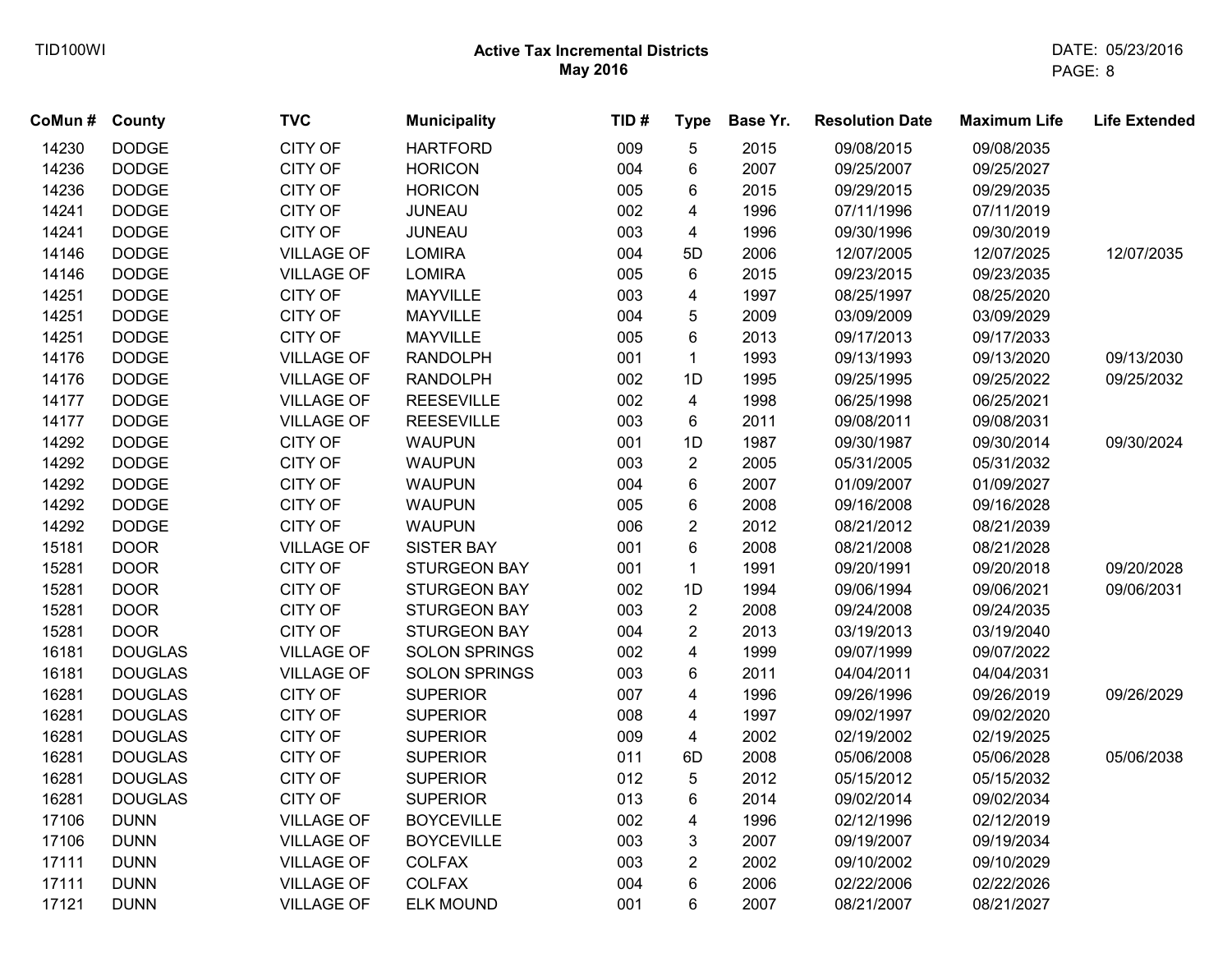| CoMun # County |                   | <b>TVC</b>        | <b>Municipality</b> | TID# | <b>Type</b>             | Base Yr. | <b>Resolution Date</b> | <b>Maximum Life</b> | <b>Life Extended</b> |
|----------------|-------------------|-------------------|---------------------|------|-------------------------|----------|------------------------|---------------------|----------------------|
| 17141          | <b>DUNN</b>       | <b>VILLAGE OF</b> | <b>KNAPP</b>        | 002  | $\overline{\mathbf{4}}$ | 1997     | 08/12/1997             | 08/12/2020          |                      |
| 17141          | <b>DUNN</b>       | <b>VILLAGE OF</b> | <b>KNAPP</b>        | 003  | 6                       | 2005     | 05/24/2005             | 05/24/2025          |                      |
| 17251          | <b>DUNN</b>       | <b>CITY OF</b>    | <b>MENOMONIE</b>    | 011  | 4                       | 2001     | 09/17/2001             | 09/17/2024          |                      |
| 17251          | <b>DUNN</b>       | <b>CITY OF</b>    | <b>MENOMONIE</b>    | 012  | 4                       | 2003     | 01/06/2003             | 01/06/2026          |                      |
| 17251          | <b>DUNN</b>       | CITY OF           | <b>MENOMONIE</b>    | 013  | 4D                      | 2004     | 12/10/2003             | 12/10/2026          | 12/10/2036           |
| 17251          | <b>DUNN</b>       | <b>CITY OF</b>    | <b>MENOMONIE</b>    | 014  | $\overline{2}$          | 2004     | 09/07/2004             | 09/07/2031          | 12/10/2036           |
| 17251          | <b>DUNN</b>       | <b>CITY OF</b>    | <b>MENOMONIE</b>    | 015  | $\overline{2}$          | 2005     | 02/07/2005             | 02/07/2032          |                      |
| 17176          | <b>DUNN</b>       | <b>VILLAGE OF</b> | <b>RIDGELAND</b>    | 001  | 6                       | 2006     | 09/27/2006             | 09/27/2026          |                      |
| 18201          | <b>EAU CLAIRE</b> | <b>CITY OF</b>    | <b>ALTOONA</b>      | 002  | $\overline{c}$          | 2000     | 07/31/2000             | 07/31/2027          |                      |
| 18201          | <b>EAU CLAIRE</b> | CITY OF           | <b>ALTOONA</b>      | 003  | $\overline{c}$          | 2001     | 09/13/2001             | 09/13/2028          |                      |
| 18201          | <b>EAU CLAIRE</b> | <b>CITY OF</b>    | <b>ALTOONA</b>      | 004  | 6                       | 2008     | 05/22/2008             | 05/22/2028          |                      |
| 18202          | <b>EAU CLAIRE</b> | <b>CITY OF</b>    | <b>AUGUSTA</b>      | 004  | 5                       | 2005     | 09/15/2005             | 09/15/2025          |                      |
| 18221          | <b>EAU CLAIRE</b> | <b>CITY OF</b>    | <b>EAU CLAIRE</b>   | 005  | 4                       | 1997     | 10/08/1996             | 10/08/2019          |                      |
| 18221          | <b>EAU CLAIRE</b> | <b>CITY OF</b>    | <b>EAU CLAIRE</b>   | 007  | $\overline{2}$          | 1997     | 03/11/1997             | 03/11/2024          |                      |
| 18221          | <b>EAU CLAIRE</b> | <b>CITY OF</b>    | <b>EAU CLAIRE</b>   | 008  | $\overline{2}$          | 2002     | 09/24/2002             | 09/24/2029          |                      |
| 18221          | <b>EAU CLAIRE</b> | <b>CITY OF</b>    | <b>EAU CLAIRE</b>   | 009  | 5                       | 2008     | 09/09/2008             | 09/09/2028          |                      |
| 18221          | <b>EAU CLAIRE</b> | <b>CITY OF</b>    | <b>EAU CLAIRE</b>   | 010  | $\overline{\mathbf{c}}$ | 2015     | 10/14/2014             | 10/14/2041          |                      |
| 18221          | <b>EAU CLAIRE</b> | <b>CITY OF</b>    | <b>EAU CLAIRE</b>   | 011  | 6                       | 2015     | 09/22/2015             | 09/22/2035          |                      |
| 18127          | <b>EAU CLAIRE</b> | <b>VILLAGE OF</b> | <b>FALL CREEK</b>   | 001  | 4                       | 2000     | 09/29/2000             | 09/29/2023          |                      |
| 18127          | <b>EAU CLAIRE</b> | <b>VILLAGE OF</b> | <b>FALL CREEK</b>   | 002  | 6                       | 2013     | 09/23/2013             | 09/23/2033          |                      |
| 19010          | <b>FLORENCE</b>   | <b>TOWN OF</b>    | <b>FLORENCE</b>     | 001R | 6                       | 2013     | 05/21/2013             | 05/21/2033          |                      |
| 20106          | FOND DU LAC       | <b>VILLAGE OF</b> | <b>BRANDON</b>      | 001  | 4                       | 1997     | 09/08/1997             | 09/08/2020          |                      |
| 20111          | FOND DU LAC       | <b>VILLAGE OF</b> | CAMPBELLSPORT       | 001  | 6                       | 2011     | 04/18/2011             | 04/18/2031          |                      |
| 20126          | FOND DU LAC       | <b>VILLAGE OF</b> | <b>FAIRWATER</b>    | 001  | 4D                      | 1997     | 04/08/1997             | 04/08/2020          | 04/08/2030           |
| 20226          | FOND DU LAC       | <b>CITY OF</b>    | FOND DU LAC         | 008  | $\mathbf{1}$            | 1992     | 03/11/1992             | 03/11/2019          |                      |
| 20226          | FOND DU LAC       | <b>CITY OF</b>    | FOND DU LAC         | 010  | 4                       | 2004     | 08/25/2004             | 08/25/2027          |                      |
| 20226          | FOND DU LAC       | <b>CITY OF</b>    | FOND DU LAC         | 012  | 3                       | 2008     | 08/13/2008             | 08/13/2035          |                      |
| 20226          | FOND DU LAC       | CITY OF           | FOND DU LAC         | 013  | 6                       | 2010     | 03/30/2010             | 03/30/2030          |                      |
| 20226          | FOND DU LAC       | <b>CITY OF</b>    | FOND DU LAC         | 014  | 3                       | 2011     | 11/10/2010             | 11/10/2037          |                      |
| 20226          | FOND DU LAC       | <b>CITY OF</b>    | FOND DU LAC         | 015  | $\overline{2}$          | 2011     | 08/10/2011             | 08/10/2038          |                      |
| 20226          | FOND DU LAC       | <b>CITY OF</b>    | FOND DU LAC         | 016  | $\overline{2}$          | 2012     | 08/08/2012             | 08/08/2039          |                      |
| 20226          | FOND DU LAC       | <b>CITY OF</b>    | FOND DU LAC         | 017  | 5                       | 2012     | 08/08/2012             | 08/08/2032          |                      |
| 20226          | FOND DU LAC       | CITY OF           | FOND DU LAC         | 018  | 3                       | 2014     | 03/12/2014             | 03/12/2041          |                      |
| 20226          | FOND DU LAC       | <b>CITY OF</b>    | FOND DU LAC         | 019  | $\overline{2}$          | 2015     | 04/08/2015             | 04/08/2042          |                      |
| 20161          | FOND DU LAC       | <b>VILLAGE OF</b> | NORTH FOND DU LAC   | 001  | 4                       | 1999     | 07/19/1999             | 07/19/2022          |                      |
| 20161          | FOND DU LAC       | <b>VILLAGE OF</b> | NORTH FOND DU LAC   | 002  | $\overline{2}$          | 2008     | 08/14/2008             | 08/14/2035          |                      |
| 20165          | FOND DU LAC       | <b>VILLAGE OF</b> | <b>OAKFIELD</b>     | 001  | $\mathbf{1}$            | 1995     | 04/18/1995             | 04/18/2022          |                      |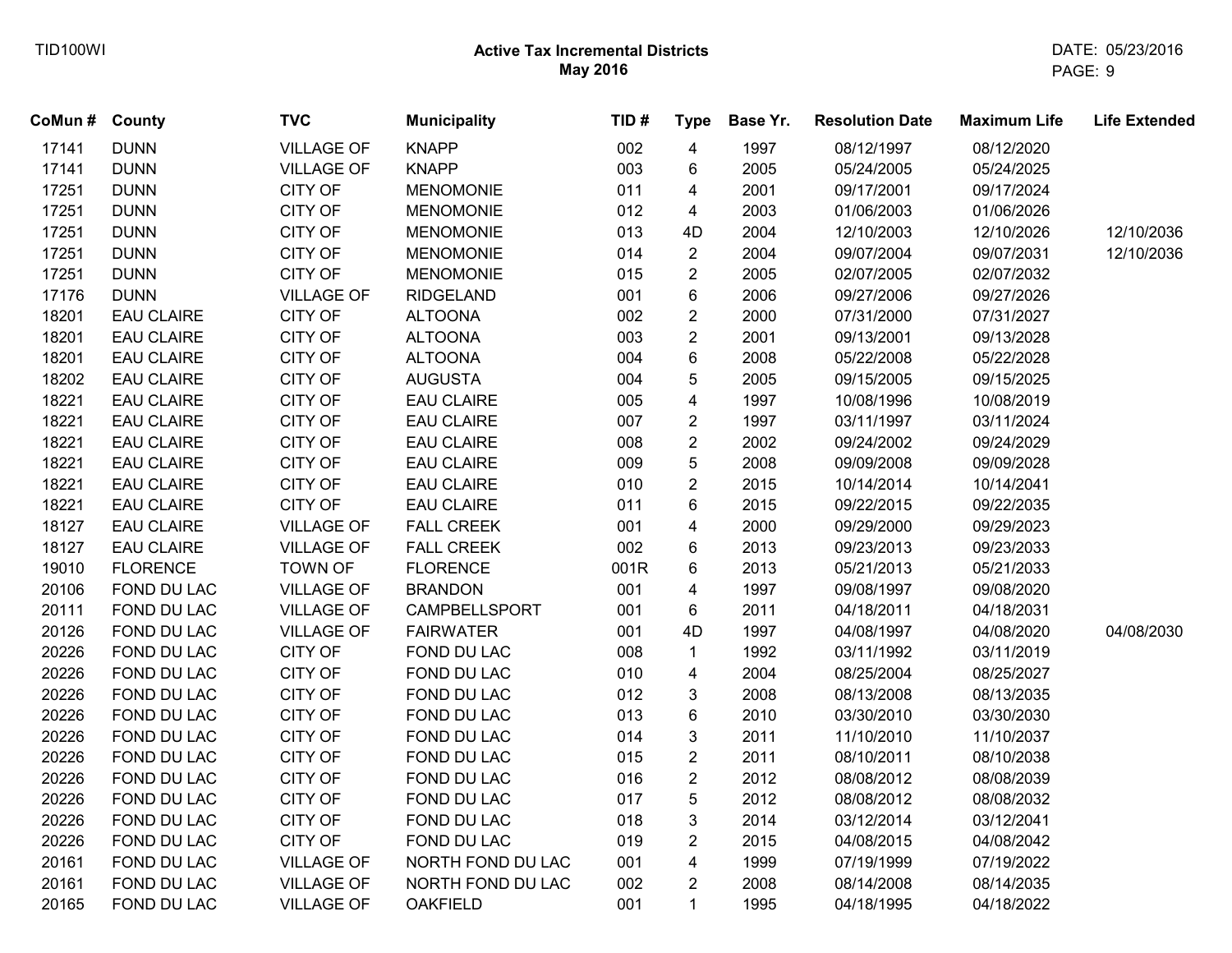| CoMun # County |               | <b>TVC</b>        | <b>Municipality</b> | TID# | <b>Type</b>             | Base Yr. | <b>Resolution Date</b> | <b>Maximum Life</b> | <b>Life Extended</b> |
|----------------|---------------|-------------------|---------------------|------|-------------------------|----------|------------------------|---------------------|----------------------|
| 20165          | FOND DU LAC   | <b>VILLAGE OF</b> | <b>OAKFIELD</b>     | 002  | 3                       | 1997     | 08/20/1997             | 08/20/2024          |                      |
| 20276          | FOND DU LAC   | <b>CITY OF</b>    | <b>RIPON</b>        | 004  | 1                       | 1994     | 03/08/1994             | 03/08/2021          |                      |
| 20276          | FOND DU LAC   | <b>CITY OF</b>    | <b>RIPON</b>        | 005  | 4                       | 2000     | 09/25/2000             | 09/25/2023          |                      |
| 20276          | FOND DU LAC   | <b>CITY OF</b>    | <b>RIPON</b>        | 006  | 6                       | 2005     | 03/08/2005             | 03/08/2025          |                      |
| 20276          | FOND DU LAC   | CITY OF           | <b>RIPON</b>        | 007  | 6                       | 2007     | 06/12/2007             | 06/12/2027          |                      |
| 20276          | FOND DU LAC   | <b>CITY OF</b>    | <b>RIPON</b>        | 009  | 6                       | 2009     | 07/16/2009             | 07/16/2029          |                      |
| 20276          | FOND DU LAC   | <b>CITY OF</b>    | <b>RIPON</b>        | 010  | 6                       | 2009     | 09/08/2009             | 09/08/2029          |                      |
| 20276          | FOND DU LAC   | CITY OF           | <b>RIPON</b>        | 011  | 3                       | 2009     | 09/08/2009             | 09/08/2036          |                      |
| 20276          | FOND DU LAC   | CITY OF           | <b>RIPON</b>        | 012  | 5                       | 2014     | 02/11/2014             | 02/11/2034          |                      |
| 20176          | FOND DU LAC   | <b>VILLAGE OF</b> | <b>ROSENDALE</b>    | 001  | 3                       | 2011     | 09/19/2011             | 09/19/2038          |                      |
| 20292          | FOND DU LAC   | <b>CITY OF</b>    | <b>WAUPUN</b>       | 003  | $\overline{2}$          | 2005     | 05/31/2005             | 05/31/2032          |                      |
| 20292          | FOND DU LAC   | CITY OF           | <b>WAUPUN</b>       | 006  | $\overline{2}$          | 2012     | 08/21/2012             | 08/21/2039          |                      |
| 21211          | <b>FOREST</b> | CITY OF           | <b>CRANDON</b>      | 001  | $\overline{\mathbf{4}}$ | 2002     | 06/05/2002             | 06/05/2025          |                      |
| 22206          | <b>GRANT</b>  | CITY OF           | <b>BOSCOBEL</b>     | 004  | 5                       | 2005     | 04/18/2005             | 04/18/2025          |                      |
| 22211          | <b>GRANT</b>  | CITY OF           | <b>CUBA CITY</b>    | 002  | 4                       | 1999     | 07/13/1999             | 07/13/2022          |                      |
| 22211          | <b>GRANT</b>  | <b>CITY OF</b>    | <b>CUBA CITY</b>    | 003  | 5                       | 2012     | 09/05/2012             | 09/05/2032          |                      |
| 22116          | <b>GRANT</b>  | <b>VILLAGE OF</b> | <b>DICKEYVILLE</b>  | 001  | 6                       | 2014     | 07/09/2014             | 07/09/2034          |                      |
| 22226          | <b>GRANT</b>  | <b>CITY OF</b>    | <b>FENNIMORE</b>    | 004  | $\overline{2}$          | 2002     | 09/09/2002             | 09/09/2029          |                      |
| 22226          | <b>GRANT</b>  | CITY OF           | <b>FENNIMORE</b>    | 005  | $\overline{2}$          | 2005     | 12/13/2004             | 12/13/2031          |                      |
| 22136          | <b>GRANT</b>  | <b>VILLAGE OF</b> | <b>HAZEL GREEN</b>  | 001  | 4                       | 1997     | 09/29/1997             | 09/29/2020          |                      |
| 22246          | <b>GRANT</b>  | <b>CITY OF</b>    | LANCASTER           | 003  | 6D                      | 2006     | 02/20/2006             | 02/20/2026          | 02/20/2036           |
| 22246          | <b>GRANT</b>  | CITY OF           | LANCASTER           | 004  | $\,6\,$                 | 2006     | 09/25/2006             | 09/25/2026          | 02/20/2036           |
| 22147          | <b>GRANT</b>  | <b>VILLAGE OF</b> | <b>LIVINGSTON</b>   | 002  | 2D                      | 1996     | 09/11/1996             | 09/11/2023          | 09/11/2033           |
| 22151          | <b>GRANT</b>  | <b>VILLAGE OF</b> | <b>MONTFORT</b>     | 001  | 6                       | 2014     | 05/06/2014             | 05/06/2034          |                      |
| 22153          | <b>GRANT</b>  | <b>VILLAGE OF</b> | <b>MUSCODA</b>      | 002  | 4                       | 1997     | 04/21/1997             | 04/21/2020          |                      |
| 22153          | <b>GRANT</b>  | <b>VILLAGE OF</b> | <b>MUSCODA</b>      | 003  | $\overline{c}$          | 1997     | 04/21/1997             | 04/21/2024          |                      |
| 22271          | <b>GRANT</b>  | CITY OF           | <b>PLATTEVILLE</b>  | 004  | 4                       | 1997     | 11/12/1996             | 11/12/2019          |                      |
| 22271          | <b>GRANT</b>  | CITY OF           | <b>PLATTEVILLE</b>  | 005  | 6                       | 2005     | 06/28/2005             | 06/28/2025          |                      |
| 22271          | <b>GRANT</b>  | <b>CITY OF</b>    | <b>PLATTEVILLE</b>  | 006  | 6                       | 2006     | 03/28/2006             | 03/28/2026          |                      |
| 22271          | <b>GRANT</b>  | <b>CITY OF</b>    | <b>PLATTEVILLE</b>  | 007  | $\overline{2}$          | 2006     | 03/28/2006             | 03/28/2033          |                      |
| 23101          | <b>GREEN</b>  | <b>VILLAGE OF</b> | <b>ALBANY</b>       | 002  | 1                       | 1995     | 05/08/1995             | 05/08/2022          |                      |
| 23106          | <b>GREEN</b>  | <b>VILLAGE OF</b> | <b>BELLEVILLE</b>   | 005  | 3                       | 2009     | 09/21/2009             | 09/21/2036          |                      |
| 23206          | <b>GREEN</b>  | CITY OF           | <b>BRODHEAD</b>     | 004  | $\overline{c}$          | 2005     | 11/17/2004             | 11/17/2031          |                      |
| 23206          | <b>GREEN</b>  | CITY OF           | <b>BRODHEAD</b>     | 005  | $\overline{2}$          | 2005     | 11/17/2004             | 11/17/2031          |                      |
| 23206          | <b>GREEN</b>  | CITY OF           | <b>BRODHEAD</b>     | 006  | 6                       | 2006     | 09/11/2006             | 09/11/2026          |                      |
| 23206          | <b>GREEN</b>  | <b>CITY OF</b>    | <b>BRODHEAD</b>     | 007  | $\overline{2}$          | 2013     | 02/11/2013             | 02/11/2040          |                      |
| 23109          | <b>GREEN</b>  | <b>VILLAGE OF</b> | <b>BROOKLYN</b>     | 001  | 6                       | 2008     | 04/14/2008             | 04/14/2028          |                      |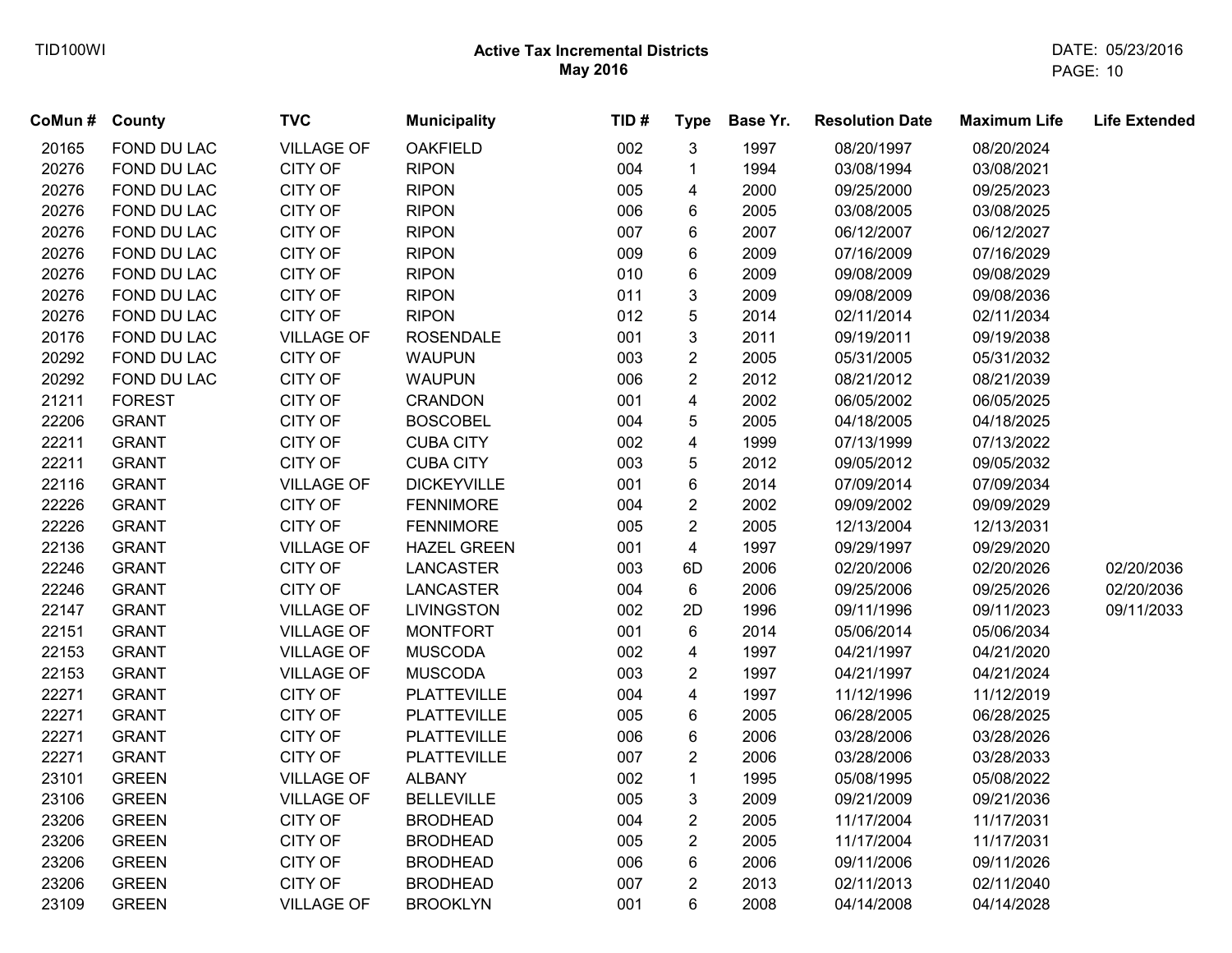| CoMun # County |                   | <b>TVC</b>        | <b>Municipality</b>      | TID# | <b>Type</b>             | Base Yr. | <b>Resolution Date</b> | <b>Maximum Life</b> | <b>Life Extended</b> |
|----------------|-------------------|-------------------|--------------------------|------|-------------------------|----------|------------------------|---------------------|----------------------|
| 23251          | <b>GREEN</b>      | CITY OF           | <b>MONROE</b>            | 004  | $\overline{2}$          | 1996     | 05/07/1996             | 05/07/2023          |                      |
| 23251          | <b>GREEN</b>      | CITY OF           | <b>MONROE</b>            | 005  | 4                       | 1996     | 05/07/1996             | 05/07/2019          |                      |
| 23251          | <b>GREEN</b>      | CITY OF           | <b>MONROE</b>            | 006  | $\overline{c}$          | 2003     | 05/20/2003             | 05/20/2030          |                      |
| 23251          | <b>GREEN</b>      | CITY OF           | <b>MONROE</b>            | 007  | 3                       | 2005     | 09/28/2005             | 09/28/2032          |                      |
| 23251          | <b>GREEN</b>      | CITY OF           | <b>MONROE</b>            | 008  | $\overline{2}$          | 2007     | 10/17/2006             | 10/17/2033          |                      |
| 23161          | <b>GREEN</b>      | <b>VILLAGE OF</b> | <b>NEW GLARUS</b>        | 003  | 5                       | 2006     | 06/13/2006             | 06/13/2026          |                      |
| 23161          | <b>GREEN</b>      | <b>VILLAGE OF</b> | <b>NEW GLARUS</b>        | 004  | 3                       | 2015     | 08/18/2015             | 08/18/2042          |                      |
| 24206          | <b>GREEN LAKE</b> | CITY OF           | <b>BERLIN</b>            | 001E | 8                       | 2003     | 03/19/2004             | 03/19/2027          |                      |
| 24206          | <b>GREEN LAKE</b> | CITY OF           | <b>BERLIN</b>            | 002E | 8                       | 2007     | 07/11/2007             | 07/11/2030          |                      |
| 24206          | <b>GREEN LAKE</b> | CITY OF           | <b>BERLIN</b>            | 007  | $\mathbf{1}$            | 1990     | 09/12/1990             | 09/12/2017          |                      |
| 24206          | <b>GREEN LAKE</b> | CITY OF           | <b>BERLIN</b>            | 009  | $\mathbf{1}$            | 1991     | 08/27/1991             | 08/27/2018          |                      |
| 24206          | <b>GREEN LAKE</b> | CITY OF           | <b>BERLIN</b>            | 011  | $\mathbf{1}$            | 1993     | 07/06/1993             | 07/06/2020          |                      |
| 24206          | <b>GREEN LAKE</b> | CITY OF           | <b>BERLIN</b>            | 014  | 6                       | 2006     | 09/20/2006             | 09/20/2026          |                      |
| 24206          | <b>GREEN LAKE</b> | CITY OF           | <b>BERLIN</b>            | 015  | $\overline{2}$          | 2008     | 09/23/2008             | 09/23/2035          |                      |
| 24231          | <b>GREEN LAKE</b> | CITY OF           | <b>GREEN LAKE</b>        | 003  | 6D                      | 2005     | 09/12/2005             | 09/12/2025          | 09/12/2035           |
| 24231          | <b>GREEN LAKE</b> | CITY OF           | <b>GREEN LAKE</b>        | 004  | 3                       | 2009     | 07/13/2009             | 07/13/2036          |                      |
| 24251          | <b>GREEN LAKE</b> | CITY OF           | <b>MARKESAN</b>          | 001  | $\mathbf{1}$            | 1995     | 01/16/1995             | 01/16/2022          |                      |
| 24271          | <b>GREEN LAKE</b> | CITY OF           | <b>PRINCETON</b>         | 002  | 4D                      | 2001     | 09/25/2001             | 09/25/2024          | 09/25/2034           |
| 25101          | <b>IOWA</b>       | <b>VILLAGE OF</b> | <b>ARENA</b>             | 001  | 6                       | 2006     | 09/28/2006             | 09/28/2026          |                      |
| 25102          | <b>IOWA</b>       | <b>VILLAGE OF</b> | <b>AVOCA</b>             | 001  | $\mathbf{1}$            | 1995     | 08/14/1995             | 08/14/2022          |                      |
| 25106          | <b>IOWA</b>       | <b>VILLAGE OF</b> | <b>BARNEVELD</b>         | 001  | 4                       | 2002     | 06/24/2002             | 06/24/2025          |                      |
| 25106          | <b>IOWA</b>       | <b>VILLAGE OF</b> | <b>BARNEVELD</b>         | 002  | 6                       | 2015     | 05/04/2015             | 05/04/2035          |                      |
| 25216          | <b>IOWA</b>       | CITY OF           | <b>DODGEVILLE</b>        | 001  | 4                       | 1997     | 11/06/1996             | 11/06/2019          |                      |
| 25216          | <b>IOWA</b>       | CITY OF           | <b>DODGEVILLE</b>        | 002  | 4                       | 1998     | 09/28/1998             | 09/28/2021          |                      |
| 25136          | <b>IOWA</b>       | <b>VILLAGE OF</b> | <b>HIGHLAND</b>          | 002  | 4                       | 1999     | 02/04/1999             | 02/04/2022          |                      |
| 25147          | <b>IOWA</b>       | <b>VILLAGE OF</b> | <b>LIVINGSTON</b>        | 001  | $\mathbf{1}$            | 1992     | 09/28/1992             | 09/28/2019          |                      |
| 25251          | <b>IOWA</b>       | <b>CITY OF</b>    | MINERAL POINT            | 001  | 4                       | 1997     | 08/05/1997             | 08/05/2020          |                      |
| 25153          | <b>IOWA</b>       | <b>VILLAGE OF</b> | <b>MUSCODA</b>           | 002  | 4                       | 1997     | 04/21/1997             | 04/21/2020          |                      |
| 25177          | <b>IOWA</b>       | <b>VILLAGE OF</b> | <b>RIDGEWAY</b>          | 001  | 6                       | 2007     | 08/07/2007             | 08/07/2027          |                      |
| 26236          | <b>IRON</b>       | CITY OF           | <b>HURLEY</b>            | 003  | $\mathbf{1}$            | 1994     | 09/27/1994             | 09/27/2021          |                      |
| 27206          | <b>JACKSON</b>    | CITY OF           | <b>BLACK RIVER FALLS</b> | 001  | $\overline{\mathbf{4}}$ | 2000     | 09/05/2000             | 09/05/2023          |                      |
| 27206          | <b>JACKSON</b>    | CITY OF           | <b>BLACK RIVER FALLS</b> | 003  | 4                       | 2002     | 07/02/2002             | 07/02/2025          |                      |
| 27206          | <b>JACKSON</b>    | CITY OF           | <b>BLACK RIVER FALLS</b> | 004  | 4                       | 2003     | 11/06/2002             | 11/06/2025          |                      |
| 27206          | <b>JACKSON</b>    | CITY OF           | <b>BLACK RIVER FALLS</b> | 005  | 6                       | 2008     | 10/02/2007             | 10/02/2027          |                      |
| 27136          | <b>JACKSON</b>    | <b>VILLAGE OF</b> | <b>HIXTON</b>            | 001  | 6                       | 2007     | 05/07/2007             | 05/07/2027          |                      |
| 27186          | <b>JACKSON</b>    | <b>VILLAGE OF</b> | <b>TAYLOR</b>            | 003  | 4                       | 1997     | 12/02/1996             | 12/02/2019          |                      |
| 27186          | <b>JACKSON</b>    | <b>VILLAGE OF</b> | <b>TAYLOR</b>            | 004  | $\overline{2}$          | 1999     | 06/23/1999             | 06/23/2026          |                      |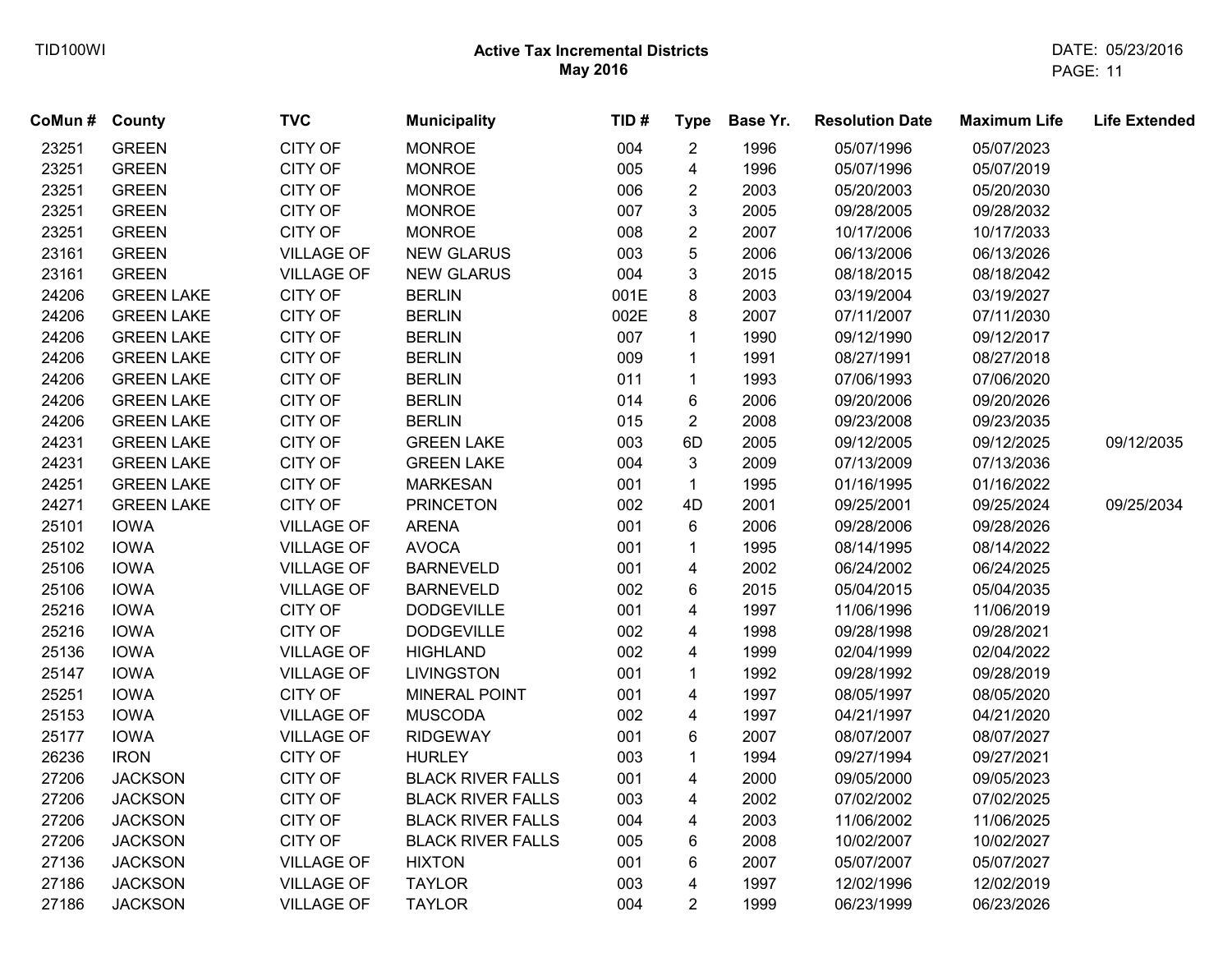| CoMun # | <b>County</b>    | <b>TVC</b>        | <b>Municipality</b>  | TID# | <b>Type</b>             | Base Yr. | <b>Resolution Date</b> | <b>Maximum Life</b> | <b>Life Extended</b> |
|---------|------------------|-------------------|----------------------|------|-------------------------|----------|------------------------|---------------------|----------------------|
| 28226   | <b>JEFFERSON</b> | <b>CITY OF</b>    | <b>FORT ATKINSON</b> | 006  | 4D                      | 2000     | 01/18/2000             | 01/18/2023          | 01/18/2033           |
| 28226   | <b>JEFFERSON</b> | <b>CITY OF</b>    | <b>FORT ATKINSON</b> | 007  | $\overline{2}$          | 2000     | 01/18/2000             | 01/18/2027          | 01/18/2033           |
| 28226   | <b>JEFFERSON</b> | <b>CITY OF</b>    | <b>FORT ATKINSON</b> | 008  | 6                       | 2009     | 09/15/2009             | 09/15/2029          | 01/18/2033           |
| 28241   | <b>JEFFERSON</b> | <b>CITY OF</b>    | <b>JEFFERSON</b>     | 004  | $\overline{2}$          | 2000     | 04/18/2000             | 04/18/2027          |                      |
| 28241   | <b>JEFFERSON</b> | CITY OF           | <b>JEFFERSON</b>     | 005  | $\overline{2}$          | 2001     | 05/02/2001             | 05/02/2028          |                      |
| 28241   | <b>JEFFERSON</b> | CITY OF           | <b>JEFFERSON</b>     | 006  | 6                       | 2009     | 11/17/2008             | 11/17/2028          |                      |
| 28241   | <b>JEFFERSON</b> | <b>CITY OF</b>    | <b>JEFFERSON</b>     | 007  | 6                       | 2012     | 02/21/2012             | 02/21/2032          |                      |
| 28241   | <b>JEFFERSON</b> | <b>CITY OF</b>    | <b>JEFFERSON</b>     | 008  | 6                       | 2015     | 09/15/2015             | 09/15/2035          |                      |
| 28141   | <b>JEFFERSON</b> | <b>VILLAGE OF</b> | <b>JOHNSON CREEK</b> | 002  | $\mathbf{1}$            | 1994     | 07/07/1994             | 07/07/2021          | 07/07/2031           |
| 28141   | <b>JEFFERSON</b> | <b>VILLAGE OF</b> | JOHNSON CREEK        | 003  | 1D                      | 1995     | 09/25/1995             | 09/25/2022          | 09/25/2032           |
| 28246   | <b>JEFFERSON</b> | <b>CITY OF</b>    | <b>LAKE MILLS</b>    | 002  | $\overline{\mathbf{4}}$ | 1998     | 01/06/1998             | 01/06/2021          |                      |
| 28246   | <b>JEFFERSON</b> | <b>CITY OF</b>    | <b>LAKE MILLS</b>    | 003  | $\overline{2}$          | 2006     | 08/15/2006             | 08/15/2033          |                      |
| 28246   | <b>JEFFERSON</b> | <b>CITY OF</b>    | <b>LAKE MILLS</b>    | 004  | 6                       | 2006     | 07/18/2006             | 07/18/2026          |                      |
| 28246   | <b>JEFFERSON</b> | CITY OF           | <b>LAKE MILLS</b>    | 005  | 3                       | 2014     | 04/15/2014             | 04/15/2041          |                      |
| 28246   | <b>JEFFERSON</b> | <b>CITY OF</b>    | <b>LAKE MILLS</b>    | 006  | 5                       | 2014     | 08/05/2014             | 08/05/2034          |                      |
| 28171   | <b>JEFFERSON</b> | <b>VILLAGE OF</b> | <b>PALMYRA</b>       | 003  | 5                       | 2006     | 01/17/2006             | 01/17/2026          |                      |
| 28290   | <b>JEFFERSON</b> | <b>CITY OF</b>    | <b>WATERLOO</b>      | 001  | 5                       | 2005     | 09/15/2005             | 09/15/2025          |                      |
| 28290   | <b>JEFFERSON</b> | CITY OF           | <b>WATERLOO</b>      | 002  | 3                       | 2011     | 07/21/2011             | 07/21/2038          |                      |
| 28290   | <b>JEFFERSON</b> | <b>CITY OF</b>    | <b>WATERLOO</b>      | 003  | 5                       | 2012     | 04/19/2012             | 04/19/2032          |                      |
| 28290   | <b>JEFFERSON</b> | <b>CITY OF</b>    | <b>WATERLOO</b>      | 004  | 6                       | 2014     | 12/05/2013             | 12/05/2033          |                      |
| 28291   | <b>JEFFERSON</b> | <b>CITY OF</b>    | <b>WATERTOWN</b>     | 003  | $\mathbf{1}$            | 1991     | 09/30/1991             | 09/30/2018          | 09/30/2028           |
| 28291   | <b>JEFFERSON</b> | <b>CITY OF</b>    | <b>WATERTOWN</b>     | 004  | 5D                      | 2005     | 08/16/2005             | 08/16/2025          | 08/16/2035           |
| 28291   | <b>JEFFERSON</b> | CITY OF           | <b>WATERTOWN</b>     | 005  | $\overline{2}$          | 2005     | 08/16/2005             | 08/16/2032          |                      |
| 28291   | <b>JEFFERSON</b> | <b>CITY OF</b>    | <b>WATERTOWN</b>     | 006  | $\overline{2}$          | 2005     | 08/16/2005             | 08/16/2032          |                      |
| 28292   | <b>JEFFERSON</b> | <b>CITY OF</b>    | <b>WHITEWATER</b>    | 004  | 1D                      | 1990     | 10/10/1990             | 10/10/2017          | 10/10/2027           |
| 28292   | <b>JEFFERSON</b> | <b>CITY OF</b>    | <b>WHITEWATER</b>    | 005  | 6                       | 2007     | 08/07/2007             | 08/07/2027          |                      |
| 28292   | <b>JEFFERSON</b> | <b>CITY OF</b>    | <b>WHITEWATER</b>    | 008  | 6                       | 2007     | 08/07/2007             | 08/07/2027          |                      |
| 29111   | <b>JUNEAU</b>    | <b>VILLAGE OF</b> | <b>CAMP DOUGLAS</b>  | 001  | $\mathbf{1}$            | 1995     | 04/19/1995             | 04/19/2022          |                      |
| 29221   | <b>JUNEAU</b>    | <b>CITY OF</b>    | <b>ELROY</b>         | 002  | $\overline{2}$          | 1999     | 09/14/1999             | 09/14/2026          |                      |
| 29221   | <b>JUNEAU</b>    | <b>CITY OF</b>    | <b>ELROY</b>         | 003  | 2D                      | 1999     | 09/14/1999             | 09/14/2026          | 09/14/2036           |
| 29221   | JUNEAU           | <b>CITY OF</b>    | <b>ELROY</b>         | 004  | $\overline{\mathbf{4}}$ | 1999     | 09/14/1999             | 09/14/2022          | 09/14/2032           |
| 29221   | JUNEAU           | <b>CITY OF</b>    | <b>ELROY</b>         | 005  | $\overline{4}$          | 1999     | 09/14/1999             | 09/14/2022          | 09/14/2032           |
| 29221   | JUNEAU           | <b>CITY OF</b>    | <b>ELROY</b>         | 006  | 6                       | 2014     | 02/11/2014             | 02/11/2034          |                      |
| 29251   | JUNEAU           | <b>CITY OF</b>    | <b>MAUSTON</b>       | 001E | 8                       | 2010     | 11/10/2009             | 11/10/2032          |                      |
| 29251   | JUNEAU           | <b>CITY OF</b>    | <b>MAUSTON</b>       | 002  | $\mathbf{1}$            | 1995     | 09/26/1995             | 09/26/2022          |                      |
| 29251   | JUNEAU           | <b>CITY OF</b>    | <b>MAUSTON</b>       | 003  | $\mathbf{1}$            | 1995     | 09/26/1995             | 09/26/2022          |                      |
| 29161   | <b>JUNEAU</b>    | <b>VILLAGE OF</b> | <b>NECEDAH</b>       | 002  | 1S                      | 1995     | 08/31/1995             | 08/31/2022          | 08/31/2035           |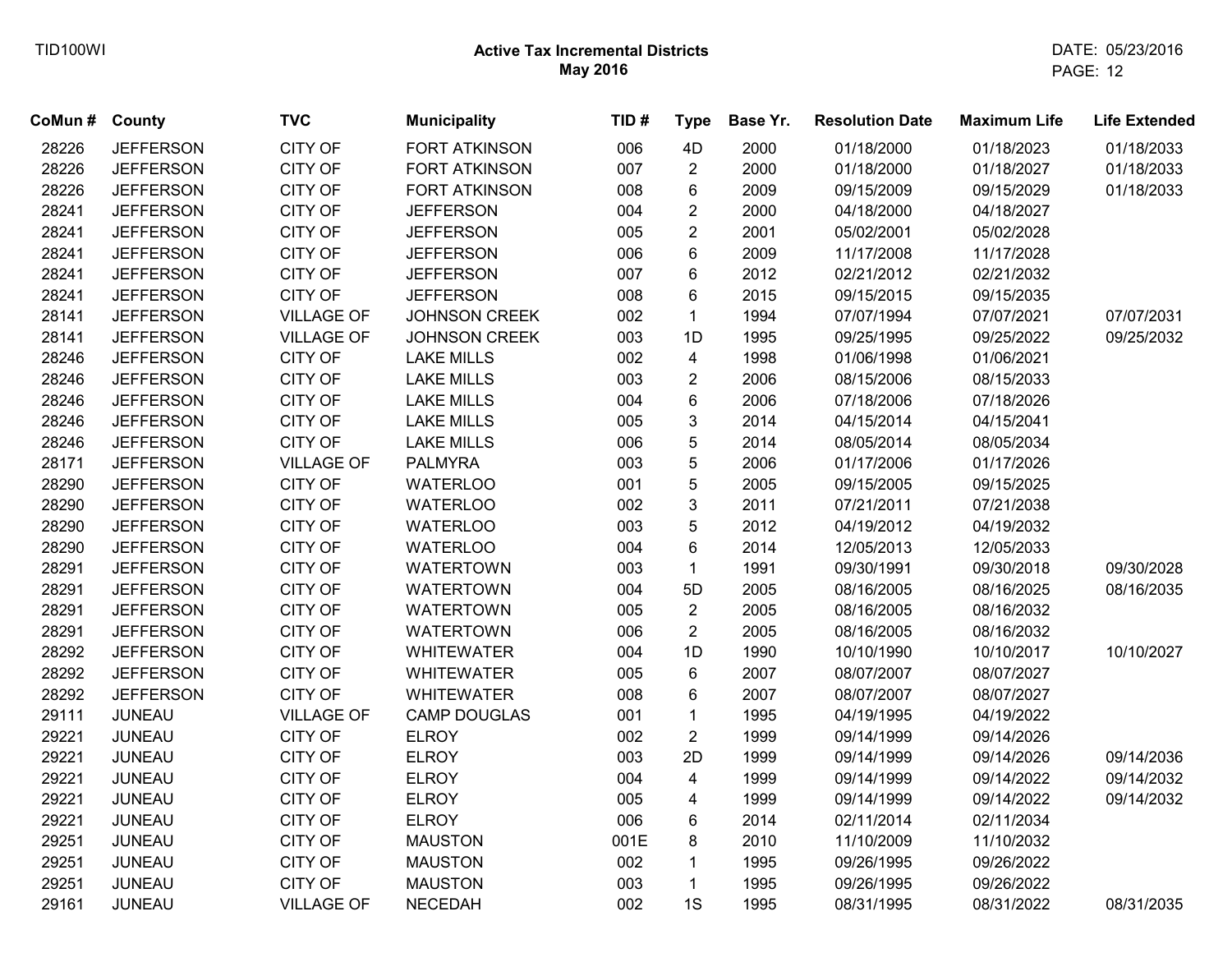| CoMun # County |                 | <b>TVC</b>        | <b>Municipality</b>    | TID# | <b>Type</b>             | Base Yr. | <b>Resolution Date</b> | <b>Maximum Life</b> | <b>Life Extended</b> |
|----------------|-----------------|-------------------|------------------------|------|-------------------------|----------|------------------------|---------------------|----------------------|
| 29161          | <b>JUNEAU</b>   | <b>VILLAGE OF</b> | <b>NECEDAH</b>         | 003  | $\mathbf{1}$            | 1995     | 08/31/1995             | 08/31/2022          | 08/31/2035           |
| 29261          | <b>JUNEAU</b>   | <b>CITY OF</b>    | <b>NEW LISBON</b>      | 009  | 1D                      | 1991     | 07/02/1991             | 07/02/2018          | 07/02/2028           |
| 29261          | <b>JUNEAU</b>   | CITY OF           | <b>NEW LISBON</b>      | 010  | 1D                      | 1991     | 07/02/1991             | 07/02/2018          | 07/02/2028           |
| 29261          | <b>JUNEAU</b>   | CITY OF           | <b>NEW LISBON</b>      | 011  | $\overline{4}$          | 1997     | 07/07/1997             | 07/07/2020          |                      |
| 29261          | <b>JUNEAU</b>   | <b>CITY OF</b>    | <b>NEW LISBON</b>      | 012  | 6                       | 2010     | 09/20/2010             | 09/20/2030          |                      |
| 29261          | JUNEAU          | CITY OF           | <b>NEW LISBON</b>      | 013  | $\overline{2}$          | 2010     | 09/20/2010             | 09/20/2037          |                      |
| 29291          | JUNEAU          | CITY OF           | <b>WISCONSIN DELLS</b> | 004  | $6\phantom{a}$          | 2006     | 07/31/2006             | 07/31/2026          |                      |
| 30241          | <b>KENOSHA</b>  | CITY OF           | <b>KENOSHA</b>         | 001  | 99                      | 1979     | 09/18/1979             | 09/18/2006          | 09/18/2021           |
| 30241          | <b>KENOSHA</b>  | <b>CITY OF</b>    | <b>KENOSHA</b>         | 004  | 99                      | 1989     | 07/03/1989             | 07/03/2016          | 07/03/2031           |
| 30241          | <b>KENOSHA</b>  | <b>CITY OF</b>    | <b>KENOSHA</b>         | 005  | 99                      | 1994     | 04/18/1994             | 04/18/2021          | 04/18/2036           |
| 30241          | <b>KENOSHA</b>  | <b>CITY OF</b>    | <b>KENOSHA</b>         | 006  | $\overline{2}$          | 1997     | 05/20/1997             | 05/20/2024          |                      |
| 30241          | <b>KENOSHA</b>  | <b>CITY OF</b>    | <b>KENOSHA</b>         | 007  | $\overline{2}$          | 2002     | 05/20/2002             | 05/20/2029          |                      |
| 30241          | <b>KENOSHA</b>  | CITY OF           | <b>KENOSHA</b>         | 008  | 4                       | 2002     | 08/19/2002             | 08/19/2025          |                      |
| 30241          | <b>KENOSHA</b>  | <b>CITY OF</b>    | <b>KENOSHA</b>         | 009  | $\sqrt{2}$              | 2003     | 09/03/2003             | 09/03/2030          |                      |
| 30241          | <b>KENOSHA</b>  | <b>CITY OF</b>    | <b>KENOSHA</b>         | 010  | $\overline{2}$          | 2005     | 05/02/2005             | 05/02/2032          |                      |
| 30241          | <b>KENOSHA</b>  | <b>CITY OF</b>    | <b>KENOSHA</b>         | 011  | 5                       | 2006     | 09/18/2006             | 09/18/2026          |                      |
| 30241          | <b>KENOSHA</b>  | <b>CITY OF</b>    | <b>KENOSHA</b>         | 012  | 5                       | 2008     | 04/07/2008             | 04/07/2028          |                      |
| 30241          | <b>KENOSHA</b>  | CITY OF           | <b>KENOSHA</b>         | 013  | 5                       | 2008     | 05/19/2008             | 05/19/2028          |                      |
| 30241          | <b>KENOSHA</b>  | <b>CITY OF</b>    | <b>KENOSHA</b>         | 015  | $\overline{2}$          | 2013     | 01/07/2013             | 01/07/2040          |                      |
| 30241          | <b>KENOSHA</b>  | <b>CITY OF</b>    | <b>KENOSHA</b>         | 016  | 5                       | 2013     | 09/16/2013             | 09/16/2033          |                      |
| 30241          | <b>KENOSHA</b>  | <b>CITY OF</b>    | <b>KENOSHA</b>         | 017  | $\overline{2}$          | 2014     | 01/08/2014             | 01/08/2041          |                      |
| 30241          | <b>KENOSHA</b>  | <b>CITY OF</b>    | <b>KENOSHA</b>         | 018  | $\overline{c}$          | 2015     | 04/06/2015             | 04/06/2042          |                      |
| 30171          | <b>KENOSHA</b>  | <b>VILLAGE OF</b> | PADDOCK LAKE           | 001  | 6                       | 2012     | 06/20/2012             | 06/20/2032          |                      |
| 30174          | <b>KENOSHA</b>  | <b>VILLAGE OF</b> | PLEASANT PRAIRIE       | 002  | $\overline{\mathbf{4}}$ | 1999     | 07/19/1999             | 07/19/2022          |                      |
| 30174          | <b>KENOSHA</b>  | <b>VILLAGE OF</b> | PLEASANT PRAIRIE       | 004  | $\sqrt{2}$              | 2007     | 09/24/2007             | 09/24/2034          |                      |
| 30012          | <b>KENOSHA</b>  | <b>TOWN OF</b>    | <b>SALEM</b>           | 001A | 5                       | 2015     | 05/18/2015             | 05/18/2035          |                      |
| 30182          | <b>KENOSHA</b>  | <b>VILLAGE OF</b> | <b>SOMERS</b>          | 001  | 5                       | 2015     | 07/27/2015             | 07/27/2035          |                      |
| 30182          | <b>KENOSHA</b>  | <b>VILLAGE OF</b> | <b>SOMERS</b>          | 002  | $\,6\,$                 | 2015     | 09/30/2015             | 09/30/2035          |                      |
| 30186          | <b>KENOSHA</b>  | <b>VILLAGE OF</b> | <b>TWIN LAKES</b>      | 001  | $\overline{2}$          | 2007     | 09/17/2007             | 09/17/2034          |                      |
| 31201          | <b>KEWAUNEE</b> | <b>CITY OF</b>    | <b>ALGOMA</b>          | 001  | 6D                      | 2005     | 03/07/2005             | 03/07/2025          | 03/07/2035           |
| 31201          | <b>KEWAUNEE</b> | <b>CITY OF</b>    | <b>ALGOMA</b>          | 002  | 6                       | 2006     | 05/08/2006             | 05/08/2026          | 03/07/2035           |
| 31241          | <b>KEWAUNEE</b> | CITY OF           | <b>KEWAUNEE</b>        | 002  | $\mathbf{1}$            | 1994     | 07/21/1994             | 07/21/2021          |                      |
| 31146          | <b>KEWAUNEE</b> | <b>VILLAGE OF</b> | <b>LUXEMBURG</b>       | 001  | $\mathbf{1}$            | 1995     | 09/05/1995             | 09/05/2022          |                      |
| 32106          | LA CROSSE       | <b>VILLAGE OF</b> | <b>BANGOR</b>          | 001  | 3                       | 2008     | 09/10/2008             | 09/10/2035          |                      |
| 32106          | LA CROSSE       | <b>VILLAGE OF</b> | <b>BANGOR</b>          | 002  | 6                       | 2015     | 09/22/2015             | 09/22/2035          |                      |
| 32136          | LA CROSSE       | <b>VILLAGE OF</b> | <b>HOLMEN</b>          | 002  | 6                       | 2009     | 12/11/2008             | 12/11/2028          |                      |
| 32136          | LA CROSSE       | <b>VILLAGE OF</b> | <b>HOLMEN</b>          | 003  | 6                       | 2015     | 11/13/2014             | 11/13/2034          |                      |
|                |                 |                   |                        |      |                         |          |                        |                     |                      |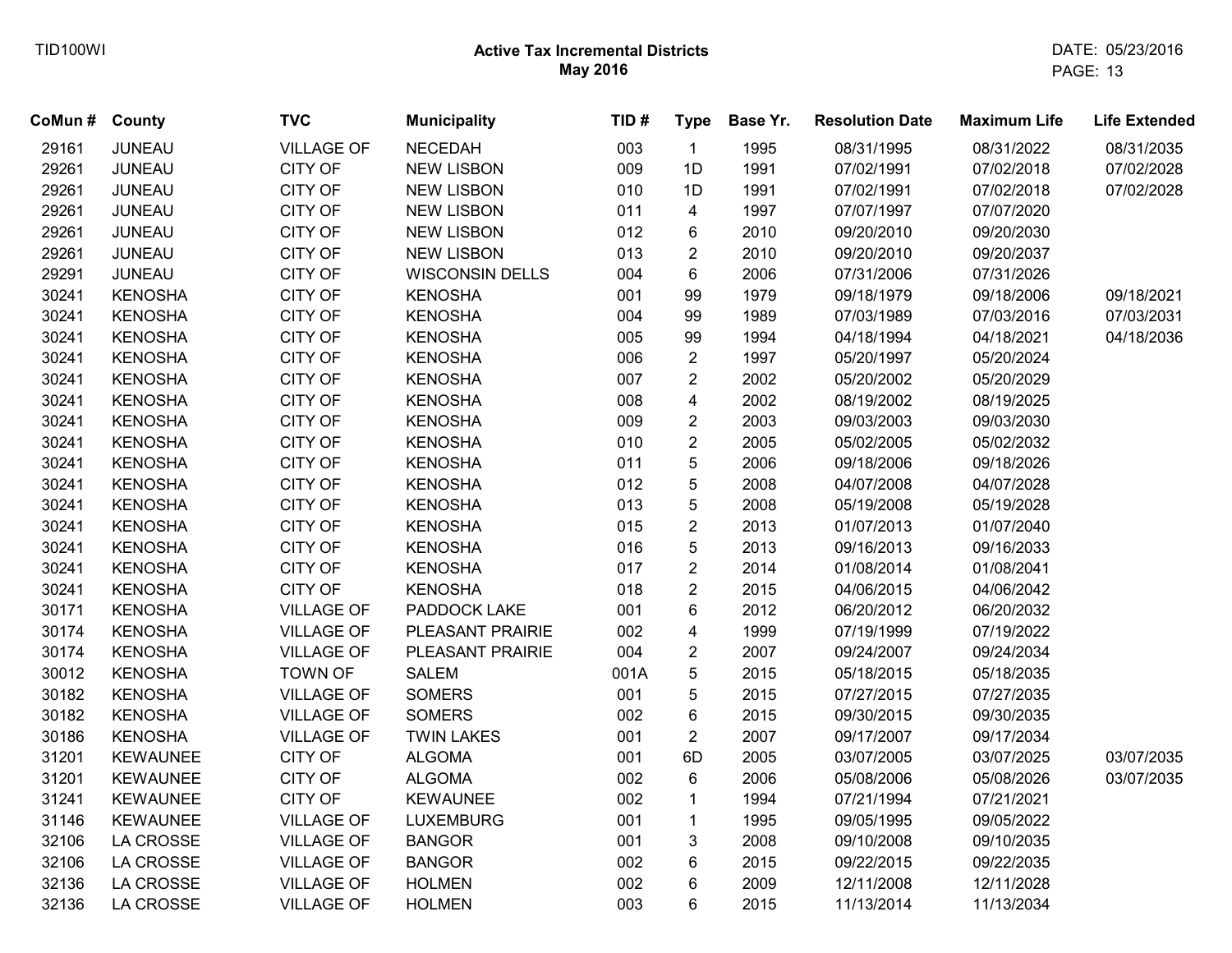| CoMun # County |                  | <b>TVC</b>        | <b>Municipality</b> | TID# | <b>Type</b>             | Base Yr. | <b>Resolution Date</b> | <b>Maximum Life</b> | <b>Life Extended</b> |
|----------------|------------------|-------------------|---------------------|------|-------------------------|----------|------------------------|---------------------|----------------------|
| 32246          | LA CROSSE        | CITY OF           | LA CROSSE           | 005  | $\mathbf{1}$            | 1992     | 03/12/1992             | 03/12/2019          |                      |
| 32246          | LA CROSSE        | CITY OF           | LA CROSSE           | 006  | $\mathbf{1}$            | 1994     | 04/14/1994             | 04/14/2021          |                      |
| 32246          | LA CROSSE        | CITY OF           | LA CROSSE           | 007  | $\overline{c}$          | 1997     | 08/14/1997             | 08/14/2024          |                      |
| 32246          | LA CROSSE        | CITY OF           | LA CROSSE           | 008  | 4                       | 1997     | 07/10/1997             | 07/10/2020          |                      |
| 32246          | <b>LA CROSSE</b> | CITY OF           | LA CROSSE           | 009  | 4                       | 1999     | 06/10/1999             | 06/10/2022          |                      |
| 32246          | <b>LA CROSSE</b> | CITY OF           | LA CROSSE           | 010  | $\overline{2}$          | 2003     | 06/12/2003             | 06/12/2030          |                      |
| 32246          | LA CROSSE        | CITY OF           | LA CROSSE           | 011  | $\overline{2}$          | 2005     | 10/12/2004             | 10/12/2031          |                      |
| 32246          | LA CROSSE        | CITY OF           | LA CROSSE           | 012  | $\overline{2}$          | 2005     | 07/14/2005             | 07/14/2032          |                      |
| 32246          | LA CROSSE        | CITY OF           | LA CROSSE           | 013  | 6                       | 2006     | 05/11/2006             | 05/11/2026          |                      |
| 32246          | LA CROSSE        | CITY OF           | LA CROSSE           | 014  | 6                       | 2006     | 08/24/2006             | 08/24/2026          |                      |
| 32246          | LA CROSSE        | CITY OF           | LA CROSSE           | 015  | 6                       | 2013     | 08/08/2013             | 08/08/2033          |                      |
| 32246          | <b>LA CROSSE</b> | CITY OF           | LA CROSSE           | 016  | 6                       | 2014     | 06/12/2014             | 06/12/2034          |                      |
| 32246          | LA CROSSE        | CITY OF           | LA CROSSE           | 017  | 6                       | 2015     | 09/29/2015             | 09/29/2035          |                      |
| 32176          | <b>LA CROSSE</b> | <b>VILLAGE OF</b> | <b>ROCKLAND</b>     | 001  | 6                       | 2010     | 04/27/2010             | 04/27/2030          |                      |
| 32191          | LA CROSSE        | <b>VILLAGE OF</b> | <b>WEST SALEM</b>   | 001  | 6                       | 2007     | 11/21/2006             | 11/21/2026          |                      |
| 33101          | LAFAYETTE        | <b>VILLAGE OF</b> | <b>ARGYLE</b>       | 003  | $\overline{2}$          | 2012     | 05/02/2012             | 05/02/2039          |                      |
| 33106          | LAFAYETTE        | <b>VILLAGE OF</b> | <b>BELMONT</b>      | 001  | 4                       | 2004     | 12/17/2003             | 12/17/2026          |                      |
| 33211          | LAFAYETTE        | CITY OF           | <b>CUBA CITY</b>    | 002  | 4                       | 1999     | 07/13/1999             | 07/13/2022          |                      |
| 33216          | LAFAYETTE        | CITY OF           | <b>DARLINGTON</b>   | 006  | 4                       | 2003     | 10/22/2002             | 10/22/2025          |                      |
| 33216          | LAFAYETTE        | CITY OF           | <b>DARLINGTON</b>   | 007  | $\overline{2}$          | 2006     | 11/15/2005             | 11/15/2032          |                      |
| 33131          | <b>LAFAYETTE</b> | <b>VILLAGE OF</b> | <b>GRATIOT</b>      | 001  | 4                       | 2001     | 06/19/2001             | 06/19/2024          |                      |
| 33281          | <b>LAFAYETTE</b> | CITY OF           | <b>SHULLSBURG</b>   | 003  | 2D                      | 1997     | 05/06/1997             | 05/06/2024          | 05/06/2034           |
| 33281          | <b>LAFAYETTE</b> | CITY OF           | <b>SHULLSBURG</b>   | 004  | 4                       | 1997     | 05/06/1997             | 05/06/2020          | 05/06/2030           |
| 33281          | <b>LAFAYETTE</b> | CITY OF           | <b>SHULLSBURG</b>   | 005  | 6                       | 2005     | 09/30/2005             | 09/30/2025          |                      |
| 33281          | LAFAYETTE        | CITY OF           | <b>SHULLSBURG</b>   | 006  | 5                       | 2010     | 04/22/2010             | 04/22/2030          |                      |
| 33281          | <b>LAFAYETTE</b> | CITY OF           | <b>SHULLSBURG</b>   | 007  | 6                       | 2010     | 09/30/2010             | 09/30/2030          |                      |
| 34201          | LANGLADE         | CITY OF           | <b>ANTIGO</b>       | 003  | 4S                      | 1999     | 09/22/1999             | 09/22/2022          | 09/22/2039           |
| 34201          | LANGLADE         | CITY OF           | <b>ANTIGO</b>       | 004  | $\overline{\mathbf{4}}$ | 1999     | 09/22/1999             | 09/22/2022          |                      |
| 34201          | LANGLADE         | CITY OF           | <b>ANTIGO</b>       | 005  | 3                       | 2001     | 06/13/2001             | 06/13/2028          |                      |
| 34201          | LANGLADE         | CITY OF           | <b>ANTIGO</b>       | 006  | 6                       | 2008     | 06/25/2008             | 06/25/2028          |                      |
| 34201          | LANGLADE         | CITY OF           | <b>ANTIGO</b>       | 007  | 6                       | 2010     | 09/22/2010             | 09/22/2030          |                      |
| 34191          | LANGLADE         | <b>VILLAGE OF</b> | <b>WHITE LAKE</b>   | 001  | 4                       | 1997     | 09/11/1997             | 09/11/2020          |                      |
| 35251          | <b>LINCOLN</b>   | CITY OF           | <b>MERRILL</b>      | 003  | 6                       | 2005     | 09/13/2005             | 09/13/2025          |                      |
| 35251          | <b>LINCOLN</b>   | CITY OF           | <b>MERRILL</b>      | 004  | 6                       | 2007     | 09/11/2007             | 09/11/2027          |                      |
| 35251          | <b>LINCOLN</b>   | CITY OF           | <b>MERRILL</b>      | 005  | 6                       | 2007     | 09/11/2007             | 09/11/2027          |                      |
| 35251          | <b>LINCOLN</b>   | CITY OF           | <b>MERRILL</b>      | 006  | $\overline{2}$          | 2009     | 05/12/2009             | 05/12/2036          |                      |
| 35251          | <b>LINCOLN</b>   | CITY OF           | <b>MERRILL</b>      | 007  | $\overline{2}$          | 2009     | 08/11/2009             | 08/11/2036          |                      |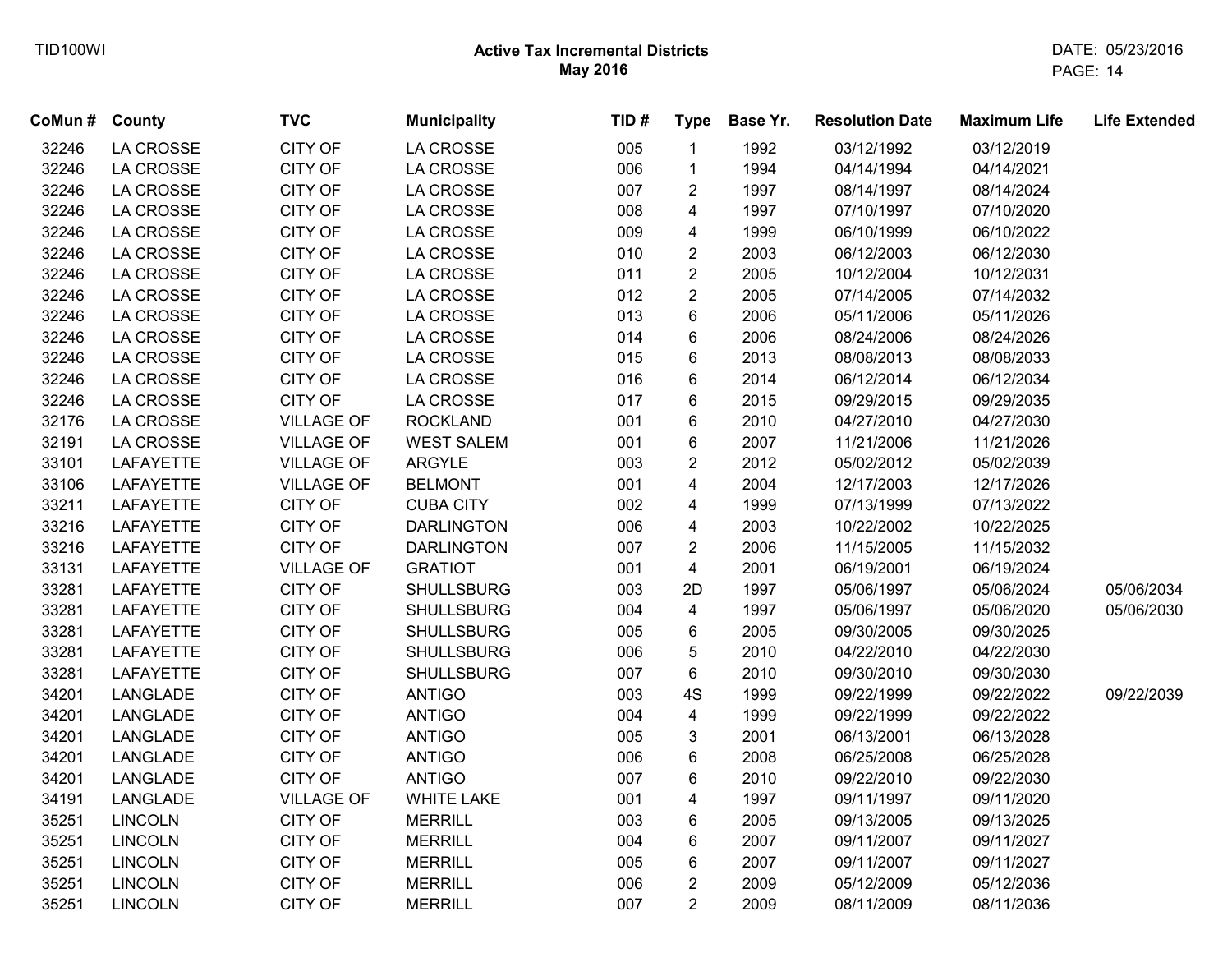| CoMun # | <b>County</b>    | <b>TVC</b>        | <b>Municipality</b>  | TID# | <b>Type</b>             | Base Yr. | <b>Resolution Date</b> | <b>Maximum Life</b> | <b>Life Extended</b> |
|---------|------------------|-------------------|----------------------|------|-------------------------|----------|------------------------|---------------------|----------------------|
| 35251   | <b>LINCOLN</b>   | <b>CITY OF</b>    | <b>MERRILL</b>       | 008  | $\overline{2}$          | 2011     | 09/27/2011             | 09/27/2038          |                      |
| 35251   | <b>LINCOLN</b>   | <b>CITY OF</b>    | <b>MERRILL</b>       | 009  | $\overline{c}$          | 2013     | 09/24/2013             | 09/24/2040          |                      |
| 35251   | <b>LINCOLN</b>   | <b>CITY OF</b>    | <b>MERRILL</b>       | 010  | $\overline{c}$          | 2015     | 09/22/2015             | 09/22/2042          |                      |
| 35286   | <b>LINCOLN</b>   | <b>CITY OF</b>    | <b>TOMAHAWK</b>      | 001  | 1                       | 1995     | 05/18/1995             | 05/18/2022          |                      |
| 35286   | <b>LINCOLN</b>   | <b>CITY OF</b>    | <b>TOMAHAWK</b>      | 001E | 8                       | 2005     | 03/01/2005             | 03/01/2028          |                      |
| 35286   | <b>LINCOLN</b>   | <b>CITY OF</b>    | <b>TOMAHAWK</b>      | 002  | 4S                      | 1997     | 06/17/1997             | 06/17/2020          | 06/17/2037           |
| 35286   | <b>LINCOLN</b>   | <b>CITY OF</b>    | <b>TOMAHAWK</b>      | 003  | 3                       | 2008     | 07/01/2008             | 07/01/2035          |                      |
| 35286   | <b>LINCOLN</b>   | <b>CITY OF</b>    | <b>TOMAHAWK</b>      | 004  | $\overline{c}$          | 2013     | 09/10/2013             | 09/10/2040          |                      |
| 35286   | <b>LINCOLN</b>   | <b>CITY OF</b>    | <b>TOMAHAWK</b>      | 005  | 6                       | 2015     | 07/07/2015             | 07/07/2035          |                      |
| 36112   | <b>MANITOWOC</b> | <b>VILLAGE OF</b> | <b>CLEVELAND</b>     | 001  | 4                       | 1996     | 06/27/1996             | 06/27/2019          |                      |
| 36126   | <b>MANITOWOC</b> | <b>VILLAGE OF</b> | <b>FRANCIS CREEK</b> | 002  | 4                       | 2004     | 10/13/2003             | 10/13/2026          |                      |
| 36132   | <b>MANITOWOC</b> | <b>VILLAGE OF</b> | KELLNERSVILLE        | 001  | $\overline{2}$          | 2003     | 07/28/2003             | 07/28/2030          |                      |
| 36241   | <b>MANITOWOC</b> | <b>CITY OF</b>    | KIEL                 | 001E | 8                       | 2005     | 03/02/2005             | 03/02/2028          |                      |
| 36241   | <b>MANITOWOC</b> | <b>CITY OF</b>    | KIEL                 | 002  | 1                       | 1990     | 08/28/1990             | 08/28/2017          |                      |
| 36241   | <b>MANITOWOC</b> | <b>CITY OF</b>    | <b>KIEL</b>          | 004  | 6                       | 2011     | 04/26/2011             | 04/26/2031          |                      |
| 36251   | <b>MANITOWOC</b> | <b>CITY OF</b>    | <b>MANITOWOC</b>     | 009  | 1                       | 1995     | 05/15/1995             | 05/15/2022          |                      |
| 36251   | <b>MANITOWOC</b> | <b>CITY OF</b>    | <b>MANITOWOC</b>     | 010  | $\overline{\mathbf{4}}$ | 1997     | 06/16/1997             | 06/16/2020          | 06/16/2030           |
| 36251   | <b>MANITOWOC</b> | <b>CITY OF</b>    | <b>MANITOWOC</b>     | 011  | 3D                      | 1997     | 06/16/1997             | 06/16/2024          | 06/16/2034           |
| 36251   | <b>MANITOWOC</b> | <b>CITY OF</b>    | <b>MANITOWOC</b>     | 012  | 4D                      | 1999     | 08/16/1999             | 08/16/2022          | 08/16/2032           |
| 36251   | <b>MANITOWOC</b> | <b>CITY OF</b>    | <b>MANITOWOC</b>     | 013  | 4                       | 2000     | 08/21/2000             | 08/21/2023          | 08/21/2033           |
| 36251   | <b>MANITOWOC</b> | <b>CITY OF</b>    | <b>MANITOWOC</b>     | 014  | 3                       | 2002     | 09/12/2001             | 09/12/2028          |                      |
| 36251   | <b>MANITOWOC</b> | <b>CITY OF</b>    | <b>MANITOWOC</b>     | 015  | $\overline{2}$          | 2002     | 05/20/2002             | 05/20/2029          | 06/16/2034           |
| 36251   | <b>MANITOWOC</b> | <b>CITY OF</b>    | <b>MANITOWOC</b>     | 016  | 3                       | 2003     | 08/18/2003             | 08/18/2030          |                      |
| 36251   | <b>MANITOWOC</b> | <b>CITY OF</b>    | <b>MANITOWOC</b>     | 017  | 5                       | 2007     | 08/06/2007             | 08/06/2027          | 06/16/2034           |
| 36251   | <b>MANITOWOC</b> | <b>CITY OF</b>    | <b>MANITOWOC</b>     | 018  | 6                       | 2015     | 09/21/2015             | 09/21/2035          |                      |
| 36286   | <b>MANITOWOC</b> | <b>CITY OF</b>    | <b>TWO RIVERS</b>    | 003  | 1                       | 1992     | 05/18/1992             | 05/18/2019          |                      |
| 36286   | <b>MANITOWOC</b> | <b>CITY OF</b>    | <b>TWO RIVERS</b>    | 004  | 1                       | 1994     | 05/26/1994             | 05/26/2021          |                      |
| 36286   | <b>MANITOWOC</b> | <b>CITY OF</b>    | <b>TWO RIVERS</b>    | 005  | 4                       | 1999     | 08/30/1999             | 08/30/2022          |                      |
| 36286   | <b>MANITOWOC</b> | <b>CITY OF</b>    | <b>TWO RIVERS</b>    | 006  | 3                       | 2000     | 07/17/2000             | 07/17/2027          |                      |
| 36286   | <b>MANITOWOC</b> | <b>CITY OF</b>    | <b>TWO RIVERS</b>    | 007  | 3                       | 2001     | 08/20/2001             | 08/20/2028          |                      |
| 36286   | <b>MANITOWOC</b> | <b>CITY OF</b>    | <b>TWO RIVERS</b>    | 008  | $\overline{2}$          | 2002     | 08/05/2002             | 08/05/2029          |                      |
| 36286   | <b>MANITOWOC</b> | <b>CITY OF</b>    | <b>TWO RIVERS</b>    | 009  | 4                       | 2003     | 07/28/2003             | 07/28/2026          |                      |
| 36286   | <b>MANITOWOC</b> | <b>CITY OF</b>    | <b>TWO RIVERS</b>    | 010  | 3                       | 2014     | 08/25/2014             | 08/25/2041          |                      |
| 36191   | <b>MANITOWOC</b> | <b>VILLAGE OF</b> | <b>WHITELAW</b>      | 002  | 6                       | 2010     | 08/02/2010             | 08/02/2030          |                      |
| 37201   | <b>MARATHON</b>  | <b>CITY OF</b>    | <b>ABBOTSFORD</b>    | 005  | 6                       | 2008     | 09/24/2008             | 09/24/2028          |                      |
| 37102   | <b>MARATHON</b>  | <b>VILLAGE OF</b> | <b>ATHENS</b>        | 001  | 1D                      | 1995     | 09/25/1995             | 09/25/2022          | 09/25/2032           |
| 37102   | <b>MARATHON</b>  | <b>VILLAGE OF</b> | <b>ATHENS</b>        | 002  | 6                       | 2007     | 02/26/2007             | 02/26/2027          |                      |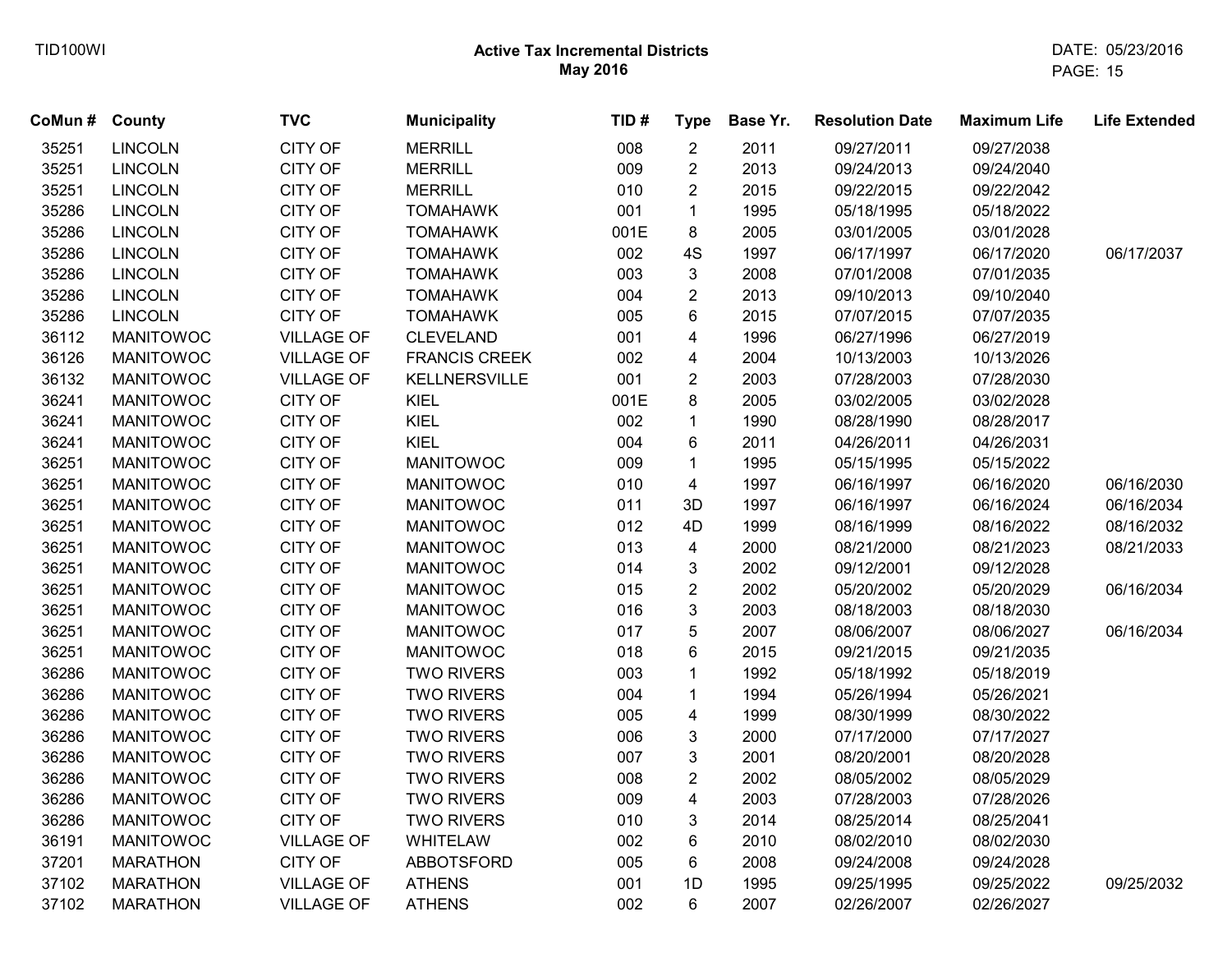| CoMun # | County           | <b>TVC</b>        | <b>Municipality</b> | TID# | <b>Type</b>             | Base Yr. | <b>Resolution Date</b> | <b>Maximum Life</b> | <b>Life Extended</b> |
|---------|------------------|-------------------|---------------------|------|-------------------------|----------|------------------------|---------------------|----------------------|
| 37106   | <b>MARATHON</b>  | <b>VILLAGE OF</b> | <b>BROKAW</b>       | 001  | 4D                      | 1997     | 09/29/1997             | 09/29/2020          | 09/29/2030           |
| 37211   | <b>MARATHON</b>  | <b>CITY OF</b>    | <b>COLBY</b>        | 002  | $\mathbf{1}$            | 1993     | 09/29/1993             | 09/29/2020          |                      |
| 37121   | <b>MARATHON</b>  | <b>VILLAGE OF</b> | <b>EDGAR</b>        | 001  | $\overline{2}$          | 2002     | 06/10/2002             | 06/10/2029          | 10/11/2034           |
| 37121   | <b>MARATHON</b>  | <b>VILLAGE OF</b> | <b>EDGAR</b>        | 003  | 6D                      | 2005     | 10/11/2004             | 10/11/2024          | 10/11/2034           |
| 37136   | <b>MARATHON</b>  | <b>VILLAGE OF</b> | <b>HATLEY</b>       | 001  | 6                       | 2007     | 03/06/2007             | 03/06/2027          |                      |
| 37145   | <b>MARATHON</b>  | <b>VILLAGE OF</b> | <b>KRONENWETTER</b> | 001  | <b>5S</b>               | 2005     | 11/03/2004             | 11/03/2024          | 11/03/2044           |
| 37145   | <b>MARATHON</b>  | <b>VILLAGE OF</b> | <b>KRONENWETTER</b> | 002  | 6                       | 2005     | 11/03/2004             | 11/03/2024          |                      |
| 37145   | <b>MARATHON</b>  | <b>VILLAGE OF</b> | <b>KRONENWETTER</b> | 003  | 5                       | 2005     | 11/03/2004             | 11/03/2024          |                      |
| 37145   | <b>MARATHON</b>  | <b>VILLAGE OF</b> | <b>KRONENWETTER</b> | 004  | 5D                      | 2005     | 11/03/2004             | 11/03/2024          | 11/03/2034           |
| 37151   | <b>MARATHON</b>  | <b>VILLAGE OF</b> | <b>MARATHON</b>     | 001  | $\overline{4}$          | 2002     | 01/03/2002             | 01/03/2025          |                      |
| 37251   | <b>MARATHON</b>  | <b>CITY OF</b>    | <b>MOSINEE</b>      | 002  | 5                       | 2006     | 10/24/2005             | 10/24/2025          |                      |
| 37251   | <b>MARATHON</b>  | <b>CITY OF</b>    | <b>MOSINEE</b>      | 003  | $\overline{2}$          | 2013     | 09/23/2013             | 09/23/2040          |                      |
| 37176   | <b>MARATHON</b>  | <b>VILLAGE OF</b> | <b>ROTHSCHILD</b>   | 002  | 3                       | 2013     | 01/28/2013             | 01/28/2040          |                      |
| 37281   | <b>MARATHON</b>  | <b>CITY OF</b>    | <b>SCHOFIELD</b>    | 002  | $\mathbf{1}$            | 1994     | 04/04/1994             | 04/04/2021          | 04/04/2031           |
| 37281   | <b>MARATHON</b>  | CITY OF           | <b>SCHOFIELD</b>    | 003  | 3D                      | 1997     | 09/22/1997             | 09/22/2024          | 09/22/2034           |
| 37181   | <b>MARATHON</b>  | <b>VILLAGE OF</b> | <b>SPENCER</b>      | 002  | $\overline{\mathbf{4}}$ | 1999     | 09/20/1999             | 09/20/2022          |                      |
| 37181   | <b>MARATHON</b>  | <b>VILLAGE OF</b> | <b>SPENCER</b>      | 003  | 6                       | 2013     | 09/16/2013             | 09/16/2033          |                      |
| 37182   | <b>MARATHON</b>  | <b>VILLAGE OF</b> | <b>STRATFORD</b>    | 003  | 6                       | 2006     | 04/18/2006             | 04/18/2026          |                      |
| 37182   | <b>MARATHON</b>  | <b>VILLAGE OF</b> | <b>STRATFORD</b>    | 004  | 6                       | 2015     | 06/09/2015             | 06/09/2035          |                      |
| 37186   | <b>MARATHON</b>  | <b>VILLAGE OF</b> | <b>UNITY</b>        | 001  | 3                       | 1998     | 06/08/1998             | 06/08/2025          |                      |
| 37291   | <b>MARATHON</b>  | <b>CITY OF</b>    | WAUSAU              | 003  | 99                      | 1994     | 09/01/1994             | 09/01/2021          | 09/01/2031           |
| 37291   | <b>MARATHON</b>  | <b>CITY OF</b>    | WAUSAU              | 005  | $\overline{4}$          | 1997     | 07/08/1997             | 07/08/2020          |                      |
| 37291   | <b>MARATHON</b>  | <b>CITY OF</b>    | WAUSAU              | 006  | 5                       | 2005     | 05/10/2005             | 05/10/2025          |                      |
| 37291   | <b>MARATHON</b>  | CITY OF           | WAUSAU              | 007  | 6                       | 2006     | 01/10/2006             | 01/10/2026          |                      |
| 37291   | <b>MARATHON</b>  | <b>CITY OF</b>    | WAUSAU              | 008  | 3                       | 2012     | 04/10/2012             | 04/10/2039          |                      |
| 37291   | <b>MARATHON</b>  | <b>CITY OF</b>    | WAUSAU              | 009  | $\mathbf{2}$            | 2012     | 09/25/2012             | 09/25/2039          |                      |
| 37291   | <b>MARATHON</b>  | <b>CITY OF</b>    | WAUSAU              | 010  | 5                       | 2013     | 09/10/2013             | 09/10/2033          |                      |
| 37192   | <b>MARATHON</b>  | <b>VILLAGE OF</b> | <b>WESTON</b>       | 001  | 99                      | 1998     | 03/30/1998             | 03/30/2021          | 03/30/2031           |
| 37192   | <b>MARATHON</b>  | <b>VILLAGE OF</b> | <b>WESTON</b>       | 002  | $\overline{2}$          | 2004     | 05/17/2004             | 05/17/2031          |                      |
| 38111   | <b>MARINETTE</b> | <b>VILLAGE OF</b> | <b>COLEMAN</b>      | 001  | 5                       | 2005     | 04/19/2005             | 04/19/2025          |                      |
| 38121   | <b>MARINETTE</b> | <b>VILLAGE OF</b> | <b>CRIVITZ</b>      | 001  | 4                       | 2001     | 08/21/2001             | 08/21/2024          |                      |
| 38251   | <b>MARINETTE</b> | <b>CITY OF</b>    | <b>MARINETTE</b>    | 003  | $\mathbf{1}$            | 1991     | 07/02/1991             | 07/02/2018          |                      |
| 38251   | <b>MARINETTE</b> | CITY OF           | <b>MARINETTE</b>    | 006  | $\overline{\mathbf{c}}$ | 2002     | 11/06/2001             | 11/06/2028          |                      |
| 38251   | <b>MARINETTE</b> | <b>CITY OF</b>    | <b>MARINETTE</b>    | 007  | $\overline{2}$          | 2005     | 02/01/2005             | 02/01/2032          |                      |
| 38251   | <b>MARINETTE</b> | <b>CITY OF</b>    | <b>MARINETTE</b>    | 008  | 6                       | 2007     | 07/23/2007             | 07/23/2027          |                      |
| 38251   | <b>MARINETTE</b> | <b>CITY OF</b>    | <b>MARINETTE</b>    | 009  | 3                       | 2009     | 04/08/2009             | 04/08/2036          |                      |
| 38251   | <b>MARINETTE</b> | <b>CITY OF</b>    | <b>MARINETTE</b>    | 010  | 5                       | 2010     | 03/25/2010             | 03/25/2030          |                      |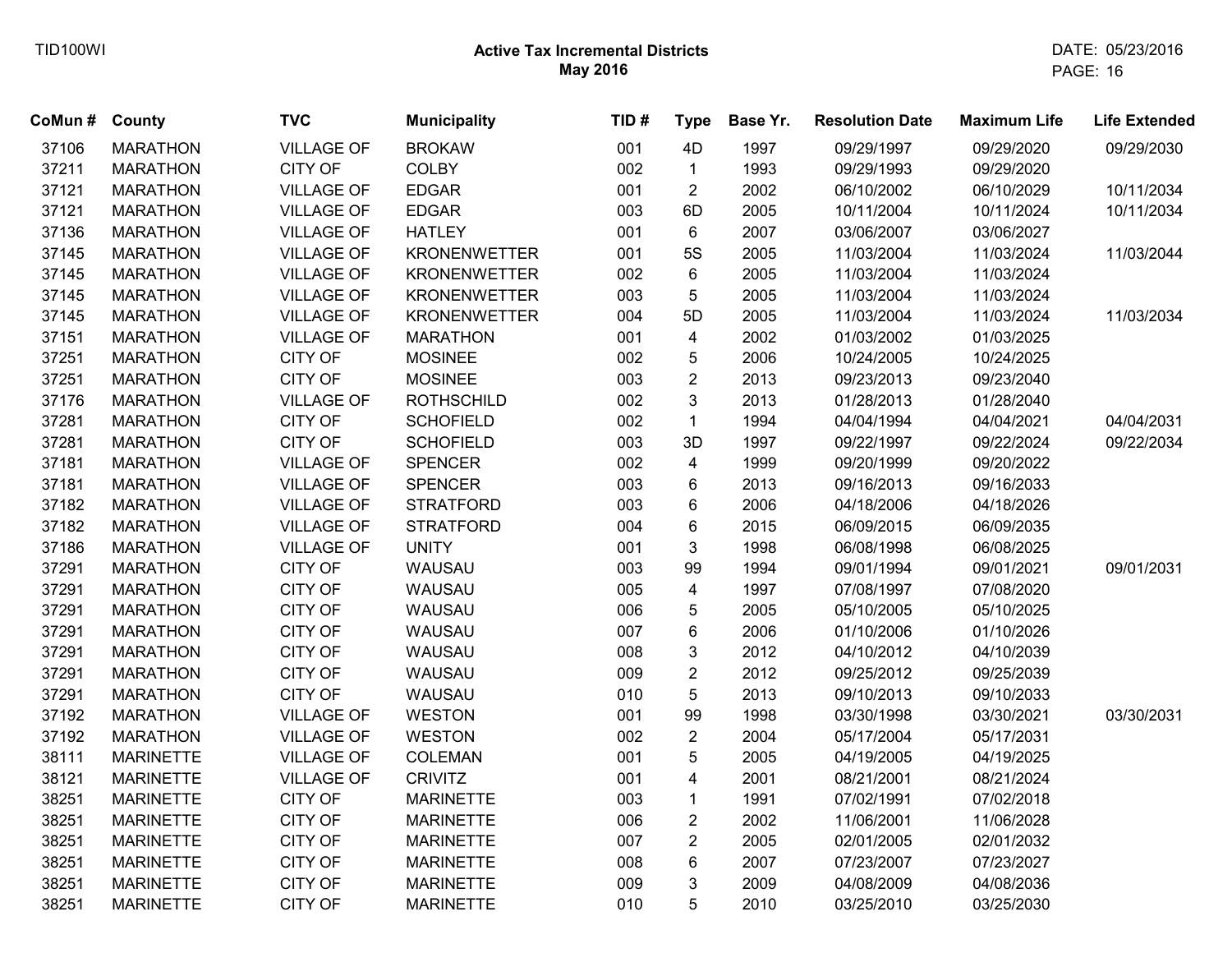| CoMun# | County           | <b>TVC</b>        | <b>Municipality</b>  | TID# | <b>Type</b>    | Base Yr. | <b>Resolution Date</b> | <b>Maximum Life</b> | <b>Life Extended</b> |
|--------|------------------|-------------------|----------------------|------|----------------|----------|------------------------|---------------------|----------------------|
| 38251  | <b>MARINETTE</b> | <b>CITY OF</b>    | <b>MARINETTE</b>     | 011  | 5              | 2011     | 09/06/2011             | 09/06/2031          |                      |
| 38251  | <b>MARINETTE</b> | CITY OF           | <b>MARINETTE</b>     | 012  | $\overline{2}$ | 2012     | 04/04/2012             | 04/04/2039          |                      |
| 38261  | <b>MARINETTE</b> | CITY OF           | <b>NIAGARA</b>       | 001  | $\mathbf{1}$   | 1995     | 05/17/1995             | 05/17/2022          | 03/05/2031           |
| 38261  | <b>MARINETTE</b> | CITY OF           | <b>NIAGARA</b>       | 002  | 4D             | 1998     | 03/05/1998             | 03/05/2021          | 03/05/2031           |
| 38271  | <b>MARINETTE</b> | <b>CITY OF</b>    | <b>PESHTIGO</b>      | 001  | $\mathbf{1}$   | 1990     | 08/27/1990             | 08/27/2017          |                      |
| 38171  | <b>MARINETTE</b> | <b>VILLAGE OF</b> | <b>POUND</b>         | 001  | 6              | 2015     | 11/12/2014             | 11/12/2034          |                      |
| 39121  | <b>MARQUETTE</b> | <b>VILLAGE OF</b> | <b>ENDEAVOR</b>      | 001  | 1D             | 1993     | 07/06/1993             | 07/06/2020          | 07/06/2030           |
| 39191  | <b>MARQUETTE</b> | <b>VILLAGE OF</b> | <b>WESTFIELD</b>     | 001  | $\mathbf{1}$   | 1993     | 08/25/1993             | 08/25/2020          |                      |
| 40107  | <b>MILWAUKEE</b> | <b>VILLAGE OF</b> | <b>BROWN DEER</b>    | 002  | $\mathbf{1}$   | 1995     | 01/16/1995             | 01/16/2022          |                      |
| 40107  | <b>MILWAUKEE</b> | VILLAGE OF        | <b>BROWN DEER</b>    | 003  | $\overline{2}$ | 2005     | 03/07/2005             | 03/07/2032          |                      |
| 40107  | <b>MILWAUKEE</b> | <b>VILLAGE OF</b> | <b>BROWN DEER</b>    | 004  | $\overline{2}$ | 2005     | 03/07/2005             | 03/07/2032          |                      |
| 40211  | <b>MILWAUKEE</b> | <b>CITY OF</b>    | <b>CUDAHY</b>        | 001  | $\mathbf{1}$   | 1994     | 04/06/1994             | 04/06/2021          |                      |
| 40211  | <b>MILWAUKEE</b> | CITY OF           | <b>CUDAHY</b>        | 001E | 8              | 2003     | 08/19/2003             | 08/19/2026          |                      |
| 40211  | <b>MILWAUKEE</b> | CITY OF           | <b>CUDAHY</b>        | 002E | 8              | 2010     | 03/16/2010             | 03/16/2033          |                      |
| 40226  | <b>MILWAUKEE</b> | CITY OF           | <b>FRANKLIN</b>      | 003  | 6              | 2005     | 06/21/2005             | 06/21/2025          |                      |
| 40226  | <b>MILWAUKEE</b> | CITY OF           | <b>FRANKLIN</b>      | 004  | 6              | 2005     | 06/21/2005             | 06/21/2025          |                      |
| 40231  | <b>MILWAUKEE</b> | CITY OF           | <b>GLENDALE</b>      | 006  | $\overline{c}$ | 1996     | 08/26/1996             | 08/26/2023          |                      |
| 40231  | <b>MILWAUKEE</b> | CITY OF           | <b>GLENDALE</b>      | 007  | $\overline{2}$ | 1996     | 08/26/1996             | 08/26/2023          |                      |
| 40231  | <b>MILWAUKEE</b> | CITY OF           | <b>GLENDALE</b>      | 008  | $\overline{2}$ | 2002     | 08/26/2002             | 08/26/2029          |                      |
| 40131  | <b>MILWAUKEE</b> | <b>VILLAGE OF</b> | <b>GREENDALE</b>     | 001  | 6              | 2010     | 03/16/2010             | 03/16/2030          |                      |
| 40131  | <b>MILWAUKEE</b> | <b>VILLAGE OF</b> | <b>GREENDALE</b>     | 002  | 6              | 2011     | 12/21/2010             | 12/21/2030          |                      |
| 40131  | <b>MILWAUKEE</b> | <b>VILLAGE OF</b> | <b>GREENDALE</b>     | 003  | 3              | 2011     | 09/20/2011             | 09/20/2038          |                      |
| 40236  | <b>MILWAUKEE</b> | CITY OF           | <b>GREENFIELD</b>    | 002  | 6              | 2007     | 03/06/2007             | 03/06/2027          |                      |
| 40236  | <b>MILWAUKEE</b> | CITY OF           | <b>GREENFIELD</b>    | 003  | 3              | 2009     | 09/15/2009             | 09/15/2036          |                      |
| 40236  | <b>MILWAUKEE</b> | CITY OF           | <b>GREENFIELD</b>    | 004  | 6              | 2015     | 08/11/2015             | 08/11/2035          |                      |
| 40236  | <b>MILWAUKEE</b> | CITY OF           | <b>GREENFIELD</b>    | 005  | 6              | 2015     | 08/11/2015             | 08/11/2035          |                      |
| 40236  | <b>MILWAUKEE</b> | CITY OF           | <b>GREENFIELD</b>    | 006  | 3              | 2015     | 08/11/2015             | 08/11/2042          |                      |
| 40136  | <b>MILWAUKEE</b> | <b>VILLAGE OF</b> | <b>HALES CORNERS</b> | 003  | $\overline{2}$ | 2008     | 06/02/2008             | 06/02/2035          |                      |
| 40251  | <b>MILWAUKEE</b> | <b>CITY OF</b>    | <b>MILWAUKEE</b>     | 015  | $\mathbf{1}$   | 1991     | 03/26/1991             | 03/26/2018          |                      |
| 40251  | <b>MILWAUKEE</b> | CITY OF           | <b>MILWAUKEE</b>     | 017  | $\mathbf{1}$   | 1992     | 06/16/1992             | 06/16/2019          |                      |
| 40251  | <b>MILWAUKEE</b> | CITY OF           | <b>MILWAUKEE</b>     | 018  | $\mathbf{1}$   | 1992     | 09/17/1992             | 09/17/2019          |                      |
| 40251  | <b>MILWAUKEE</b> | CITY OF           | MILWAUKEE            | 020  | $\mathbf{1}$   | 1993     | 07/27/1993             | 07/27/2020          | 01/04/2017           |
| 40251  | <b>MILWAUKEE</b> | CITY OF           | <b>MILWAUKEE</b>     | 022  | $\mathbf{1}$   | 1994     | 12/22/1993             | 12/22/2020          |                      |
| 40251  | <b>MILWAUKEE</b> | <b>CITY OF</b>    | <b>MILWAUKEE</b>     | 027  | $\mathbf{1}$   | 1995     | 04/25/1995             | 04/25/2022          |                      |
| 40251  | <b>MILWAUKEE</b> | CITY OF           | <b>MILWAUKEE</b>     | 028  | $\mathbf{1}$   | 1995     | 06/06/1995             | 06/06/2022          | 11/03/2016           |
| 40251  | <b>MILWAUKEE</b> | CITY OF           | <b>MILWAUKEE</b>     | 037  | 3              | 1998     | 06/16/1998             | 06/16/2025          |                      |
| 40251  | <b>MILWAUKEE</b> | <b>CITY OF</b>    | <b>MILWAUKEE</b>     | 039  | $\overline{2}$ | 2000     | 09/06/2000             | 09/06/2027          |                      |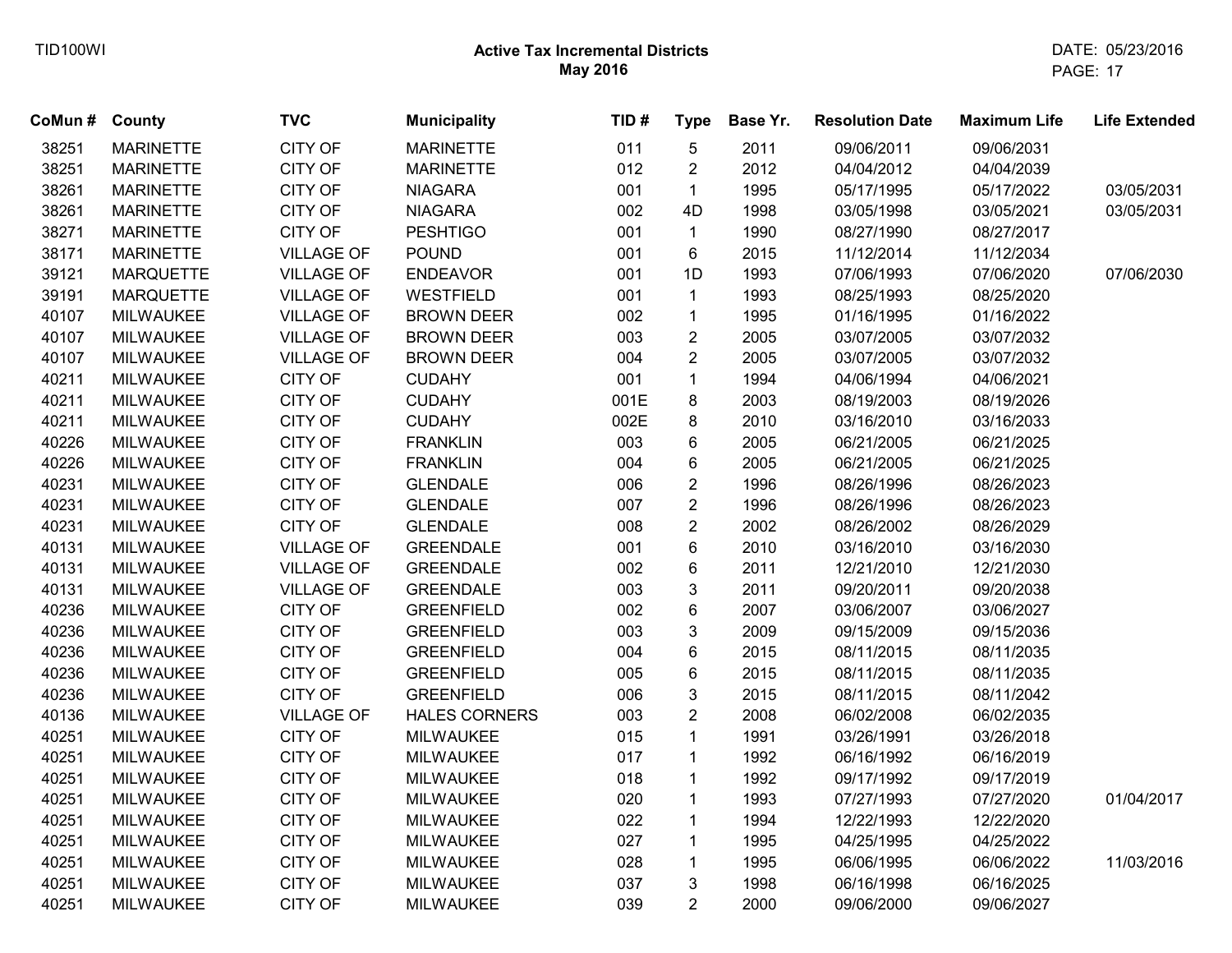| CoMun # County |                  | <b>TVC</b>     | <b>Municipality</b> | TID# | <b>Type</b>             | Base Yr. | <b>Resolution Date</b> | <b>Maximum Life</b> | <b>Life Extended</b> |
|----------------|------------------|----------------|---------------------|------|-------------------------|----------|------------------------|---------------------|----------------------|
| 40251          | <b>MILWAUKEE</b> | <b>CITY OF</b> | <b>MILWAUKEE</b>    | 041  | $\mathbf{2}$            | 2000     | 09/22/2000             | 09/22/2027          |                      |
| 40251          | <b>MILWAUKEE</b> | CITY OF        | <b>MILWAUKEE</b>    | 042  | $\overline{c}$          | 2001     | 11/28/2000             | 11/28/2027          |                      |
| 40251          | <b>MILWAUKEE</b> | CITY OF        | <b>MILWAUKEE</b>    | 046  | $\overline{2}$          | 2001     | 09/05/2001             | 09/05/2028          |                      |
| 40251          | <b>MILWAUKEE</b> | CITY OF        | <b>MILWAUKEE</b>    | 048  | $\overline{2}$          | 2002     | 03/05/2002             | 03/05/2029          |                      |
| 40251          | <b>MILWAUKEE</b> | CITY OF        | <b>MILWAUKEE</b>    | 049  | $\overline{2}$          | 2002     | 03/05/2002             | 03/05/2029          |                      |
| 40251          | <b>MILWAUKEE</b> | CITY OF        | <b>MILWAUKEE</b>    | 050  | $\overline{\mathbf{4}}$ | 2002     | 08/01/2002             | 08/01/2025          |                      |
| 40251          | <b>MILWAUKEE</b> | CITY OF        | <b>MILWAUKEE</b>    | 051  | $\overline{2}$          | 2003     | 01/22/2003             | 01/22/2030          |                      |
| 40251          | <b>MILWAUKEE</b> | CITY OF        | <b>MILWAUKEE</b>    | 052  | $\overline{\mathbf{4}}$ | 2003     | 06/24/2003             | 06/24/2026          |                      |
| 40251          | <b>MILWAUKEE</b> | <b>CITY OF</b> | <b>MILWAUKEE</b>    | 053  | $\overline{2}$          | 2004     | 11/25/2003             | 11/25/2030          |                      |
| 40251          | <b>MILWAUKEE</b> | CITY OF        | <b>MILWAUKEE</b>    | 054  | $\boldsymbol{2}$        | 2004     | 04/13/2004             | 04/13/2031          |                      |
| 40251          | <b>MILWAUKEE</b> | CITY OF        | <b>MILWAUKEE</b>    | 056  | $\overline{2}$          | 2004     | 09/23/2004             | 09/23/2031          |                      |
| 40251          | <b>MILWAUKEE</b> | CITY OF        | <b>MILWAUKEE</b>    | 057  | $\overline{2}$          | 2005     | 11/03/2004             | 11/03/2031          |                      |
| 40251          | <b>MILWAUKEE</b> | CITY OF        | <b>MILWAUKEE</b>    | 058  | 3                       | 2005     | 07/06/2005             | 07/06/2032          |                      |
| 40251          | <b>MILWAUKEE</b> | CITY OF        | <b>MILWAUKEE</b>    | 059  | $\boldsymbol{2}$        | 2005     | 09/12/2005             | 09/12/2032          |                      |
| 40251          | <b>MILWAUKEE</b> | CITY OF        | <b>MILWAUKEE</b>    | 060  | $\overline{2}$          | 2005     | 09/27/2005             | 09/27/2032          |                      |
| 40251          | <b>MILWAUKEE</b> | <b>CITY OF</b> | <b>MILWAUKEE</b>    | 061  | $\overline{c}$          | 2005     | 09/27/2005             | 09/27/2032          |                      |
| 40251          | <b>MILWAUKEE</b> | CITY OF        | <b>MILWAUKEE</b>    | 062  | 3                       | 2006     | 12/13/2005             | 12/13/2032          |                      |
| 40251          | <b>MILWAUKEE</b> | <b>CITY OF</b> | <b>MILWAUKEE</b>    | 063  | 5                       | 2006     | 04/11/2006             | 04/11/2026          |                      |
| 40251          | <b>MILWAUKEE</b> | <b>CITY OF</b> | <b>MILWAUKEE</b>    | 064  | 3                       | 2006     | 07/31/2006             | 07/31/2033          |                      |
| 40251          | <b>MILWAUKEE</b> | <b>CITY OF</b> | <b>MILWAUKEE</b>    | 065  | $\overline{2}$          | 2006     | 09/26/2006             | 09/26/2033          |                      |
| 40251          | <b>MILWAUKEE</b> | <b>CITY OF</b> | <b>MILWAUKEE</b>    | 066  | 3                       | 2007     | 11/14/2006             | 11/14/2033          |                      |
| 40251          | <b>MILWAUKEE</b> | CITY OF        | <b>MILWAUKEE</b>    | 067  | $\overline{c}$          | 2007     | 12/12/2006             | 12/12/2033          |                      |
| 40251          | <b>MILWAUKEE</b> | CITY OF        | <b>MILWAUKEE</b>    | 068  | $\overline{c}$          | 2007     | 12/12/2006             | 12/12/2033          |                      |
| 40251          | <b>MILWAUKEE</b> | CITY OF        | <b>MILWAUKEE</b>    | 070  | $\overline{2}$          | 2007     | 09/05/2007             | 09/05/2034          |                      |
| 40251          | <b>MILWAUKEE</b> | CITY OF        | <b>MILWAUKEE</b>    | 071  | $\mathfrak{B}$          | 2008     | 01/15/2008             | 01/15/2035          |                      |
| 40251          | MILWAUKEE        | <b>CITY OF</b> | <b>MILWAUKEE</b>    | 072  | $\mathbf{3}$            | 2009     | 12/16/2008             | 12/16/2035          |                      |
| 40251          | <b>MILWAUKEE</b> | <b>CITY OF</b> | <b>MILWAUKEE</b>    | 073  | $\mathfrak{B}$          | 2009     | 09/01/2009             | 09/01/2036          |                      |
| 40251          | <b>MILWAUKEE</b> | <b>CITY OF</b> | <b>MILWAUKEE</b>    | 074  | $\mathfrak{S}$          | 2009     | 09/01/2009             | 09/01/2036          |                      |
| 40251          | <b>MILWAUKEE</b> | <b>CITY OF</b> | <b>MILWAUKEE</b>    | 075  | $\mathbf{3}$            | 2009     | 09/22/2009             | 09/22/2036          |                      |
| 40251          | <b>MILWAUKEE</b> | <b>CITY OF</b> | <b>MILWAUKEE</b>    | 076  | 3                       | 2010     | 12/22/2009             | 12/22/2036          |                      |
| 40251          | <b>MILWAUKEE</b> | <b>CITY OF</b> | <b>MILWAUKEE</b>    | 077  | 5                       | 2012     | 09/25/2012             | 09/25/2032          |                      |
| 40251          | <b>MILWAUKEE</b> | <b>CITY OF</b> | <b>MILWAUKEE</b>    | 078  | 3                       | 2013     | 04/30/2013             | 04/30/2040          |                      |
| 40251          | <b>MILWAUKEE</b> | CITY OF        | <b>MILWAUKEE</b>    | 079  | 3                       | 2013     | 05/21/2013             | 05/21/2040          |                      |
| 40251          | <b>MILWAUKEE</b> | <b>CITY OF</b> | <b>MILWAUKEE</b>    | 080  | 3                       | 2014     | 06/03/2014             | 06/03/2041          |                      |
| 40251          | <b>MILWAUKEE</b> | CITY OF        | <b>MILWAUKEE</b>    | 081  | 3                       | 2015     | 12/16/2014             | 12/16/2041          |                      |
| 40251          | <b>MILWAUKEE</b> | <b>CITY OF</b> | <b>MILWAUKEE</b>    | 082  | 3                       | 2015     | 02/10/2015             | 02/10/2042          |                      |
| 40251          | <b>MILWAUKEE</b> | <b>CITY OF</b> | <b>MILWAUKEE</b>    | 083  | 3                       | 2015     | 06/23/2015             | 06/23/2042          |                      |
|                |                  |                |                     |      |                         |          |                        |                     |                      |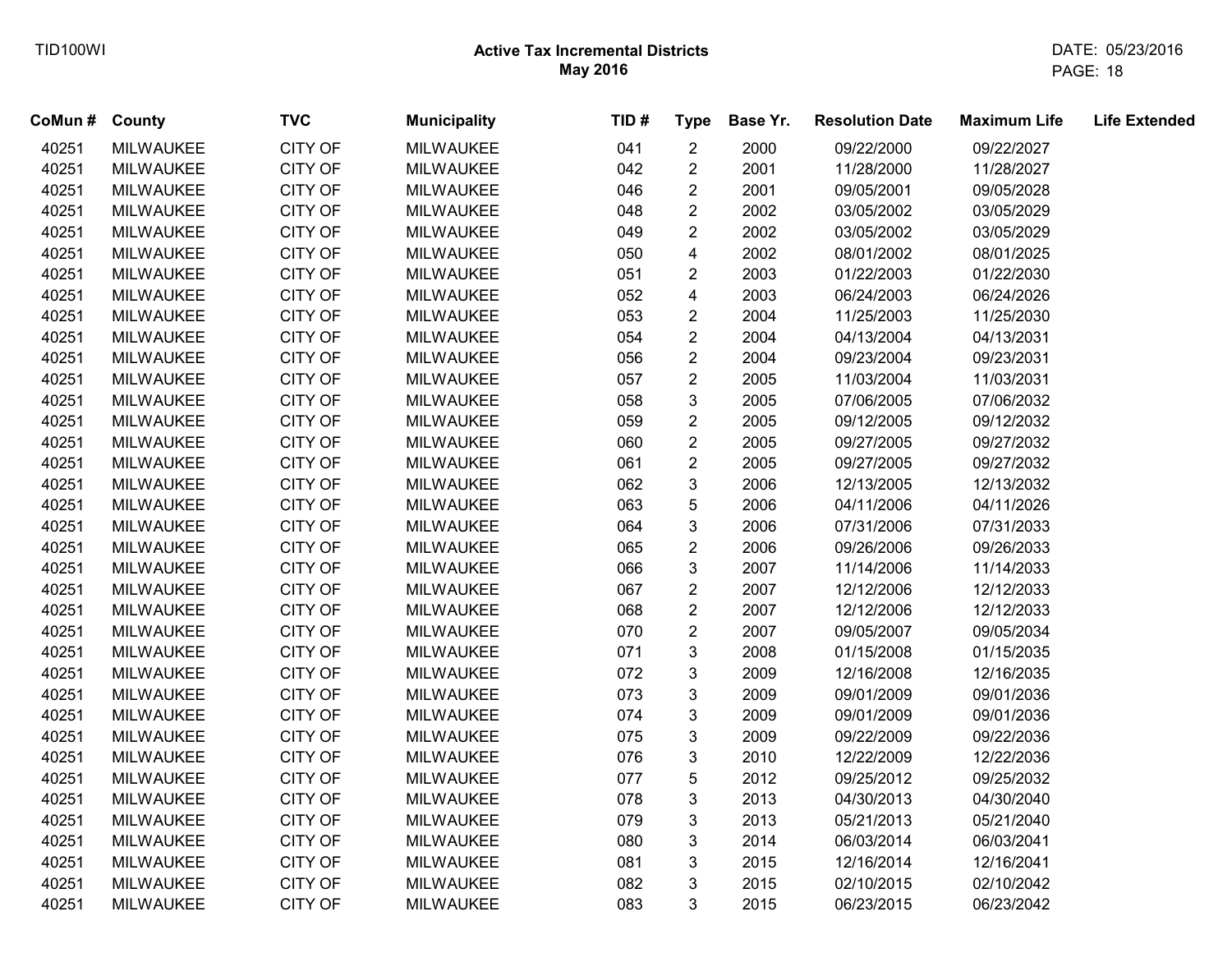| CoMun # County |                  | <b>TVC</b>        | <b>Municipality</b>   | TID# | <b>Type</b>      | Base Yr. | <b>Resolution Date</b> | <b>Maximum Life</b> | <b>Life Extended</b> |
|----------------|------------------|-------------------|-----------------------|------|------------------|----------|------------------------|---------------------|----------------------|
| 40251          | <b>MILWAUKEE</b> | <b>CITY OF</b>    | <b>MILWAUKEE</b>      | 084  | $\overline{2}$   | 2015     | 09/22/2015             | 09/22/2042          |                      |
| 40251          | <b>MILWAUKEE</b> | <b>CITY OF</b>    | <b>MILWAUKEE</b>      | 085  | 3                | 2015     | 09/22/2015             | 09/22/2042          |                      |
| 40265          | <b>MILWAUKEE</b> | CITY OF           | <b>OAK CREEK</b>      | 006  | 4                | 2001     | 10/17/2000             | 10/17/2023          |                      |
| 40265          | <b>MILWAUKEE</b> | <b>CITY OF</b>    | <b>OAK CREEK</b>      | 007  | 6                | 2007     | 04/17/2007             | 04/17/2027          |                      |
| 40265          | <b>MILWAUKEE</b> | <b>CITY OF</b>    | OAK CREEK             | 008  | 6                | 2009     | 01/01/2009             | 01/01/2029          |                      |
| 40265          | <b>MILWAUKEE</b> | CITY OF           | <b>OAK CREEK</b>      | 010  | 6                | 2010     | 09/07/2010             | 09/07/2030          |                      |
| 40265          | <b>MILWAUKEE</b> | <b>CITY OF</b>    | <b>OAK CREEK</b>      | 011  | 6                | 2012     | 04/03/2012             | 04/03/2032          |                      |
| 40281          | <b>MILWAUKEE</b> | CITY OF           | <b>SAINT FRANCIS</b>  | 003  | $\boldsymbol{2}$ | 2006     | 08/15/2006             | 08/15/2033          |                      |
| 40281          | <b>MILWAUKEE</b> | CITY OF           | <b>SAINT FRANCIS</b>  | 004  | 3                | 2012     | 06/19/2012             | 06/19/2039          |                      |
| 40281          | <b>MILWAUKEE</b> | CITY OF           | <b>SAINT FRANCIS</b>  | 005  | $\,6\,$          | 2015     | 07/21/2015             | 07/21/2035          |                      |
| 40181          | <b>MILWAUKEE</b> | <b>VILLAGE OF</b> | SHOREWOOD             | 001  | $\mathbf{1}$     | 1995     | 01/16/1995             | 01/16/2022          |                      |
| 40181          | <b>MILWAUKEE</b> | <b>VILLAGE OF</b> | SHOREWOOD             | 003  | 3                | 2008     | 07/14/2008             | 07/14/2035          |                      |
| 40181          | <b>MILWAUKEE</b> | <b>VILLAGE OF</b> | SHOREWOOD             | 004  | 3                | 2011     | 06/09/2011             | 06/09/2038          |                      |
| 40181          | <b>MILWAUKEE</b> | <b>VILLAGE OF</b> | <b>SHOREWOOD</b>      | 005  | 3                | 2014     | 06/16/2014             | 06/16/2041          |                      |
| 40282          | <b>MILWAUKEE</b> | CITY OF           | SOUTH MILWAUKEE       | 001  | $\overline{c}$   | 2000     | 07/05/2000             | 07/05/2027          |                      |
| 40282          | <b>MILWAUKEE</b> | CITY OF           | SOUTH MILWAUKEE       | 002  | $\overline{2}$   | 2000     | 07/05/2000             | 07/05/2027          |                      |
| 40282          | <b>MILWAUKEE</b> | CITY OF           | SOUTH MILWAUKEE       | 003  | 6                | 2005     | 10/19/2004             | 10/19/2024          |                      |
| 40282          | <b>MILWAUKEE</b> | CITY OF           | SOUTH MILWAUKEE       | 004  | 5                | 2006     | 08/01/2006             | 08/01/2026          |                      |
| 40291          | <b>MILWAUKEE</b> | CITY OF           | <b>WAUWATOSA</b>      | 005  | $\overline{2}$   | 2007     | 04/03/2007             | 04/03/2034          |                      |
| 40291          | <b>MILWAUKEE</b> | CITY OF           | <b>WAUWATOSA</b>      | 006  | $\overline{2}$   | 2010     | 09/21/2010             | 09/21/2037          |                      |
| 40291          | <b>MILWAUKEE</b> | CITY OF           | <b>WAUWATOSA</b>      | 007  | $\overline{2}$   | 2013     | 11/20/2012             | 11/20/2039          |                      |
| 40291          | <b>MILWAUKEE</b> | CITY OF           | <b>WAUWATOSA</b>      | 008  | 3                | 2014     | 04/01/2014             | 04/01/2041          |                      |
| 40291          | <b>MILWAUKEE</b> | CITY OF           | <b>WAUWATOSA</b>      | 009  | 3                | 2015     | 04/07/2015             | 04/07/2042          |                      |
| 40291          | <b>MILWAUKEE</b> | CITY OF           | <b>WAUWATOSA</b>      | 010  | 3                | 2015     | 06/02/2015             | 06/02/2042          |                      |
| 40291          | <b>MILWAUKEE</b> | CITY OF           | <b>WAUWATOSA</b>      | 011  | 3                | 2015     | 09/01/2015             | 09/01/2042          |                      |
| 40292          | <b>MILWAUKEE</b> | CITY OF           | <b>WEST ALLIS</b>     | 005  | $\overline{2}$   | 2001     | 01/16/2001             | 01/16/2028          |                      |
| 40292          | <b>MILWAUKEE</b> | CITY OF           | <b>WEST ALLIS</b>     | 006  | $\overline{2}$   | 2004     | 02/18/2004             | 02/18/2031          |                      |
| 40292          | <b>MILWAUKEE</b> | <b>CITY OF</b>    | <b>WEST ALLIS</b>     | 007  | $\boldsymbol{2}$ | 2004     | 02/18/2004             | 02/18/2031          |                      |
| 40292          | <b>MILWAUKEE</b> | <b>CITY OF</b>    | <b>WEST ALLIS</b>     | 009  | $\overline{2}$   | 2006     | 03/21/2006             | 03/21/2033          |                      |
| 40292          | <b>MILWAUKEE</b> | <b>CITY OF</b>    | <b>WEST ALLIS</b>     | 010  | 3                | 2008     | 08/05/2008             | 08/05/2035          |                      |
| 40292          | <b>MILWAUKEE</b> | CITY OF           | <b>WEST ALLIS</b>     | 011  | $\mathbf{3}$     | 2010     | 11/03/2009             | 11/03/2036          |                      |
| 40292          | <b>MILWAUKEE</b> | CITY OF           | <b>WEST ALLIS</b>     | 012  | 3                | 2011     | 04/19/2011             | 04/19/2038          |                      |
| 40292          | <b>MILWAUKEE</b> | <b>CITY OF</b>    | <b>WEST ALLIS</b>     | 013  | 3                | 2011     | 04/19/2011             | 04/19/2038          |                      |
| 40292          | <b>MILWAUKEE</b> | <b>CITY OF</b>    | <b>WEST ALLIS</b>     | 014  | 3                | 2015     | 11/03/2014             | 11/03/2041          |                      |
| 40191          | <b>MILWAUKEE</b> | <b>VILLAGE OF</b> | WEST MILWAUKEE        | 002  | $\overline{2}$   | 2001     | 09/17/2001             | 09/17/2028          |                      |
| 40191          | <b>MILWAUKEE</b> | <b>VILLAGE OF</b> | <b>WEST MILWAUKEE</b> | 003  | 4                | 2003     | 10/07/2002             | 10/07/2025          |                      |
| 40192          | <b>MILWAUKEE</b> | <b>VILLAGE OF</b> | <b>WHITEFISH BAY</b>  | 001  | $\overline{2}$   | 2004     | 10/20/2003             | 10/20/2030          |                      |
|                |                  |                   |                       |      |                  |          |                        |                     |                      |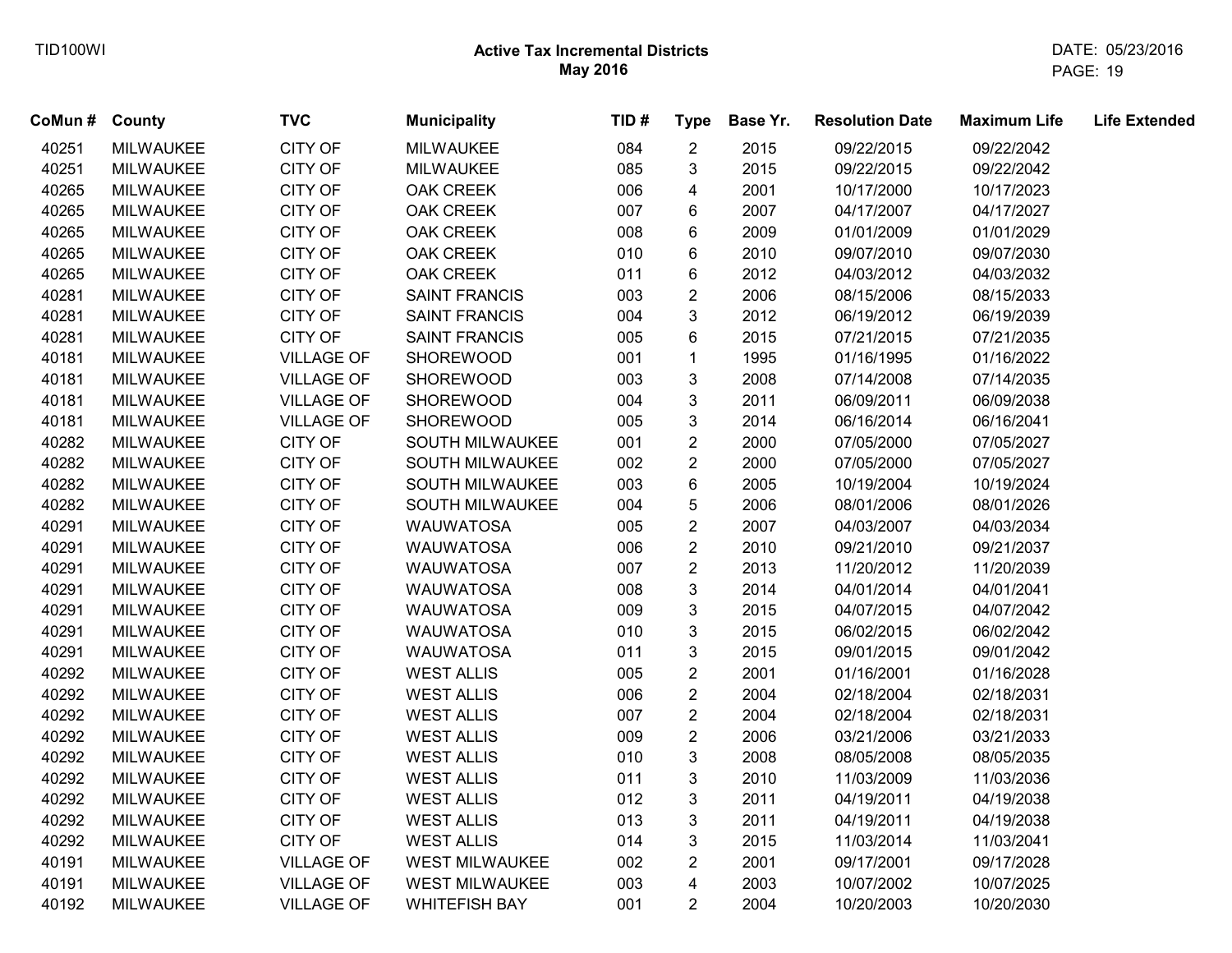| CoMun # County |                  | <b>TVC</b>        | <b>Municipality</b>   | TID# | <b>Type</b>             | Base Yr. | <b>Resolution Date</b> | <b>Maximum Life</b> | <b>Life Extended</b> |
|----------------|------------------|-------------------|-----------------------|------|-------------------------|----------|------------------------|---------------------|----------------------|
| 40192          | <b>MILWAUKEE</b> | <b>VILLAGE OF</b> | <b>WHITEFISH BAY</b>  | 002  | 3                       | 2013     | 12/03/2012             | 12/03/2039          |                      |
| 41111          | <b>MONROE</b>    | <b>VILLAGE OF</b> | <b>CASHTON</b>        | 001  | $\mathbf{1}$            | 1993     | 09/29/1993             | 09/29/2020          |                      |
| 41111          | <b>MONROE</b>    | <b>VILLAGE OF</b> | <b>CASHTON</b>        | 002  | $\overline{2}$          | 1998     | 09/10/1998             | 09/10/2025          |                      |
| 41111          | <b>MONROE</b>    | <b>VILLAGE OF</b> | <b>CASHTON</b>        | 003  | 6                       | 2005     | 09/28/2005             | 09/28/2025          |                      |
| 41141          | <b>MONROE</b>    | <b>VILLAGE OF</b> | <b>KENDALL</b>        | 001  | $\mathbf{1}$            | 1990     | 09/04/1990             | 09/04/2017          |                      |
| 41165          | <b>MONROE</b>    | <b>VILLAGE OF</b> | <b>OAKDALE</b>        | 001  | $\mathbf{1}$            | 1991     | 09/26/1991             | 09/26/2018          |                      |
| 41176          | <b>MONROE</b>    | <b>VILLAGE OF</b> | <b>ROCKLAND</b>       | 001  | 6                       | 2010     | 04/27/2010             | 04/27/2030          |                      |
| 41281          | <b>MONROE</b>    | <b>CITY OF</b>    | <b>SPARTA</b>         | 003  | $\mathbf 1$             | 1992     | 09/22/1992             | 09/22/2019          |                      |
| 41281          | <b>MONROE</b>    | <b>CITY OF</b>    | <b>SPARTA</b>         | 005  | $\overline{2}$          | 1996     | 06/18/1996             | 06/18/2023          |                      |
| 41281          | <b>MONROE</b>    | <b>CITY OF</b>    | <b>SPARTA</b>         | 006  | 5                       | 2005     | 04/19/2005             | 04/19/2025          |                      |
| 41281          | <b>MONROE</b>    | <b>CITY OF</b>    | <b>SPARTA</b>         | 008  | 5                       | 2010     | 08/17/2010             | 08/17/2030          |                      |
| 41286          | <b>MONROE</b>    | <b>CITY OF</b>    | <b>TOMAH</b>          | 008  | 3                       | 2015     | 05/12/2015             | 05/12/2042          |                      |
| 41185          | <b>MONROE</b>    | <b>VILLAGE OF</b> | <b>WARRENS</b>        | 001  | 2S                      | 1998     | 05/21/1998             | 05/21/2025          | 05/21/2038           |
| 41191          | <b>MONROE</b>    | <b>VILLAGE OF</b> | <b>WILTON</b>         | 002  | $\overline{2}$          | 1998     | 08/10/1998             | 08/10/2025          |                      |
| 42231          | <b>OCONTO</b>    | <b>CITY OF</b>    | <b>GILLETT</b>        | 002  | $\mathbf{1}$            | 1993     | 09/29/1993             | 09/29/2020          |                      |
| 42231          | <b>OCONTO</b>    | <b>CITY OF</b>    | <b>GILLETT</b>        | 003  | $\overline{2}$          | 2000     | 09/07/2000             | 09/07/2027          |                      |
| 42265          | <b>OCONTO</b>    | <b>CITY OF</b>    | <b>OCONTO</b>         | 002  | $\overline{\mathbf{4}}$ | 1998     | 04/21/1998             | 04/21/2021          |                      |
| 42265          | <b>OCONTO</b>    | <b>CITY OF</b>    | <b>OCONTO</b>         | 003  | 6                       | 2007     | 08/01/2007             | 08/01/2027          |                      |
| 42265          | <b>OCONTO</b>    | <b>CITY OF</b>    | <b>OCONTO</b>         | 004  | 6                       | 2010     | 12/01/2009             | 12/01/2029          |                      |
| 42266          | <b>OCONTO</b>    | <b>CITY OF</b>    | <b>OCONTO FALLS</b>   | 002  | $\mathbf{1}$            | 1992     | 09/22/1992             | 09/22/2019          |                      |
| 42181          | <b>OCONTO</b>    | <b>VILLAGE OF</b> | <b>SURING</b>         | 001  | $\overline{2}$          | 2000     | 09/13/2000             | 09/13/2027          |                      |
| 43276          | <b>ONEIDA</b>    | <b>CITY OF</b>    | <b>RHINELANDER</b>    | 001E | 8                       | 2005     | 03/07/2005             | 03/07/2028          |                      |
| 43276          | <b>ONEIDA</b>    | <b>CITY OF</b>    | <b>RHINELANDER</b>    | 005  | $\overline{2}$          | 2000     | 05/26/2000             | 05/26/2027          |                      |
| 43276          | <b>ONEIDA</b>    | <b>CITY OF</b>    | <b>RHINELANDER</b>    | 006  | 4                       | 2002     | 09/09/2002             | 09/09/2025          |                      |
| 43276          | <b>ONEIDA</b>    | <b>CITY OF</b>    | <b>RHINELANDER</b>    | 008  | 6                       | 2010     | 08/09/2010             | 08/09/2030          |                      |
| 43276          | <b>ONEIDA</b>    | <b>CITY OF</b>    | <b>RHINELANDER</b>    | 009  | 5                       | 2012     | 09/10/2012             | 09/10/2032          |                      |
| 43276          | <b>ONEIDA</b>    | <b>CITY OF</b>    | <b>RHINELANDER</b>    | 010  | 3                       | 2013     | 04/22/2013             | 04/22/2040          |                      |
| 44201          | <b>OUTAGAMIE</b> | <b>CITY OF</b>    | <b>APPLETON</b>       | 003  | 1D                      | 1993     | 11/04/1992             | 11/04/2019          | 11/04/2029           |
| 44201          | <b>OUTAGAMIE</b> | <b>CITY OF</b>    | <b>APPLETON</b>       | 008  | $\overline{2}$          | 2009     | 05/20/2009             | 05/20/2036          |                      |
| 44201          | <b>OUTAGAMIE</b> | <b>CITY OF</b>    | <b>APPLETON</b>       | 009  | $\overline{2}$          | 2013     | 09/18/2013             | 09/18/2040          |                      |
| 44201          | <b>OUTAGAMIE</b> | <b>CITY OF</b>    | <b>APPLETON</b>       | 010  | $\overline{2}$          | 2013     | 09/18/2013             | 09/18/2040          |                      |
| 44107          | <b>OUTAGAMIE</b> | <b>VILLAGE OF</b> | <b>BLACK CREEK</b>    | 002  | $\mathbf{1}$            | 1993     | 07/12/1993             | 07/12/2020          |                      |
| 44111          | <b>OUTAGAMIE</b> | <b>VILLAGE OF</b> | <b>COMBINED LOCKS</b> | 001  | $\,6\,$                 | 2005     | 09/20/2005             | 09/20/2025          |                      |
| 44111          | <b>OUTAGAMIE</b> | <b>VILLAGE OF</b> | <b>COMBINED LOCKS</b> | 002  | 3                       | 2015     | 09/15/2015             | 09/15/2042          |                      |
| 44020          | <b>OUTAGAMIE</b> | <b>TOWN OF</b>    | <b>GRAND CHUTE</b>    | 001A | 5                       | 2015     | 11/06/2014             | 11/06/2034          |                      |
| 44136          | <b>OUTAGAMIE</b> | <b>VILLAGE OF</b> | <b>HORTONVILLE</b>    | 002  | 5D                      | 2000     | 09/07/2000             | 09/07/2023          | 09/07/2033           |
| 44136          | <b>OUTAGAMIE</b> | <b>VILLAGE OF</b> | <b>HORTONVILLE</b>    | 003  | 6                       | 2013     | 09/19/2013             | 09/19/2033          |                      |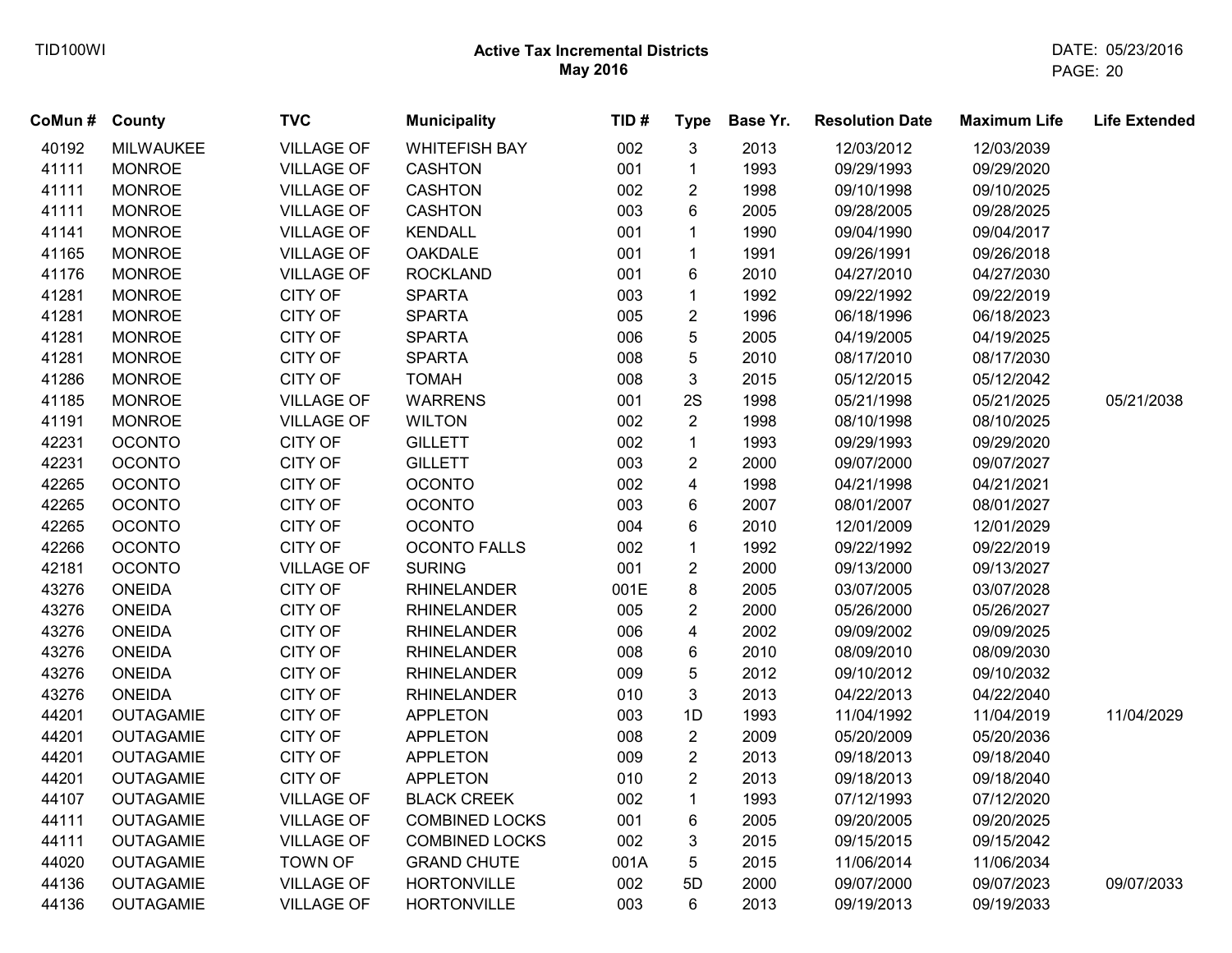| CoMun # | County           | <b>TVC</b>        | <b>Municipality</b> | TID# | <b>Type</b>    | Base Yr. | <b>Resolution Date</b> | <b>Maximum Life</b> | <b>Life Extended</b> |
|---------|------------------|-------------------|---------------------|------|----------------|----------|------------------------|---------------------|----------------------|
| 44241   | <b>OUTAGAMIE</b> | <b>CITY OF</b>    | <b>KAUKAUNA</b>     | 001E | 8              | 2005     | 06/07/2005             | 06/07/2028          |                      |
| 44241   | <b>OUTAGAMIE</b> | CITY OF           | <b>KAUKAUNA</b>     | 004  | 4              | 2000     | 09/19/2000             | 09/19/2023          |                      |
| 44241   | <b>OUTAGAMIE</b> | CITY OF           | <b>KAUKAUNA</b>     | 005  | $\overline{2}$ | 2003     | 07/01/2003             | 07/01/2030          |                      |
| 44241   | <b>OUTAGAMIE</b> | <b>CITY OF</b>    | <b>KAUKAUNA</b>     | 006  | 5              | 2006     | 05/02/2006             | 05/02/2026          |                      |
| 44241   | <b>OUTAGAMIE</b> | <b>CITY OF</b>    | <b>KAUKAUNA</b>     | 007  | 5              | 2012     | 11/15/2011             | 11/15/2031          |                      |
| 44241   | <b>OUTAGAMIE</b> | CITY OF           | <b>KAUKAUNA</b>     | 008  | 6              | 2013     | 08/06/2013             | 08/06/2033          |                      |
| 44141   | <b>OUTAGAMIE</b> | <b>VILLAGE OF</b> | <b>KIMBERLY</b>     | 004  | $\overline{c}$ | 2005     | 04/11/2005             | 04/11/2032          |                      |
| 44141   | <b>OUTAGAMIE</b> | <b>VILLAGE OF</b> | <b>KIMBERLY</b>     | 005  | 6              | 2008     | 06/16/2008             | 06/16/2028          |                      |
| 44146   | <b>OUTAGAMIE</b> | <b>VILLAGE OF</b> | LITTLE CHUTE        | 001  | $\mathbf{1}$   | 1990     | 05/08/1990             | 05/08/2017          |                      |
| 44146   | <b>OUTAGAMIE</b> | <b>VILLAGE OF</b> | LITTLE CHUTE        | 004  | 5              | 2007     | 09/19/2007             | 09/19/2027          |                      |
| 44146   | <b>OUTAGAMIE</b> | <b>VILLAGE OF</b> | LITTLE CHUTE        | 005  | 5              | 2013     | 09/25/2013             | 09/25/2033          |                      |
| 44261   | <b>OUTAGAMIE</b> | <b>CITY OF</b>    | <b>NEW LONDON</b>   | 001E | 8              | 2001     | 03/03/1999             | 03/03/2022          |                      |
| 44281   | <b>OUTAGAMIE</b> | CITY OF           | <b>SEYMOUR</b>      | 003  | 4              | 2001     | 05/29/2001             | 05/29/2024          |                      |
| 44281   | <b>OUTAGAMIE</b> | CITY OF           | <b>SEYMOUR</b>      | 004  | 6              | 2011     | 12/13/2010             | 12/13/2030          |                      |
| 44191   | <b>OUTAGAMIE</b> | <b>VILLAGE OF</b> | <b>WRIGHTSTOWN</b>  | 003  | 6              | 2015     | 02/03/2015             | 02/03/2035          |                      |
| 45106   | <b>OZAUKEE</b>   | <b>VILLAGE OF</b> | <b>BELGIUM</b>      | 004  | $\mathbf{1}$   | 1995     | 09/25/1995             | 09/25/2022          |                      |
| 45211   | <b>OZAUKEE</b>   | <b>CITY OF</b>    | <b>CEDARBURG</b>    | 003  | $\overline{2}$ | 2015     | 10/27/2014             | 10/27/2041          |                      |
| 45131   | <b>OZAUKEE</b>   | <b>VILLAGE OF</b> | <b>GRAFTON</b>      | 002  | 4              | 1996     | 06/03/1996             | 06/03/2019          |                      |
| 45131   | <b>OZAUKEE</b>   | <b>VILLAGE OF</b> | <b>GRAFTON</b>      | 003  | $\overline{2}$ | 1999     | 03/03/1999             | 03/03/2026          |                      |
| 45131   | <b>OZAUKEE</b>   | <b>VILLAGE OF</b> | <b>GRAFTON</b>      | 004  | $\overline{c}$ | 2004     | 09/07/2004             | 09/07/2031          |                      |
| 45131   | <b>OZAUKEE</b>   | <b>VILLAGE OF</b> | <b>GRAFTON</b>      | 005  | $\overline{2}$ | 2006     | 04/18/2006             | 04/18/2033          |                      |
| 45255   | <b>OZAUKEE</b>   | <b>CITY OF</b>    | <b>MEQUON</b>       | 002  | 4              | 2002     | 09/17/2002             | 09/17/2025          |                      |
| 45255   | <b>OZAUKEE</b>   | CITY OF           | <b>MEQUON</b>       | 003  | 6              | 2008     | 04/15/2008             | 04/15/2028          |                      |
| 45255   | <b>OZAUKEE</b>   | CITY OF           | <b>MEQUON</b>       | 004  | 3              | 2012     | 02/21/2012             | 02/21/2039          |                      |
| 45255   | <b>OZAUKEE</b>   | CITY OF           | <b>MEQUON</b>       | 005  | 3              | 2012     | 02/21/2012             | 02/21/2039          |                      |
| 45271   | <b>OZAUKEE</b>   | CITY OF           | PORT WASHINGTON     | 002  | 3              | 2010     | 08/03/2010             | 08/03/2037          |                      |
| 45271   | <b>OZAUKEE</b>   | <b>CITY OF</b>    | PORT WASHINGTON     | 003  | 6              | 2015     | 08/04/2015             | 08/04/2035          |                      |
| 45181   | <b>OZAUKEE</b>   | <b>VILLAGE OF</b> | SAUKVILLE           | 002  | 4              | 2001     | 06/19/2001             | 06/19/2024          |                      |
| 45181   | <b>OZAUKEE</b>   | <b>VILLAGE OF</b> | <b>SAUKVILLE</b>    | 004  | 6              | 2006     | 09/05/2006             | 09/05/2026          |                      |
| 45186   | <b>OZAUKEE</b>   | <b>VILLAGE OF</b> | <b>THIENSVILLE</b>  | 001  | 1D             | 1985     | 09/16/1985             | 09/16/2012          | 09/16/2022           |
| 46216   | <b>PEPIN</b>     | CITY OF           | <b>DURAND</b>       | 003  | $\overline{a}$ | 2007     | 05/02/2007             | 05/02/2034          |                      |
| 46171   | <b>PEPIN</b>     | <b>VILLAGE OF</b> | <b>PEPIN</b>        | 001  | $\mathbf{1}$   | 1990     | 09/10/1990             | 09/10/2017          |                      |
| 46171   | <b>PEPIN</b>     | <b>VILLAGE OF</b> | <b>PEPIN</b>        | 002  | 6              | 2006     | 09/11/2006             | 09/11/2026          |                      |
| 46171   | <b>PEPIN</b>     | <b>VILLAGE OF</b> | <b>PEPIN</b>        | 003  | 6              | 2011     | 09/29/2011             | 09/29/2031          |                      |
| 47121   | <b>PIERCE</b>    | <b>VILLAGE OF</b> | <b>ELLSWORTH</b>    | 004  | $\overline{2}$ | 1996     | 06/03/1996             | 06/03/2023          | 06/03/2033           |
| 47121   | <b>PIERCE</b>    | <b>VILLAGE OF</b> | <b>ELLSWORTH</b>    | 007  | 6D             | 2006     | 03/06/2006             | 03/06/2026          | 03/06/2036           |
| 47121   | <b>PIERCE</b>    | <b>VILLAGE OF</b> | <b>ELLSWORTH</b>    | 008  | 5              | 2010     | 08/02/2010             | 08/02/2030          |                      |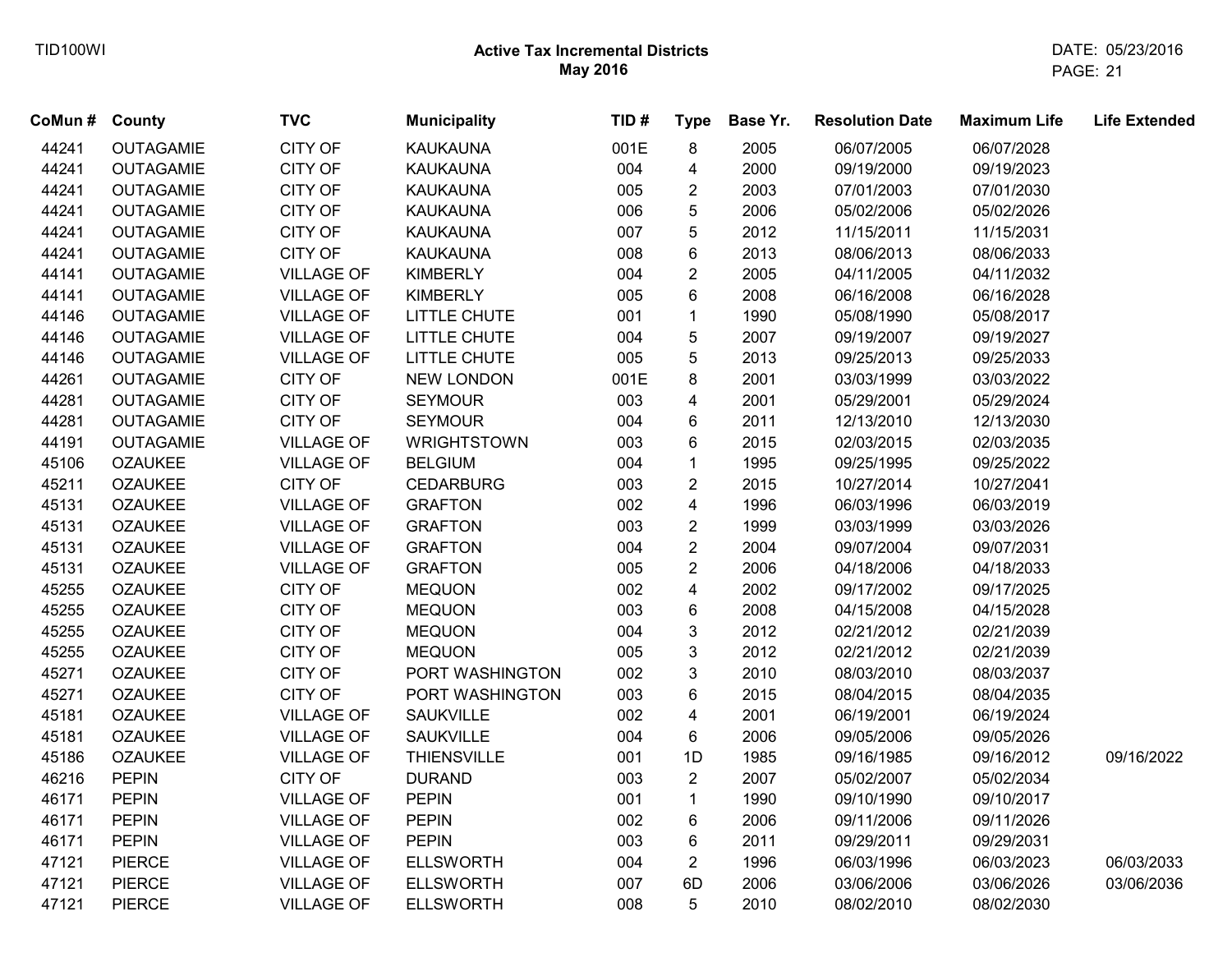| CoMun # County |                | <b>TVC</b>        | <b>Municipality</b>      | TID# | <b>Type</b>    | Base Yr. | <b>Resolution Date</b> | <b>Maximum Life</b> | <b>Life Extended</b> |
|----------------|----------------|-------------------|--------------------------|------|----------------|----------|------------------------|---------------------|----------------------|
| 47121          | <b>PIERCE</b>  | <b>VILLAGE OF</b> | <b>ELLSWORTH</b>         | 009  | 6              | 2011     | 09/12/2011             | 09/12/2031          | 03/06/2036           |
| 47121          | <b>PIERCE</b>  | <b>VILLAGE OF</b> | <b>ELLSWORTH</b>         | 010  | $\overline{2}$ | 2012     | 04/02/2012             | 04/02/2039          |                      |
| 47121          | <b>PIERCE</b>  | <b>VILLAGE OF</b> | <b>ELLSWORTH</b>         | 011  | $\overline{c}$ | 2013     | 09/09/2013             | 09/09/2040          |                      |
| 47122          | <b>PIERCE</b>  | <b>VILLAGE OF</b> | <b>ELMWOOD</b>           | 003  | 4              | 2002     | 05/20/2002             | 05/20/2025          |                      |
| 47122          | <b>PIERCE</b>  | <b>VILLAGE OF</b> | <b>ELMWOOD</b>           | 004  | 6              | 2009     | 05/08/2006             | 05/08/2026          |                      |
| 47122          | <b>PIERCE</b>  | <b>VILLAGE OF</b> | <b>ELMWOOD</b>           | 005  | 6              | 2007     | 09/26/2007             | 09/26/2027          |                      |
| 47271          | <b>PIERCE</b>  | <b>CITY OF</b>    | <b>PRESCOTT</b>          | 003  | 4              | 2000     | 02/14/2000             | 02/14/2023          |                      |
| 47271          | <b>PIERCE</b>  | CITY OF           | <b>PRESCOTT</b>          | 004  | $\overline{2}$ | 2003     | 03/03/2003             | 03/03/2030          |                      |
| 47271          | <b>PIERCE</b>  | CITY OF           | <b>PRESCOTT</b>          | 005  | 6              | 2006     | 06/26/2006             | 06/26/2026          |                      |
| 47276          | <b>PIERCE</b>  | CITY OF           | <b>RIVER FALLS</b>       | 006  | $\overline{2}$ | 2005     | 05/10/2005             | 05/10/2032          |                      |
| 47276          | <b>PIERCE</b>  | CITY OF           | <b>RIVER FALLS</b>       | 007  | 6              | 2009     | 01/13/2009             | 01/13/2029          |                      |
| 47276          | <b>PIERCE</b>  | CITY OF           | <b>RIVER FALLS</b>       | 008  | $\overline{2}$ | 2010     | 05/11/2010             | 05/11/2037          |                      |
| 47276          | <b>PIERCE</b>  | CITY OF           | <b>RIVER FALLS</b>       | 009  | $\overline{2}$ | 2012     | 10/11/2011             | 10/11/2038          |                      |
| 47181          | <b>PIERCE</b>  | <b>VILLAGE OF</b> | SPRING VALLEY            | 002  | $\mathbf{1}$   | 1995     | 07/05/1995             | 07/05/2022          |                      |
| 47181          | <b>PIERCE</b>  | <b>VILLAGE OF</b> | SPRING VALLEY            | 003  | $\overline{2}$ | 2007     | 09/05/2007             | 09/05/2034          |                      |
| 48201          | <b>POLK</b>    | <b>CITY OF</b>    | <b>AMERY</b>             | 005  | $\mathbf{1}$   | 1992     | 09/28/1992             | 09/28/2019          |                      |
| 48201          | <b>POLK</b>    | <b>CITY OF</b>    | <b>AMERY</b>             | 006  | 3              | 2004     | 05/05/2004             | 05/05/2031          |                      |
| 48201          | <b>POLK</b>    | <b>CITY OF</b>    | <b>AMERY</b>             | 007  | 6              | 2010     | 09/30/2010             | 09/30/2030          |                      |
| 48106          | <b>POLK</b>    | <b>VILLAGE OF</b> | <b>BALSAM LAKE</b>       | 002  | $\mathbf{1}$   | 1995     | 06/05/1995             | 06/05/2022          | 06/05/2035           |
| 48106          | <b>POLK</b>    | <b>VILLAGE OF</b> | <b>BALSAM LAKE</b>       | 003  | 4D             | 2004     | 08/02/2004             | 08/02/2027          | 08/02/2037           |
| 48106          | <b>POLK</b>    | <b>VILLAGE OF</b> | <b>BALSAM LAKE</b>       | 005  | $3\mathrm{S}$  | 2006     | 03/06/2006             | 03/06/2033          | 03/06/2046           |
| 48106          | <b>POLK</b>    | <b>VILLAGE OF</b> | <b>BALSAM LAKE</b>       | 006  | 3              | 2013     | 08/22/2013             | 08/22/2040          |                      |
| 48111          | <b>POLK</b>    | <b>VILLAGE OF</b> | <b>CENTURIA</b>          | 001  | 3S             | 1999     | 09/07/1999             | 09/07/2026          | 09/07/2039           |
| 48112          | <b>POLK</b>    | <b>VILLAGE OF</b> | <b>CLAYTON</b>           | 002  | 4D             | 1999     | 08/24/1999             | 08/24/2022          | 08/24/2032           |
| 48113          | <b>POLK</b>    | <b>VILLAGE OF</b> | <b>CLEAR LAKE</b>        | 002  | $\overline{4}$ | 2000     | 11/18/1999             | 11/18/2022          |                      |
| 48113          | <b>POLK</b>    | <b>VILLAGE OF</b> | <b>CLEAR LAKE</b>        | 003  | $\overline{2}$ | 2003     | 09/19/2003             | 09/19/2030          |                      |
| 48126          | <b>POLK</b>    | <b>VILLAGE OF</b> | <b>FREDERIC</b>          | 003  | 3              | 2007     | 04/09/2007             | 04/09/2034          |                      |
| 48146          | <b>POLK</b>    | <b>VILLAGE OF</b> | <b>LUCK</b>              | 002  | 3              | 2002     | 09/04/2002             | 09/04/2029          |                      |
| 48146          | <b>POLK</b>    | <b>VILLAGE OF</b> | <b>LUCK</b>              | 003  | 6              | 2005     | 10/06/2004             | 10/06/2024          |                      |
| 48151          | <b>POLK</b>    | <b>VILLAGE OF</b> | <b>MILLTOWN</b>          | 002  | $\mathbf 1$    | 1994     | 05/09/1994             | 05/09/2021          |                      |
| 48151          | <b>POLK</b>    | <b>VILLAGE OF</b> | <b>MILLTOWN</b>          | 003  | 3              | 2004     | 07/12/2004             | 07/12/2031          |                      |
| 48151          | <b>POLK</b>    | <b>VILLAGE OF</b> | <b>MILLTOWN</b>          | 004  | $\overline{2}$ | 2012     | 02/13/2012             | 02/13/2039          |                      |
| 48165          | <b>POLK</b>    | <b>VILLAGE OF</b> | <b>OSCEOLA</b>           | 001  | $\mathbf{1}$   | 1987     | 06/09/1987             | 06/09/2014          | 06/09/2024           |
| 48165          | <b>POLK</b>    | <b>VILLAGE OF</b> | <b>OSCEOLA</b>           | 002  | 1D             | 1992     | 08/06/1992             | 08/06/2019          | 08/06/2029           |
| 48281          | <b>POLK</b>    | CITY OF           | <b>SAINT CROIX FALLS</b> | 001  | $\mathbf{1}$   | 1993     | 03/22/1993             | 03/22/2020          |                      |
| 48168          | <b>POLK</b>    | <b>VILLAGE OF</b> | <b>TURTLE LAKE</b>       | 003  | 6              | 2009     | 11/17/2008             | 11/17/2028          |                      |
| 49102          | <b>PORTAGE</b> | <b>VILLAGE OF</b> | <b>AMHERST</b>           | 001  | 4              | 1996     | 09/17/1996             | 09/17/2019          |                      |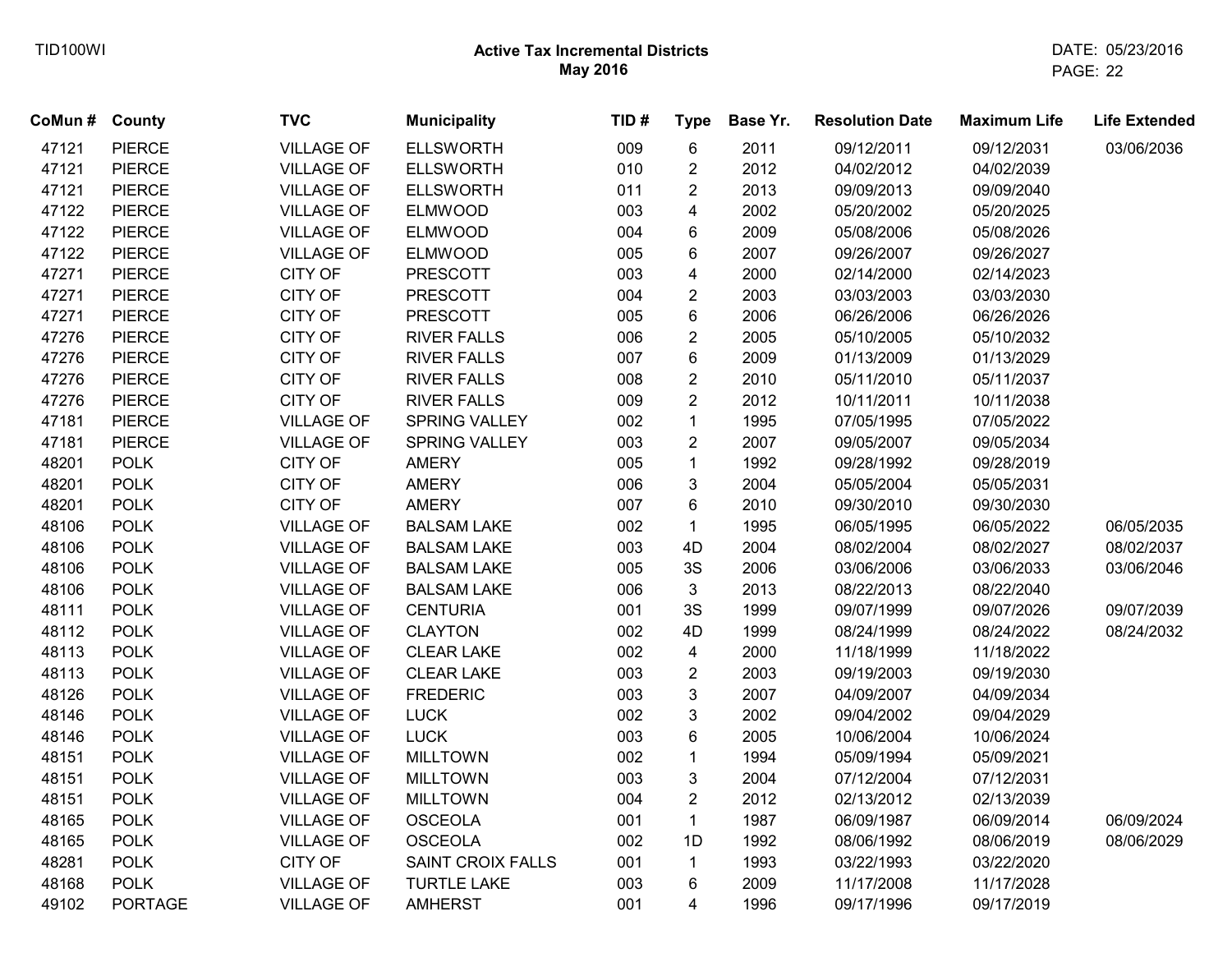| CoMun # County |                | <b>TVC</b>        | <b>Municipality</b>   | TID# | <b>Type</b>             | Base Yr. | <b>Resolution Date</b> | <b>Maximum Life</b> | <b>Life Extended</b> |
|----------------|----------------|-------------------|-----------------------|------|-------------------------|----------|------------------------|---------------------|----------------------|
| 49102          | <b>PORTAGE</b> | <b>VILLAGE OF</b> | <b>AMHERST</b>        | 002  | $\overline{\mathbf{4}}$ | 2003     | 08/12/2003             | 08/12/2026          |                      |
| 49141          | <b>PORTAGE</b> | <b>VILLAGE OF</b> | <b>JUNCTION CITY</b>  | 001  | 6                       | 2008     | 08/11/2008             | 08/11/2028          |                      |
| 49173          | <b>PORTAGE</b> | <b>VILLAGE OF</b> | <b>PLOVER</b>         | 003  | 4                       | 2003     | 09/03/2003             | 09/03/2026          | 09/03/2043           |
| 49173          | <b>PORTAGE</b> | <b>VILLAGE OF</b> | <b>PLOVER</b>         | 004  | $\overline{2}$          | 2004     | 06/16/2004             | 06/16/2031          | 06/16/2044           |
| 49173          | <b>PORTAGE</b> | <b>VILLAGE OF</b> | <b>PLOVER</b>         | 005  | 6S                      | 2005     | 09/21/2005             | 09/21/2025          | 09/21/2045           |
| 49173          | <b>PORTAGE</b> | <b>VILLAGE OF</b> | <b>PLOVER</b>         | 006  | 6                       | 2010     | 04/12/2010             | 04/12/2030          |                      |
| 49173          | <b>PORTAGE</b> | <b>VILLAGE OF</b> | <b>PLOVER</b>         | 007  | 6                       | 2013     | 04/17/2013             | 04/17/2033          |                      |
| 49281          | <b>PORTAGE</b> | CITY OF           | <b>STEVENS POINT</b>  | 005  | $\overline{c}$          | 2005     | 05/16/2005             | 05/16/2032          |                      |
| 49281          | <b>PORTAGE</b> | CITY OF           | STEVENS POINT         | 006  | 3                       | 2006     | 05/15/2006             | 05/15/2033          |                      |
| 49281          | <b>PORTAGE</b> | CITY OF           | STEVENS POINT         | 007  | 6                       | 2008     | 05/01/2008             | 05/01/2028          |                      |
| 49281          | <b>PORTAGE</b> | CITY OF           | STEVENS POINT         | 008  | 6                       | 2010     | 05/17/2010             | 05/17/2030          |                      |
| 49281          | <b>PORTAGE</b> | CITY OF           | STEVENS POINT         | 009  | 5                       | 2013     | 05/20/2013             | 05/20/2033          |                      |
| 49191          | <b>PORTAGE</b> | <b>VILLAGE OF</b> | <b>WHITING</b>        | 001  | 1D                      | 1994     | 09/30/1994             | 09/30/2021          | 09/30/2031           |
| 50271          | <b>PRICE</b>   | <b>CITY OF</b>    | <b>PARK FALLS</b>     | 002  | $\mathbf{1}$            | 1989     | 09/28/1989             | 09/28/2016          |                      |
| 50271          | <b>PRICE</b>   | CITY OF           | <b>PARK FALLS</b>     | 003  | $\mathbf{1}$            | 1994     | 09/27/1994             | 09/27/2021          |                      |
| 50272          | <b>PRICE</b>   | CITY OF           | <b>PHILLIPS</b>       | 002  | $\mathbf{1}$            | 1995     | 09/12/1995             | 09/12/2022          |                      |
| 50272          | <b>PRICE</b>   | CITY OF           | <b>PHILLIPS</b>       | 003  | $\mathbf{1}$            | 1995     | 09/12/1995             | 09/12/2022          |                      |
| 50272          | <b>PRICE</b>   | CITY OF           | <b>PHILLIPS</b>       | 004  | $\mathbf 1$             | 1995     | 09/12/1995             | 09/12/2022          |                      |
| 50171          | <b>PRICE</b>   | <b>VILLAGE OF</b> | <b>PRENTICE</b>       | 003  | 5                       | 2011     | 09/26/2011             | 09/26/2031          |                      |
| 51206          | <b>RACINE</b>  | CITY OF           | <b>BURLINGTON</b>     | 001E | 8                       | 2010     | 09/07/2010             | 09/07/2033          |                      |
| 51206          | <b>RACINE</b>  | CITY OF           | <b>BURLINGTON</b>     | 003  | $\mathbf{1}$            | 1992     | 09/29/1992             | 09/29/2019          |                      |
| 51104          | <b>RACINE</b>  | <b>VILLAGE OF</b> | CALEDONIA             | 001  | 6                       | 2007     | 02/06/2007             | 02/06/2027          |                      |
| 51104          | <b>RACINE</b>  | <b>VILLAGE OF</b> | CALEDONIA             | 003  | 5                       | 2011     | 09/20/2011             | 09/20/2031          |                      |
| 51104          | <b>RACINE</b>  | <b>VILLAGE OF</b> | CALEDONIA             | 004  | 6                       | 2014     | 07/21/2014             | 07/21/2034          |                      |
| 51151          | <b>RACINE</b>  | <b>VILLAGE OF</b> | <b>MOUNT PLEASANT</b> | 001  | 6                       | 2006     | 09/11/2006             | 09/11/2026          |                      |
| 51151          | <b>RACINE</b>  | <b>VILLAGE OF</b> | <b>MOUNT PLEASANT</b> | 002  | 6                       | 2007     | 09/10/2007             | 09/10/2027          |                      |
| 51151          | <b>RACINE</b>  | <b>VILLAGE OF</b> | MOUNT PLEASANT        | 003  | 6                       | 2014     | 09/22/2014             | 09/22/2034          |                      |
| 51151          | <b>RACINE</b>  | <b>VILLAGE OF</b> | MOUNT PLEASANT        | 004  | 6                       | 2015     | 08/10/2015             | 08/10/2035          |                      |
| 51276          | <b>RACINE</b>  | <b>CITY OF</b>    | <b>RACINE</b>         | 002  | 99                      | 1983     | 06/24/1983             | 06/24/2020          |                      |
| 51276          | <b>RACINE</b>  | CITY OF           | <b>RACINE</b>         | 008  | $\mathbf{1}$            | 1990     | 07/17/1990             | 07/17/2017          | 07/17/2027           |
| 51276          | <b>RACINE</b>  | CITY OF           | <b>RACINE</b>         | 009  | $\overline{2}$          | 2000     | 06/06/2000             | 06/06/2027          | 04/14/2036           |
| 51276          | <b>RACINE</b>  | CITY OF           | <b>RACINE</b>         | 010  | 4D                      | 2003     | 04/14/2003             | 04/14/2026          | 04/14/2036           |
| 51276          | <b>RACINE</b>  | <b>CITY OF</b>    | <b>RACINE</b>         | 011  | $\overline{2}$          | 2005     | 12/21/2004             | 12/21/2031          |                      |
| 51276          | <b>RACINE</b>  | CITY OF           | <b>RACINE</b>         | 012  | $\overline{2}$          | 2006     | 10/18/2005             | 10/18/2032          |                      |
| 51276          | <b>RACINE</b>  | CITY OF           | <b>RACINE</b>         | 013  | $\overline{2}$          | 2006     | 01/17/2006             | 01/17/2033          |                      |
| 51276          | <b>RACINE</b>  | CITY OF           | <b>RACINE</b>         | 014  | $\overline{2}$          | 2006     | 01/17/2006             | 01/17/2033          |                      |
| 51276          | <b>RACINE</b>  | <b>CITY OF</b>    | <b>RACINE</b>         | 015  | $\overline{2}$          | 2006     | 01/17/2006             | 01/17/2033          |                      |
|                |                |                   |                       |      |                         |          |                        |                     |                      |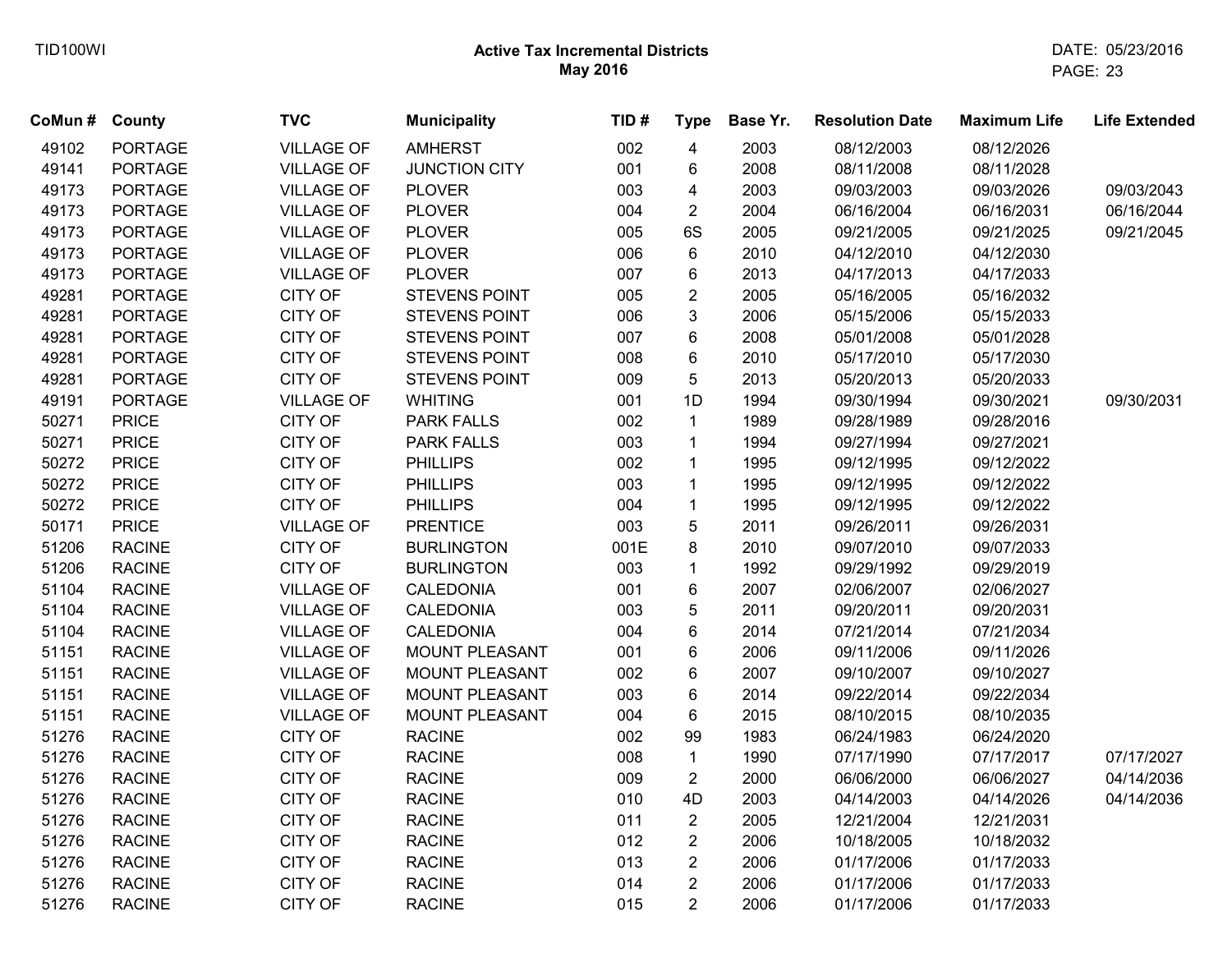| CoMun # | County          | <b>TVC</b>        | <b>Municipality</b>    | TID# | <b>Type</b>             | Base Yr. | <b>Resolution Date</b> | <b>Maximum Life</b> | <b>Life Extended</b> |
|---------|-----------------|-------------------|------------------------|------|-------------------------|----------|------------------------|---------------------|----------------------|
| 51276   | <b>RACINE</b>   | CITY OF           | <b>RACINE</b>          | 016  | 3                       | 2009     | 10/07/2008             | 10/07/2035          |                      |
| 51276   | <b>RACINE</b>   | CITY OF           | <b>RACINE</b>          | 017  | 3                       | 2012     | 03/20/2012             | 03/20/2039          |                      |
| 51276   | <b>RACINE</b>   | CITY OF           | <b>RACINE</b>          | 018  | $\overline{2}$          | 2014     | 09/16/2014             | 09/16/2041          |                      |
| 51186   | <b>RACINE</b>   | <b>VILLAGE OF</b> | <b>UNION GROVE</b>     | 003  | $\overline{\mathbf{4}}$ | 2001     | 12/28/2000             | 12/28/2023          |                      |
| 51186   | <b>RACINE</b>   | <b>VILLAGE OF</b> | <b>UNION GROVE</b>     | 004  | 6                       | 2006     | 02/27/2006             | 02/27/2026          |                      |
| 51191   | <b>RACINE</b>   | <b>VILLAGE OF</b> | <b>WATERFORD</b>       | 002  | 4                       | 2000     | 06/14/2000             | 06/14/2023          |                      |
| 52276   | <b>RICHLAND</b> | CITY OF           | <b>RICHLAND CENTER</b> | 002  | $\mathbf{1}$            | 1995     | 09/20/1995             | 09/20/2022          |                      |
| 52276   | <b>RICHLAND</b> | CITY OF           | <b>RICHLAND CENTER</b> | 003  | $\mathbf{1}$            | 1995     | 09/20/1995             | 09/20/2022          |                      |
| 52276   | <b>RICHLAND</b> | CITY OF           | <b>RICHLAND CENTER</b> | 004  | $\mathbf{1}$            | 1995     | 09/20/1995             | 09/20/2022          |                      |
| 52186   | <b>RICHLAND</b> | <b>VILLAGE OF</b> | <b>VIOLA</b>           | 003  | $\mathbf{1}$            | 1995     | 06/22/1995             | 06/22/2022          |                      |
| 53206   | <b>ROCK</b>     | CITY OF           | <b>BELOIT</b>          | 005  | $\mathbf{1}$            | 1990     | 09/24/1990             | 09/24/2017          |                      |
| 53206   | <b>ROCK</b>     | <b>CITY OF</b>    | <b>BELOIT</b>          | 006  | $\mathbf{1}$            | 1991     | 09/03/1991             | 09/03/2018          |                      |
| 53206   | <b>ROCK</b>     | CITY OF           | <b>BELOIT</b>          | 008  | $\mathbf{1}$            | 1995     | 08/02/1995             | 08/02/2022          |                      |
| 53206   | <b>ROCK</b>     | CITY OF           | <b>BELOIT</b>          | 009  | $\overline{2}$          | 1998     | 07/07/1998             | 07/07/2025          |                      |
| 53206   | <b>ROCK</b>     | CITY OF           | <b>BELOIT</b>          | 010  | $\overline{\mathbf{4}}$ | 2001     | 10/16/2000             | 10/16/2023          |                      |
| 53206   | <b>ROCK</b>     | CITY OF           | <b>BELOIT</b>          | 011  | $\overline{\mathbf{4}}$ | 2002     | 10/01/2001             | 10/01/2024          |                      |
| 53206   | <b>ROCK</b>     | CITY OF           | <b>BELOIT</b>          | 012  | $\overline{\mathbf{4}}$ | 2003     | 09/02/2003             | 09/02/2026          |                      |
| 53206   | <b>ROCK</b>     | CITY OF           | <b>BELOIT</b>          | 013  | 6                       | 2005     | 09/12/2005             | 09/12/2025          |                      |
| 53206   | <b>ROCK</b>     | CITY OF           | <b>BELOIT</b>          | 014  | 3                       | 2007     | 09/04/2007             | 09/04/2034          |                      |
| 53210   | <b>ROCK</b>     | <b>CITY OF</b>    | <b>BRODHEAD</b>        | 006  | 6                       | 2006     | 09/11/2006             | 09/11/2026          |                      |
| 53111   | <b>ROCK</b>     | <b>VILLAGE OF</b> | <b>CLINTON</b>         | 004  | $\overline{\mathbf{4}}$ | 1998     | 08/18/1998             | 08/18/2021          |                      |
| 53221   | <b>ROCK</b>     | CITY OF           | <b>EDGERTON</b>        | 006  | 3                       | 2000     | 05/01/2000             | 05/01/2027          | 09/29/2033           |
| 53221   | <b>ROCK</b>     | CITY OF           | <b>EDGERTON</b>        | 007  | 4D                      | 2000     | 09/29/2000             | 09/29/2023          | 09/29/2033           |
| 53221   | <b>ROCK</b>     | CITY OF           | <b>EDGERTON</b>        | 008  | 6                       | 2005     | 09/19/2005             | 09/19/2025          |                      |
| 53222   | <b>ROCK</b>     | CITY OF           | <b>EVANSVILLE</b>      | 005  | 3                       | 2004     | 08/10/2004             | 08/10/2031          |                      |
| 53222   | <b>ROCK</b>     | CITY OF           | <b>EVANSVILLE</b>      | 006  | 6                       | 2006     | 09/26/2006             | 09/26/2026          |                      |
| 53222   | <b>ROCK</b>     | CITY OF           | <b>EVANSVILLE</b>      | 007  | 5                       | 2007     | 12/12/2006             | 12/12/2026          |                      |
| 53222   | <b>ROCK</b>     | CITY OF           | <b>EVANSVILLE</b>      | 008  | 3                       | 2008     | 10/13/2007             | 10/13/2034          |                      |
| 53126   | <b>ROCK</b>     | <b>VILLAGE OF</b> | <b>FOOTVILLE</b>       | 001  | 4D                      | 2000     | 09/28/2000             | 09/28/2023          | 09/28/2033           |
| 53241   | <b>ROCK</b>     | CITY OF           | <b>JANESVILLE</b>      | 017  | $\mathfrak{S}$          | 1997     | 09/08/1997             | 09/08/2024          |                      |
| 53241   | <b>ROCK</b>     | CITY OF           | <b>JANESVILLE</b>      | 021  | $\overline{\mathbf{4}}$ | 1999     | 06/28/1999             | 06/28/2022          |                      |
| 53241   | <b>ROCK</b>     | CITY OF           | <b>JANESVILLE</b>      | 022  | $\overline{\mathbf{4}}$ | 1999     | 09/27/1999             | 09/27/2022          |                      |
| 53241   | <b>ROCK</b>     | CITY OF           | <b>JANESVILLE</b>      | 023  | 3                       | 2002     | 09/09/2002             | 09/09/2029          |                      |
| 53241   | <b>ROCK</b>     | CITY OF           | <b>JANESVILLE</b>      | 025  | 4                       | 2003     | 01/13/2003             | 01/13/2026          |                      |
| 53241   | <b>ROCK</b>     | CITY OF           | <b>JANESVILLE</b>      | 026  | 4                       | 2004     | 11/24/2003             | 11/24/2026          |                      |
| 53241   | <b>ROCK</b>     | CITY OF           | <b>JANESVILLE</b>      | 027  | 3                       | 2003     | 09/08/2003             | 09/08/2030          |                      |
| 53241   | <b>ROCK</b>     | CITY OF           | <b>JANESVILLE</b>      | 028  | $\overline{2}$          | 2006     | 04/24/2006             | 04/24/2033          |                      |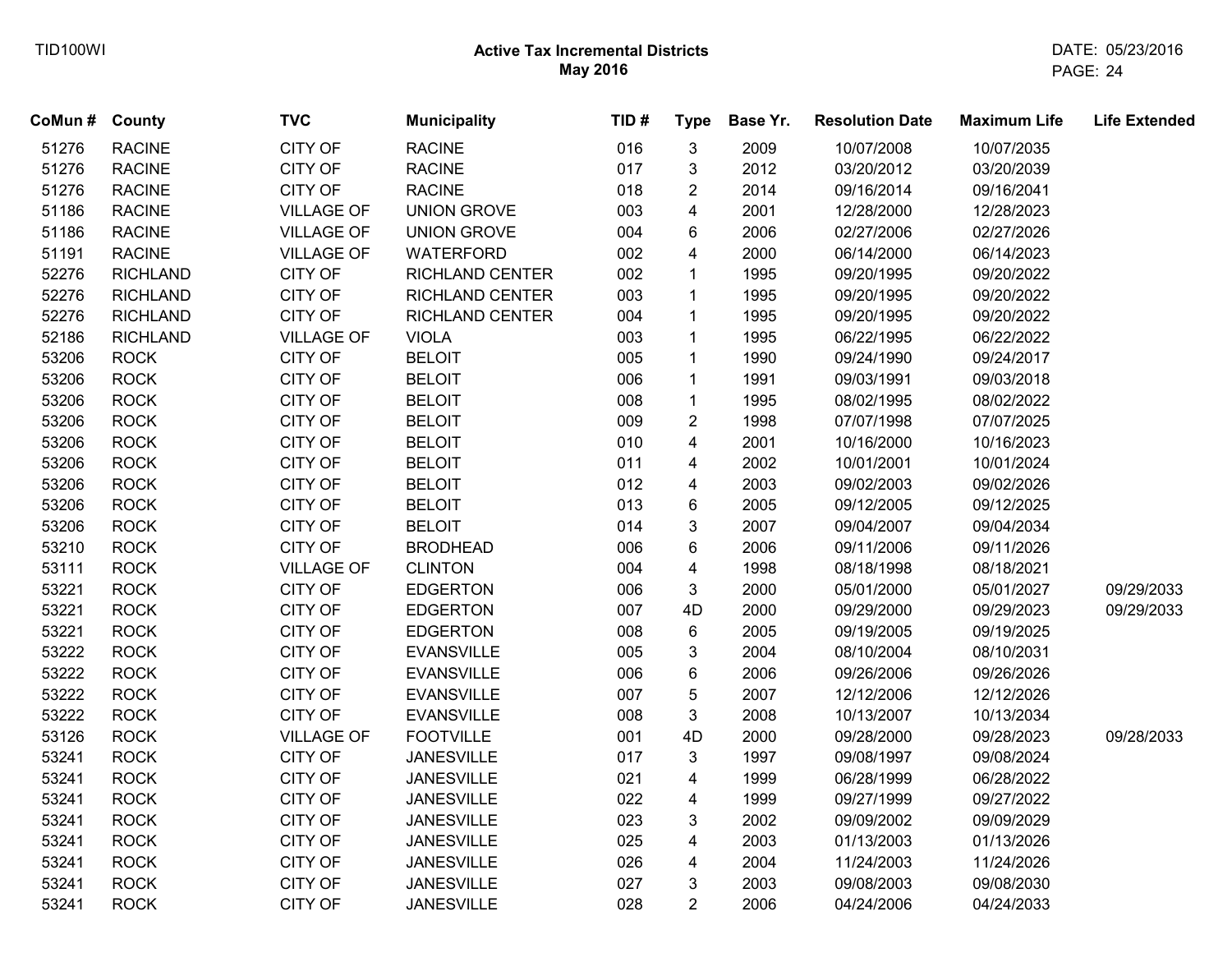| CoMun# | <b>County</b> | <b>TVC</b>        | <b>Municipality</b> | TID# | <b>Type</b>             | Base Yr. | <b>Resolution Date</b> | <b>Maximum Life</b> | <b>Life Extended</b> |
|--------|---------------|-------------------|---------------------|------|-------------------------|----------|------------------------|---------------------|----------------------|
| 53241  | <b>ROCK</b>   | <b>CITY OF</b>    | <b>JANESVILLE</b>   | 029  | 6                       | 2007     | 04/23/2007             | 04/23/2027          |                      |
| 53241  | <b>ROCK</b>   | <b>CITY OF</b>    | <b>JANESVILLE</b>   | 032  | 6                       | 2008     | 09/22/2008             | 09/22/2028          |                      |
| 53241  | <b>ROCK</b>   | <b>CITY OF</b>    | <b>JANESVILLE</b>   | 033  | 6                       | 2008     | 09/22/2008             | 09/22/2028          |                      |
| 53241  | <b>ROCK</b>   | <b>CITY OF</b>    | <b>JANESVILLE</b>   | 035  | 5                       | 2011     | 08/22/2011             | 08/22/2031          |                      |
| 53257  | <b>ROCK</b>   | <b>CITY OF</b>    | <b>MILTON</b>       | 006  | 4                       | 2003     | 01/21/2003             | 01/21/2026          |                      |
| 53257  | <b>ROCK</b>   | <b>CITY OF</b>    | <b>MILTON</b>       | 007  | $\overline{2}$          | 2004     | 06/07/2004             | 06/07/2031          |                      |
| 53257  | <b>ROCK</b>   | <b>CITY OF</b>    | <b>MILTON</b>       | 008  | $\overline{2}$          | 2007     | 07/17/2007             | 07/17/2034          |                      |
| 53165  | <b>ROCK</b>   | <b>VILLAGE OF</b> | ORFORDVILLE         | 003  | $\overline{2}$          | 2000     | 05/25/2000             | 05/25/2027          |                      |
| 54106  | <b>RUSK</b>   | <b>VILLAGE OF</b> | <b>BRUCE</b>        | 001  | $\overline{\mathbf{4}}$ | 1998     | 10/06/1997             | 10/06/2020          |                      |
| 54106  | <b>RUSK</b>   | <b>VILLAGE OF</b> | <b>BRUCE</b>        | 002  | $\overline{2}$          | 2002     | 08/28/2002             | 08/28/2029          |                      |
| 54131  | <b>RUSK</b>   | <b>VILLAGE OF</b> | <b>GLEN FLORA</b>   | 001  | $\mathbf{1}$            | 1991     | 07/22/1991             | 07/22/2018          |                      |
| 54136  | <b>RUSK</b>   | <b>VILLAGE OF</b> | <b>HAWKINS</b>      | 002  | 5                       | 2005     | 05/02/2005             | 05/02/2025          |                      |
| 54136  | <b>RUSK</b>   | <b>VILLAGE OF</b> | <b>HAWKINS</b>      | 003  | $\overline{2}$          | 2010     | 09/20/2010             | 09/20/2037          |                      |
| 54246  | <b>RUSK</b>   | <b>CITY OF</b>    | <b>LADYSMITH</b>    | 005  | 4S                      | 1997     | 03/25/1997             | 03/25/2020          | 03/25/2037           |
| 54246  | <b>RUSK</b>   | <b>CITY OF</b>    | <b>LADYSMITH</b>    | 008  | $\overline{2}$          | 2003     | 05/27/2003             | 05/27/2030          |                      |
| 54246  | <b>RUSK</b>   | <b>CITY OF</b>    | <b>LADYSMITH</b>    | 009  | 6                       | 2006     | 08/14/2006             | 08/14/2026          | 03/25/2037           |
| 54246  | <b>RUSK</b>   | <b>CITY OF</b>    | <b>LADYSMITH</b>    | 010  | 5                       | 2007     | 07/09/2007             | 07/09/2027          |                      |
| 54246  | <b>RUSK</b>   | <b>CITY OF</b>    | <b>LADYSMITH</b>    | 011  | 6                       | 2011     | 09/12/2011             | 09/12/2031          | 03/25/2037           |
| 54191  | <b>RUSK</b>   | <b>VILLAGE OF</b> | <b>WEYERHAEUSER</b> | 001  | 6                       | 2013     | 09/11/2013             | 09/11/2033          |                      |
| 56206  | <b>SAUK</b>   | <b>CITY OF</b>    | <b>BARABOO</b>      | 006  | 4                       | 1999     | 07/27/1999             | 07/27/2022          |                      |
| 56206  | <b>SAUK</b>   | <b>CITY OF</b>    | <b>BARABOO</b>      | 007  | 5                       | 2006     | 06/02/2006             | 06/02/2026          |                      |
| 56206  | <b>SAUK</b>   | <b>CITY OF</b>    | <b>BARABOO</b>      | 008  | 3                       | 2006     | 06/27/2006             | 06/27/2033          |                      |
| 56206  | <b>SAUK</b>   | <b>CITY OF</b>    | <b>BARABOO</b>      | 009  | 3                       | 2008     | 12/11/2007             | 12/11/2034          |                      |
| 56146  | <b>SAUK</b>   | <b>VILLAGE OF</b> | <b>LAKE DELTON</b>  | 002  | 4                       | 2000     | 09/28/2000             | 09/28/2023          |                      |
| 56146  | <b>SAUK</b>   | <b>VILLAGE OF</b> | <b>LAKE DELTON</b>  | 003  | 6                       | 2005     | 07/25/2005             | 07/25/2025          |                      |
| 56146  | <b>SAUK</b>   | <b>VILLAGE OF</b> | <b>LAKE DELTON</b>  | 004  | $\overline{2}$          | 2007     | 07/23/2007             | 07/23/2034          |                      |
| 56161  | <b>SAUK</b>   | <b>VILLAGE OF</b> | NORTH FREEDOM       | 001  | $\overline{2}$          | 1997     | 09/29/1997             | 09/29/2024          |                      |
| 56171  | <b>SAUK</b>   | <b>VILLAGE OF</b> | <b>PLAIN</b>        | 002  | 6D                      | 2006     | 07/12/2006             | 07/12/2026          | 07/12/2036           |
| 56172  | <b>SAUK</b>   | <b>VILLAGE OF</b> | PRAIRIE DU SAC      | 003  | $\overline{2}$          | 1996     | 08/27/1996             | 08/27/2023          |                      |
| 56172  | <b>SAUK</b>   | <b>VILLAGE OF</b> | PRAIRIE DU SAC      | 004  | 6                       | 2008     | 08/26/2008             | 08/26/2028          |                      |
| 56276  | <b>SAUK</b>   | <b>CITY OF</b>    | <b>REEDSBURG</b>    | 003  | 4D                      | 1998     | 03/09/1998             | 03/09/2021          | 03/09/2031           |
| 56276  | <b>SAUK</b>   | <b>CITY OF</b>    | <b>REEDSBURG</b>    | 004  | $\overline{\mathbf{4}}$ | 1998     | 05/26/1998             | 05/26/2021          | 05/26/2031           |
| 56276  | <b>SAUK</b>   | <b>CITY OF</b>    | <b>REEDSBURG</b>    | 005  | $\overline{2}$          | 2000     | 03/20/2000             | 03/20/2027          | 03/20/2037           |
| 56276  | <b>SAUK</b>   | <b>CITY OF</b>    | <b>REEDSBURG</b>    | 006  | 2D                      | 2000     | 07/10/2000             | 07/10/2027          | 07/10/2037           |
| 56276  | <b>SAUK</b>   | <b>CITY OF</b>    | <b>REEDSBURG</b>    | 007  | $\overline{2}$          | 2001     | 08/13/2001             | 08/13/2028          |                      |
| 56276  | <b>SAUK</b>   | <b>CITY OF</b>    | <b>REEDSBURG</b>    | 008  | 6                       | 2008     | 09/22/2008             | 09/22/2028          |                      |
| 56181  | <b>SAUK</b>   | <b>VILLAGE OF</b> | <b>SAUK CITY</b>    | 006  | $\overline{2}$          | 2002     | 10/09/2001             | 10/09/2028          | 03/29/2035           |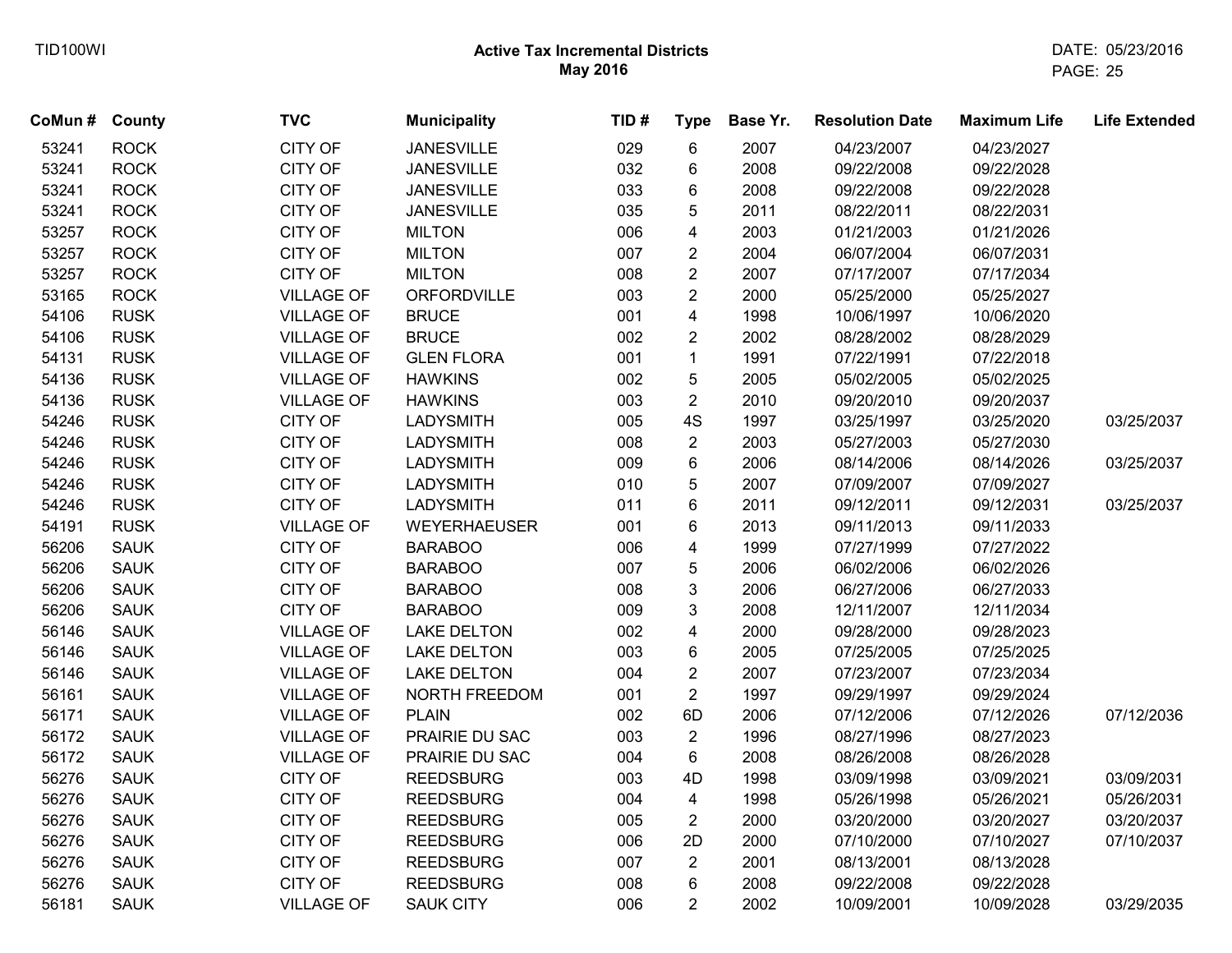| CoMun # County |                | <b>TVC</b>        | <b>Municipality</b>    | TID# | <b>Type</b>             | Base Yr. | <b>Resolution Date</b> | <b>Maximum Life</b> | <b>Life Extended</b> |
|----------------|----------------|-------------------|------------------------|------|-------------------------|----------|------------------------|---------------------|----------------------|
| 56181          | <b>SAUK</b>    | <b>VILLAGE OF</b> | <b>SAUK CITY</b>       | 007  | 4D                      | 2005     | 03/29/2005             | 03/29/2025          | 03/29/2035           |
| 56181          | <b>SAUK</b>    | <b>VILLAGE OF</b> | <b>SAUK CITY</b>       | 008  | $\overline{2}$          | 2005     | 03/29/2005             | 03/29/2032          |                      |
| 56181          | <b>SAUK</b>    | <b>VILLAGE OF</b> | <b>SAUK CITY</b>       | 009  | 3                       | 2015     | 09/08/2015             | 09/08/2042          |                      |
| 56191          | <b>SAUK</b>    | <b>VILLAGE OF</b> | <b>WEST BARABOO</b>    | 002  | $\overline{c}$          | 1997     | 09/25/1997             | 09/25/2024          |                      |
| 56291          | <b>SAUK</b>    | <b>CITY OF</b>    | <b>WISCONSIN DELLS</b> | 002  | $\overline{2}$          | 2001     | 11/20/2000             | 11/20/2027          |                      |
| 56291          | <b>SAUK</b>    | CITY OF           | <b>WISCONSIN DELLS</b> | 003  | 6S                      | 2006     | 07/31/2006             | 07/31/2026          | 05/17/2045           |
| 56291          | <b>SAUK</b>    | <b>CITY OF</b>    | <b>WISCONSIN DELLS</b> | 004  | 6                       | 2006     | 07/31/2006             | 07/31/2026          |                      |
| 58106          | SHAWANO        | <b>VILLAGE OF</b> | <b>BIRNAMWOOD</b>      | 001  | 4                       | 1997     | 07/28/1997             | 07/28/2020          |                      |
| 58107          | SHAWANO        | <b>VILLAGE OF</b> | <b>BONDUEL</b>         | 001  | $\mathbf{1}$            | 1994     | 09/14/1994             | 09/14/2021          |                      |
| 58108          | SHAWANO        | <b>VILLAGE OF</b> | <b>BOWLER</b>          | 002  | $\overline{2}$          | 1997     | 04/14/1997             | 04/14/2024          |                      |
| 58131          | SHAWANO        | <b>VILLAGE OF</b> | <b>GRESHAM</b>         | 001  | $\,6\,$                 | 2011     | 06/28/2011             | 06/28/2031          |                      |
| 58131          | SHAWANO        | <b>VILLAGE OF</b> | <b>GRESHAM</b>         | 002  | 6                       | 2015     | 09/08/2015             | 09/08/2035          |                      |
| 58252          | SHAWANO        | <b>CITY OF</b>    | <b>MARION</b>          | 002  | 1                       | 1995     | 09/28/1995             | 09/28/2022          |                      |
| 58281          | <b>SHAWANO</b> | <b>CITY OF</b>    | <b>SHAWANO</b>         | 002  | $\mathbf{1}$            | 1992     | 09/30/1992             | 09/30/2019          |                      |
| 58281          | <b>SHAWANO</b> | CITY OF           | <b>SHAWANO</b>         | 003  | $\mathbf{1}$            | 1995     | 09/13/1995             | 09/13/2022          |                      |
| 58281          | SHAWANO        | <b>CITY OF</b>    | <b>SHAWANO</b>         | 004  | $\overline{\mathbf{c}}$ | 2000     | 09/13/2000             | 09/13/2027          |                      |
| 58281          | <b>SHAWANO</b> | CITY OF           | <b>SHAWANO</b>         | 005  | $\overline{\mathbf{4}}$ | 2001     | 04/11/2001             | 04/11/2024          |                      |
| 58281          | <b>SHAWANO</b> | <b>CITY OF</b>    | <b>SHAWANO</b>         | 006  | $\overline{2}$          | 2014     | 07/09/2014             | 07/09/2041          |                      |
| 58186          | <b>SHAWANO</b> | <b>VILLAGE OF</b> | <b>TIGERTON</b>        | 001  | 4D                      | 1996     | 09/16/1996             | 09/16/2019          | 09/16/2029           |
| 58186          | <b>SHAWANO</b> | <b>VILLAGE OF</b> | <b>TIGERTON</b>        | 002  | 6                       | 2014     | 09/30/2014             | 09/30/2034          |                      |
| 58191          | <b>SHAWANO</b> | <b>VILLAGE OF</b> | <b>WITTENBERG</b>      | 001  | 4D                      | 2000     | 09/25/2000             | 09/25/2023          | 09/25/2033           |
| 58191          | <b>SHAWANO</b> | <b>VILLAGE OF</b> | <b>WITTENBERG</b>      | 002  | 6                       | 2011     | 11/01/2010             | 11/01/2030          |                      |
| 58191          | <b>SHAWANO</b> | <b>VILLAGE OF</b> | <b>WITTENBERG</b>      | 003  | 5                       | 2015     | 09/28/2015             | 09/28/2035          |                      |
| 59111          | SHEBOYGAN      | <b>VILLAGE OF</b> | CASCADE                | 001  | $\,6$                   | 2011     | 07/12/2011             | 07/12/2031          |                      |
| 59112          | SHEBOYGAN      | <b>VILLAGE OF</b> | <b>CEDAR GROVE</b>     | 001  | $\overline{c}$          | 2009     | 09/14/2009             | 09/14/2036          |                      |
| 59121          | SHEBOYGAN      | <b>VILLAGE OF</b> | <b>ELKHART LAKE</b>    | 002  | $\,6\,$                 | 2013     | 05/20/2013             | 05/20/2033          |                      |
| 59121          | SHEBOYGAN      | <b>VILLAGE OF</b> | <b>ELKHART LAKE</b>    | 003  | 6                       | 2013     | 09/17/2013             | 09/17/2033          |                      |
| 59121          | SHEBOYGAN      | <b>VILLAGE OF</b> | <b>ELKHART LAKE</b>    | 004  | 6                       | 2015     | 08/17/2015             | 08/17/2035          |                      |
| 59131          | SHEBOYGAN      | <b>VILLAGE OF</b> | <b>GLENBEULAH</b>      | 001  | 3                       | 2005     | 10/13/2004             | 10/13/2031          |                      |
| 59135          | SHEBOYGAN      | <b>VILLAGE OF</b> | <b>HOWARDS GROVE</b>   | 001  | $\overline{c}$          | 2005     | 05/03/2005             | 05/03/2032          |                      |
| 59135          | SHEBOYGAN      | <b>VILLAGE OF</b> | <b>HOWARDS GROVE</b>   | 002  | 6                       | 2011     | 02/01/2011             | 02/01/2031          |                      |
| 59165          | SHEBOYGAN      | <b>VILLAGE OF</b> | <b>OOSTBURG</b>        | 001  | $\overline{4}$          | 1999     | 04/12/1999             | 04/12/2022          |                      |
| 59165          | SHEBOYGAN      | <b>VILLAGE OF</b> | <b>OOSTBURG</b>        | 002  | 2D                      | 2001     | 08/13/2001             | 08/13/2028          | 08/13/2038           |
| 59271          | SHEBOYGAN      | <b>CITY OF</b>    | PLYMOUTH               | 004  | $\overline{4}$          | 2001     | 09/11/2001             | 09/11/2024          |                      |
| 59271          | SHEBOYGAN      | <b>CITY OF</b>    | PLYMOUTH               | 005  | 5                       | 2008     | 01/29/2008             | 01/29/2028          |                      |
| 59271          | SHEBOYGAN      | <b>CITY OF</b>    | PLYMOUTH               | 006  | 5                       | 2011     | 12/07/2010             | 12/07/2030          |                      |
| 59176          | SHEBOYGAN      | <b>VILLAGE OF</b> | <b>RANDOM LAKE</b>     | 003  | 6                       | 2014     | 09/02/2014             | 09/02/2034          |                      |
|                |                |                   |                        |      |                         |          |                        |                     |                      |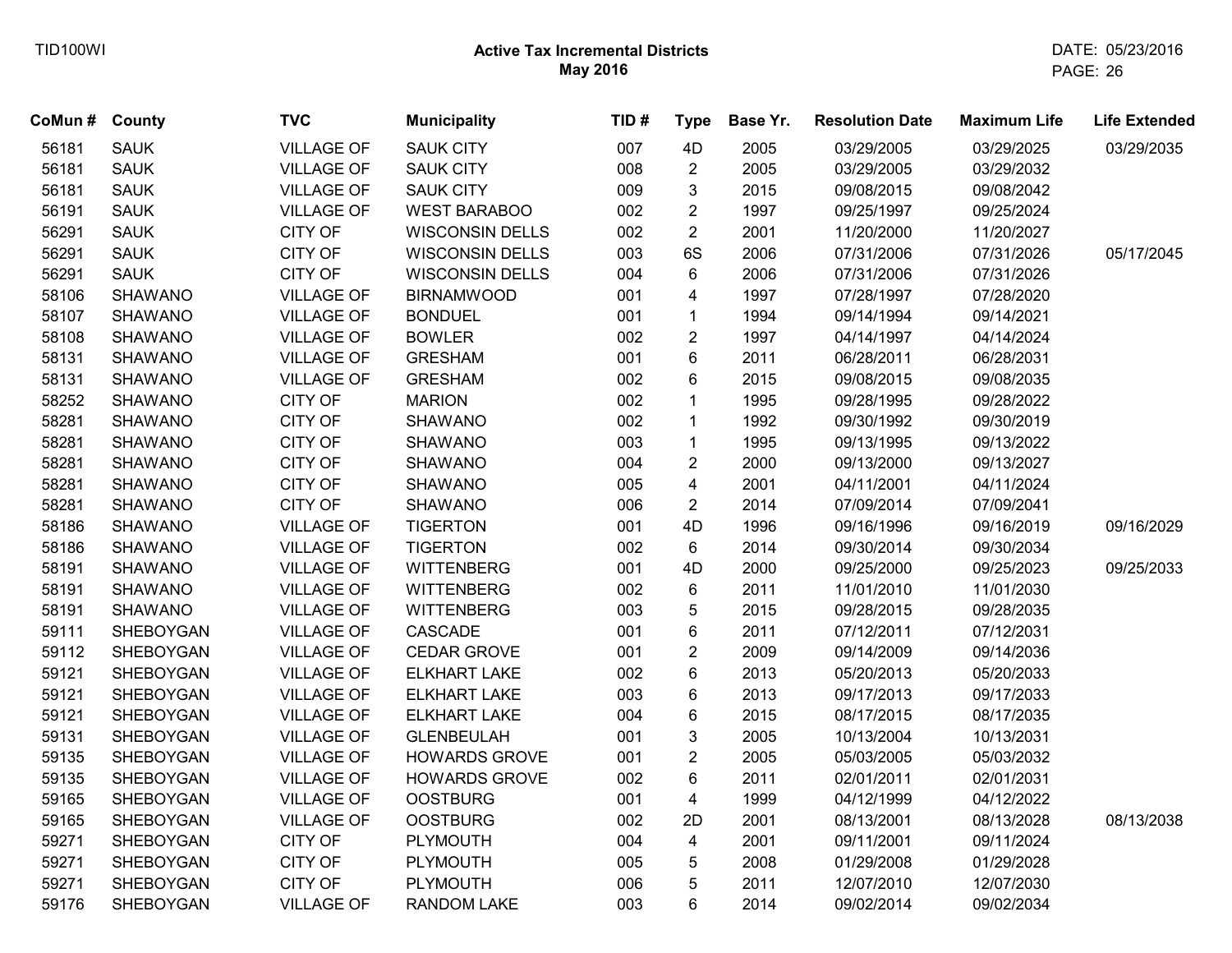| CoMun # County |                 | <b>TVC</b>        | <b>Municipality</b>  | TID# | <b>Type</b>             | Base Yr. | <b>Resolution Date</b> | <b>Maximum Life</b> | <b>Life Extended</b> |
|----------------|-----------------|-------------------|----------------------|------|-------------------------|----------|------------------------|---------------------|----------------------|
| 59281          | SHEBOYGAN       | <b>CITY OF</b>    | SHEBOYGAN            | 001E | 8                       | 2003     | 08/05/2002             | 08/05/2025          |                      |
| 59281          | SHEBOYGAN       | <b>CITY OF</b>    | SHEBOYGAN            | 005  | $\mathbf{1}$            | 1991     | 05/06/1991             | 05/06/2018          |                      |
| 59281          | SHEBOYGAN       | <b>CITY OF</b>    | SHEBOYGAN            | 006  | 99                      | 1992     | 01/20/1992             | 01/20/2023          |                      |
| 59281          | SHEBOYGAN       | <b>CITY OF</b>    | SHEBOYGAN            | 010  | 3                       | 1997     | 05/19/1997             | 05/19/2024          |                      |
| 59281          | SHEBOYGAN       | <b>CITY OF</b>    | SHEBOYGAN            | 011  | 4                       | 1998     | 09/21/1998             | 09/21/2021          |                      |
| 59281          | SHEBOYGAN       | <b>CITY OF</b>    | SHEBOYGAN            | 012  | $\overline{\mathbf{c}}$ | 2000     | 02/21/2000             | 02/21/2027          |                      |
| 59281          | SHEBOYGAN       | <b>CITY OF</b>    | SHEBOYGAN            | 013  | $\overline{c}$          | 2006     | 11/21/2005             | 11/21/2032          |                      |
| 59281          | SHEBOYGAN       | CITY OF           | SHEBOYGAN            | 014  | 6                       | 2011     | 01/04/2011             | 01/04/2031          |                      |
| 59281          | SHEBOYGAN       | CITY OF           | SHEBOYGAN            | 015  | 6                       | 2011     | 04/06/2011             | 04/06/2031          |                      |
| 59281          | SHEBOYGAN       | CITY OF           | SHEBOYGAN            | 016  | 6                       | 2015     | 09/21/2015             | 09/21/2035          |                      |
| 59282          | SHEBOYGAN       | <b>CITY OF</b>    | SHEBOYGAN FALLS      | 003  | $\mathbf{1}$            | 1994     | 09/19/1994             | 09/19/2021          |                      |
| 55106          | <b>ST CROIX</b> | <b>VILLAGE OF</b> | <b>BALDWIN</b>       | 005  | $\mathbf{1}$            | 1995     | 09/29/1995             | 09/29/2022          | 09/29/2035           |
| 55106          | <b>ST CROIX</b> | <b>VILLAGE OF</b> | <b>BALDWIN</b>       | 006  | $\overline{2}$          | 2005     | 09/25/2005             | 09/25/2032          | 09/25/2045           |
| 55106          | <b>ST CROIX</b> | <b>VILLAGE OF</b> | <b>BALDWIN</b>       | 007  | 6S                      | 2007     | 09/12/2007             | 09/12/2027          | 09/12/2047           |
| 55231          | <b>ST CROIX</b> | <b>CITY OF</b>    | <b>GLENWOOD CITY</b> | 003  | $\overline{2}$          | 2000     | 03/13/2000             | 03/13/2027          |                      |
| 55136          | <b>ST CROIX</b> | <b>VILLAGE OF</b> | <b>HAMMOND</b>       | 003  | $\mathbf{1}$            | 1993     | 09/20/1993             | 09/20/2020          |                      |
| 55136          | <b>ST CROIX</b> | <b>VILLAGE OF</b> | <b>HAMMOND</b>       | 004  | $\mathbf{1}$            | 1993     | 09/20/1993             | 09/20/2020          |                      |
| 55136          | <b>ST CROIX</b> | <b>VILLAGE OF</b> | <b>HAMMOND</b>       | 005  | $\mathbf{1}$            | 1995     | 09/18/1995             | 09/18/2022          |                      |
| 55261          | <b>ST CROIX</b> | <b>CITY OF</b>    | <b>NEW RICHMOND</b>  | 005  | $\mathbf 1$             | 1987     | 09/14/1987             | 09/14/2014          | 09/14/2027           |
| 55261          | <b>ST CROIX</b> | CITY OF           | <b>NEW RICHMOND</b>  | 006  | $\mathbf{1}$            | 1995     | 09/11/1995             | 09/11/2022          |                      |
| 55261          | <b>ST CROIX</b> | CITY OF           | <b>NEW RICHMOND</b>  | 007  | $\overline{c}$          | 2003     | 07/14/2003             | 07/14/2030          |                      |
| 55261          | <b>ST CROIX</b> | CITY OF           | <b>NEW RICHMOND</b>  | 008  | 6S                      | 2005     | 06/13/2005             | 06/13/2025          | 06/13/2045           |
| 55261          | <b>ST CROIX</b> | <b>CITY OF</b>    | <b>NEW RICHMOND</b>  | 009  | 3                       | 2008     | 06/25/2008             | 06/25/2035          |                      |
| 55261          | <b>ST CROIX</b> | <b>CITY OF</b>    | <b>NEW RICHMOND</b>  | 010  | 5                       | 2014     | 06/30/2014             | 06/30/2034          |                      |
| 55276          | <b>ST CROIX</b> | CITY OF           | <b>RIVER FALLS</b>   | 004  | $\mathbf{1}$            | 1988     | 07/12/1988             | 07/12/2015          | 05/10/2017           |
| 55276          | <b>ST CROIX</b> | <b>CITY OF</b>    | <b>RIVER FALLS</b>   | 005  | $\mathbf{1}$            | 1994     | 07/26/1994             | 07/26/2021          |                      |
| 55276          | <b>ST CROIX</b> | <b>CITY OF</b>    | <b>RIVER FALLS</b>   | 010  | 6                       | 2014     | 06/24/2014             | 06/24/2034          |                      |
| 55176          | <b>ST CROIX</b> | <b>VILLAGE OF</b> | <b>ROBERTS</b>       | 001  | 4                       | 1997     | 09/08/1997             | 09/08/2020          |                      |
| 55181          | <b>ST CROIX</b> | <b>VILLAGE OF</b> | <b>SOMERSET</b>      | 002  | $\overline{\mathbf{4}}$ | 1996     | 09/16/1996             | 09/16/2019          | 09/16/2029           |
| 55181          | <b>ST CROIX</b> | <b>VILLAGE OF</b> | <b>SOMERSET</b>      | 003  | $\overline{2}$          | 2005     | 05/24/2005             | 05/24/2032          |                      |
| 55181          | <b>ST CROIX</b> | <b>VILLAGE OF</b> | <b>SOMERSET</b>      | 004  | 6D                      | 2008     | 11/27/2007             | 11/27/2027          | 11/27/2037           |
| 55192          | <b>ST CROIX</b> | <b>VILLAGE OF</b> | WOODVILLE            | 003  | $\mathbf{1}$            | 1995     | 06/13/1995             | 06/13/2022          |                      |
| 55192          | <b>ST CROIX</b> | <b>VILLAGE OF</b> | WOODVILLE            | 004  | $\overline{2}$          | 2005     | 07/27/2005             | 07/27/2032          |                      |
| 60131          | <b>TAYLOR</b>   | <b>VILLAGE OF</b> | <b>GILMAN</b>        | 002  | $\mathbf{1}$            | 1991     | 07/12/1991             | 07/12/2018          |                      |
| 60251          | <b>TAYLOR</b>   | <b>CITY OF</b>    | <b>MEDFORD</b>       | 005  | $\mathbf{1}$            | 1989     | 09/19/1989             | 09/19/2016          | 09/19/2026           |
| 60251          | <b>TAYLOR</b>   | <b>CITY OF</b>    | <b>MEDFORD</b>       | 006  | 4D                      | 1996     | 09/17/1996             | 09/17/2019          | 09/17/2029           |
| 60251          | <b>TAYLOR</b>   | <b>CITY OF</b>    | <b>MEDFORD</b>       | 007  | 4                       | 1997     | 09/16/1997             | 09/16/2020          | 09/16/2030           |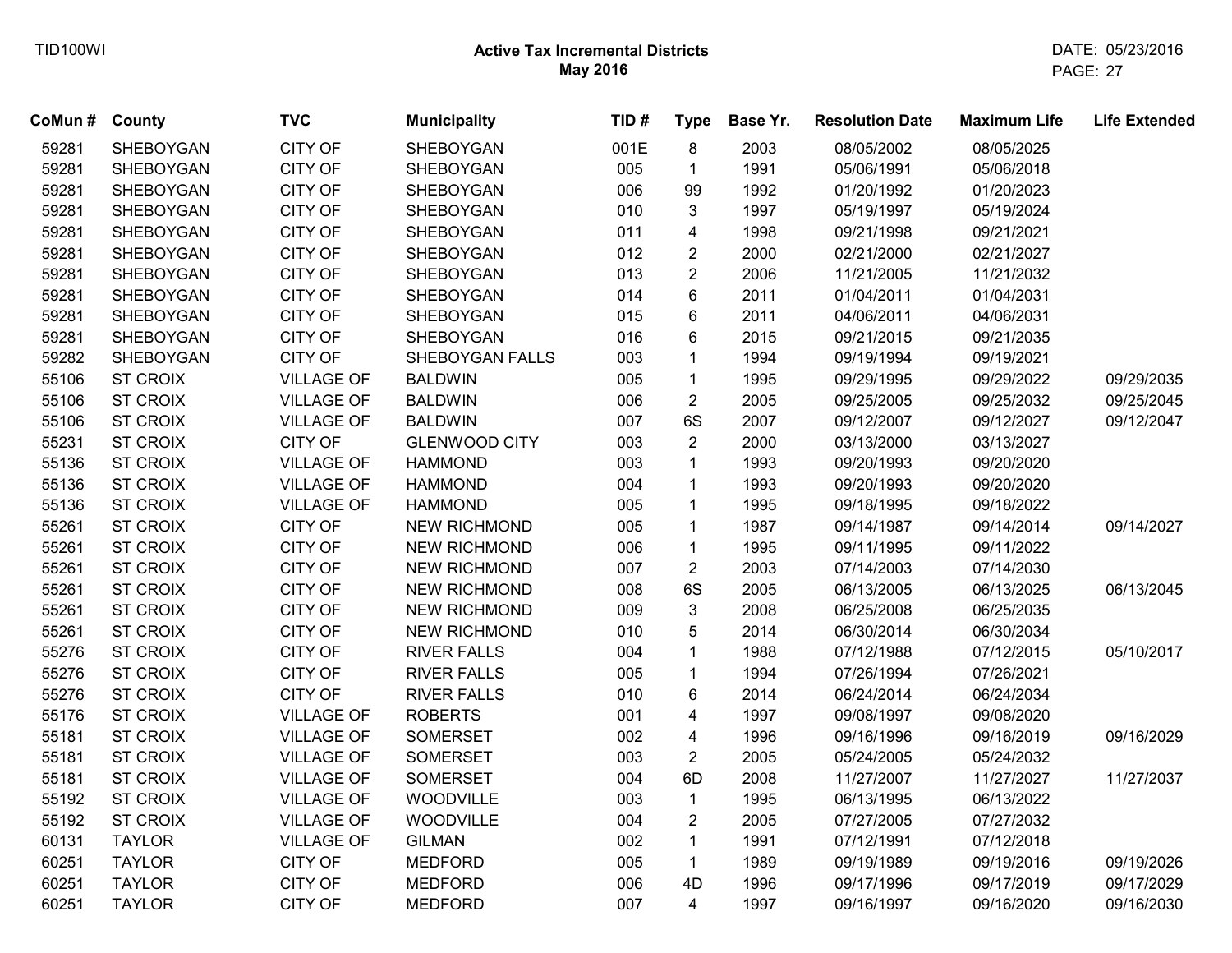| CoMun # County |               | <b>TVC</b>        | <b>Municipality</b> | TID# | <b>Type</b>             | Base Yr. | <b>Resolution Date</b> | <b>Maximum Life</b> | <b>Life Extended</b> |
|----------------|---------------|-------------------|---------------------|------|-------------------------|----------|------------------------|---------------------|----------------------|
| 60251          | <b>TAYLOR</b> | CITY OF           | <b>MEDFORD</b>      | 008  | 4D                      | 1997     | 09/16/1997             | 09/16/2020          | 09/16/2030           |
| 60251          | <b>TAYLOR</b> | CITY OF           | <b>MEDFORD</b>      | 010  | 4                       | 1999     | 09/28/1999             | 09/28/2022          | 09/16/2030           |
| 60251          | <b>TAYLOR</b> | CITY OF           | <b>MEDFORD</b>      | 011  | $\overline{4}$          | 1999     | 09/28/1999             | 09/28/2022          |                      |
| 60251          | <b>TAYLOR</b> | CITY OF           | <b>MEDFORD</b>      | 012  | $\overline{\mathbf{4}}$ | 2000     | 09/05/2000             | 09/05/2023          |                      |
| 60251          | <b>TAYLOR</b> | CITY OF           | <b>MEDFORD</b>      | 013  | 6                       | 2005     | 06/07/2005             | 06/07/2025          |                      |
| 60176          | <b>TAYLOR</b> | <b>VILLAGE OF</b> | RIB LAKE            | 001  | $\mathbf{1}$            | 1995     | 03/14/1995             | 03/14/2022          |                      |
| 60181          | <b>TAYLOR</b> | <b>VILLAGE OF</b> | <b>STETSONVILLE</b> | 001  | 6                       | 2013     | 12/11/2012             | 12/11/2032          |                      |
| 61201          | TREMPEALEAU   | CITY OF           | <b>ARCADIA</b>      | 003  | 1D                      | 1994     | 07/28/1994             | 07/28/2021          | 07/28/2031           |
| 61201          | TREMPEALEAU   | CITY OF           | <b>ARCADIA</b>      | 004  | 1D                      | 1994     | 07/14/1994             | 07/14/2021          | 07/14/2031           |
| 61206          | TREMPEALEAU   | CITY OF           | <b>BLAIR</b>        | 004  | $\overline{5}$          | 2007     | 05/21/2007             | 05/21/2027          |                      |
| 61206          | TREMPEALEAU   | CITY OF           | <b>BLAIR</b>        | 005  | $\mathbf 5$             | 2008     | 06/26/2008             | 06/26/2028          |                      |
| 61206          | TREMPEALEAU   | CITY OF           | <b>BLAIR</b>        | 006  | $\mathbf{2}$            | 2015     | 05/18/2015             | 05/18/2042          |                      |
| 61206          | TREMPEALEAU   | CITY OF           | <b>BLAIR</b>        | 007  | $\,6\,$                 | 2015     | 09/14/2015             | 09/14/2035          |                      |
| 61231          | TREMPEALEAU   | CITY OF           | <b>GALESVILLE</b>   | 002  | $\overline{2}$          | 2001     | 06/28/2001             | 06/28/2028          |                      |
| 61241          | TREMPEALEAU   | CITY OF           | <b>INDEPENDENCE</b> | 002  | 6                       | 2006     | 05/22/2006             | 05/22/2026          |                      |
| 61265          | TREMPEALEAU   | CITY OF           | <b>OSSEO</b>        | 002  | $\mathbf 1$             | 1994     | 08/18/1994             | 08/18/2021          |                      |
| 61265          | TREMPEALEAU   | CITY OF           | <b>OSSEO</b>        | 003  | $\overline{2}$          | 2009     | 05/18/2009             | 05/18/2036          |                      |
| 61181          | TREMPEALEAU   | <b>VILLAGE OF</b> | <b>STRUM</b>        | 001  | 6                       | 2009     | 12/15/2008             | 12/15/2028          |                      |
| 61186          | TREMPEALEAU   | <b>VILLAGE OF</b> | TREMPEALEAU         | 001  | $\mathbf{3}$            | 1997     | 09/29/1997             | 09/29/2024          |                      |
| 61291          | TREMPEALEAU   | CITY OF           | <b>WHITEHALL</b>    | 002  | 5                       | 2006     | 04/06/2006             | 04/06/2026          |                      |
| 61291          | TREMPEALEAU   | CITY OF           | <b>WHITEHALL</b>    | 003  | 6                       | 2006     | 09/12/2006             | 09/12/2026          |                      |
| 62112          | <b>VERNON</b> | <b>VILLAGE OF</b> | COON VALLEY         | 002  | $\overline{\mathbf{4}}$ | 1996     | 03/06/1996             | 03/06/2019          |                      |
| 62116          | <b>VERNON</b> | <b>VILLAGE OF</b> | DE SOTO             | 001  | $\overline{2}$          | 2001     | 09/19/2001             | 09/19/2028          |                      |
| 62236          | <b>VERNON</b> | CITY OF           | <b>HILLSBORO</b>    | 002  | $\mathbf{1}$            | 1993     | 08/02/1993             | 08/02/2020          |                      |
| 62236          | <b>VERNON</b> | CITY OF           | <b>HILLSBORO</b>    | 004  | $\overline{2}$          | 1998     | 08/31/1998             | 08/31/2025          |                      |
| 62146          | <b>VERNON</b> | <b>VILLAGE OF</b> | <b>LA FARGE</b>     | 001  | $\overline{\mathbf{4}}$ | 2003     | 04/14/2003             | 04/14/2026          |                      |
| 62165          | <b>VERNON</b> | <b>VILLAGE OF</b> | <b>ONTARIO</b>      | 001  | $\overline{2}$          | 1998     | 06/08/1998             | 06/08/2025          |                      |
| 62186          | <b>VERNON</b> | <b>VILLAGE OF</b> | <b>VIOLA</b>        | 004  | $\overline{5}$          | 2007     | 09/27/2007             | 09/27/2027          |                      |
| 62286          | <b>VERNON</b> | CITY OF           | <b>VIROQUA</b>      | 002  | $\mathbf{1}$            | 1994     | 12/14/1993             | 12/14/2020          |                      |
| 62286          | <b>VERNON</b> | CITY OF           | <b>VIROQUA</b>      | 003  | $\mathbf{1}$            | 1995     | 09/12/1995             | 09/12/2022          |                      |
| 62286          | <b>VERNON</b> | CITY OF           | <b>VIROQUA</b>      | 004  | $\overline{c}$          | 1999     | 04/27/1999             | 04/27/2026          |                      |
| 62286          | <b>VERNON</b> | CITY OF           | <b>VIROQUA</b>      | 005  | 5                       | 2006     | 04/25/2006             | 04/25/2026          |                      |
| 62286          | <b>VERNON</b> | CITY OF           | <b>VIROQUA</b>      | 006  | 3                       | 2015     | 08/11/2015             | 08/11/2042          |                      |
| 62291          | <b>VERNON</b> | CITY OF           | <b>WESTBY</b>       | 002  | $\overline{2}$          | 2007     | 07/03/2007             | 07/03/2034          |                      |
| 62291          | <b>VERNON</b> | CITY OF           | <b>WESTBY</b>       | 003  | 6                       | 2008     | 12/04/2007             | 12/04/2027          |                      |
| 63221          | <b>VILAS</b>  | CITY OF           | <b>EAGLE RIVER</b>  | 002  | 6S                      | 2007     | 09/11/2007             | 09/11/2027          | 09/11/2047           |
| 63221          | <b>VILAS</b>  | CITY OF           | <b>EAGLE RIVER</b>  | 003  | 6S                      | 2007     | 09/11/2007             | 09/11/2027          | 09/11/2047           |
|                |               |                   |                     |      |                         |          |                        |                     |                      |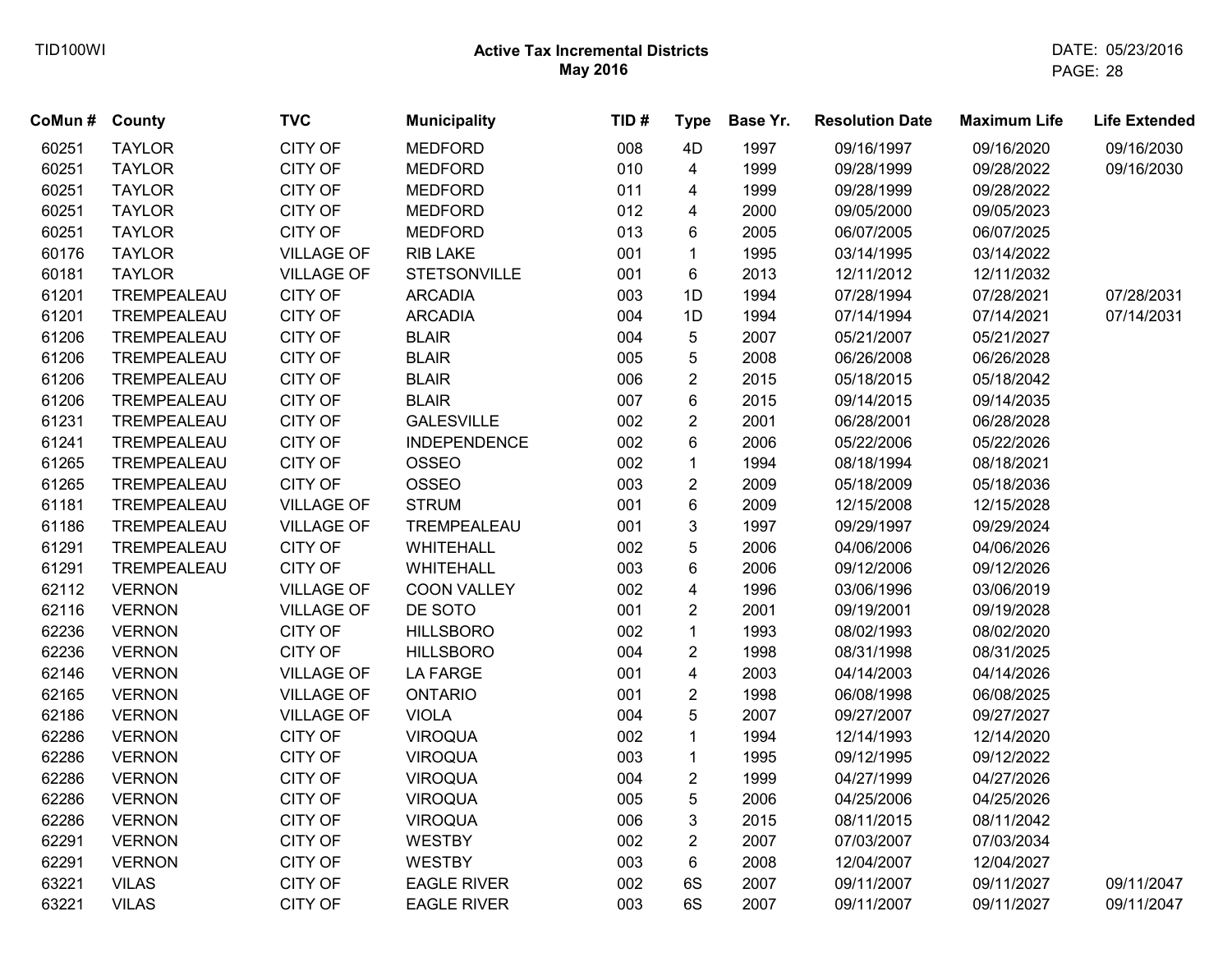| CoMun# | County            | <b>TVC</b>        | <b>Municipality</b> | TID# | <b>Type</b>             | Base Yr. | <b>Resolution Date</b> | <b>Maximum Life</b> | <b>Life Extended</b> |
|--------|-------------------|-------------------|---------------------|------|-------------------------|----------|------------------------|---------------------|----------------------|
| 64206  | <b>WALWORTH</b>   | <b>CITY OF</b>    | <b>BURLINGTON</b>   | 005  | 99                      | 2015     | 12/02/2014             | 12/02/2021          |                      |
| 64116  | WALWORTH          | <b>VILLAGE OF</b> | <b>DARIEN</b>       | 003  | 6                       | 2015     | 09/21/2015             | 09/21/2035          |                      |
| 64216  | <b>WALWORTH</b>   | <b>CITY OF</b>    | <b>DELAVAN</b>      | 004  | 4                       | 2003     | 07/08/2003             | 07/08/2026          |                      |
| 64216  | <b>WALWORTH</b>   | <b>CITY OF</b>    | <b>DELAVAN</b>      | 005  | $\overline{2}$          | 2012     | 09/11/2012             | 09/11/2039          |                      |
| 64121  | <b>WALWORTH</b>   | <b>VILLAGE OF</b> | <b>EAST TROY</b>    | 003  | 4D                      | 1999     | 12/21/1998             | 12/21/2021          | 12/21/2031           |
| 64221  | <b>WALWORTH</b>   | <b>CITY OF</b>    | <b>ELKHORN</b>      | 003  | $\mathbf{1}$            | 1995     | 09/07/1995             | 09/07/2022          |                      |
| 64126  | <b>WALWORTH</b>   | <b>VILLAGE OF</b> | <b>FONTANA</b>      | 001  | 2D                      | 2001     | 09/26/2001             | 09/26/2028          | 09/26/2038           |
| 64181  | <b>WALWORTH</b>   | <b>VILLAGE OF</b> | <b>SHARON</b>       | 004  | 5                       | 2007     | 09/27/2007             | 09/27/2027          |                      |
| 64191  | WALWORTH          | <b>VILLAGE OF</b> | <b>WALWORTH</b>     | 001  | 6                       | 2011     | 09/27/2011             | 09/27/2031          |                      |
| 64291  | <b>WALWORTH</b>   | <b>CITY OF</b>    | <b>WHITEWATER</b>   | 004  | 1D                      | 1990     | 10/10/1990             | 10/10/2017          | 10/10/2027           |
| 64291  | <b>WALWORTH</b>   | <b>CITY OF</b>    | <b>WHITEWATER</b>   | 005  | 6                       | 2007     | 08/07/2007             | 08/07/2027          |                      |
| 64291  | <b>WALWORTH</b>   | <b>CITY OF</b>    | <b>WHITEWATER</b>   | 006  | 6                       | 2007     | 08/07/2007             | 08/07/2027          |                      |
| 64291  | WALWORTH          | <b>CITY OF</b>    | <b>WHITEWATER</b>   | 007  | 6                       | 2007     | 08/07/2007             | 08/07/2027          |                      |
| 64291  | <b>WALWORTH</b>   | <b>CITY OF</b>    | <b>WHITEWATER</b>   | 009  | 6                       | 2007     | 08/07/2007             | 08/07/2027          |                      |
| 65106  | <b>WASHBURN</b>   | <b>VILLAGE OF</b> | <b>BIRCHWOOD</b>    | 001  | 3                       | 2004     | 09/07/2004             | 09/07/2031          |                      |
| 65106  | <b>WASHBURN</b>   | <b>VILLAGE OF</b> | <b>BIRCHWOOD</b>    | 002  | 6S                      | 2005     | 07/05/2005             | 07/05/2025          | 07/05/2045           |
| 65151  | <b>WASHBURN</b>   | <b>VILLAGE OF</b> | <b>MINONG</b>       | 001  | 1D                      | 1988     | 02/10/1988             | 02/10/2015          | 02/10/2025           |
| 65151  | <b>WASHBURN</b>   | <b>VILLAGE OF</b> | <b>MINONG</b>       | 002  | $\overline{\mathbf{4}}$ | 1997     | 09/08/1997             | 09/08/2020          | 02/10/2025           |
| 65151  | <b>WASHBURN</b>   | <b>VILLAGE OF</b> | <b>MINONG</b>       | 003  | 6                       | 2010     | 08/16/2010             | 08/16/2030          |                      |
| 65282  | <b>WASHBURN</b>   | <b>CITY OF</b>    | SHELL LAKE          | 002  | 4D                      | 1996     | 05/28/1996             | 05/28/2019          | 05/28/2029           |
| 65281  | <b>WASHBURN</b>   | <b>CITY OF</b>    | <b>SPOONER</b>      | 003  | $\overline{4}$          | 1996     | 09/03/1996             | 09/03/2019          | 09/03/2029           |
| 65281  | <b>WASHBURN</b>   | <b>CITY OF</b>    | <b>SPOONER</b>      | 004  | 4D                      | 2003     | 09/02/2003             | 09/02/2026          | 09/02/2036           |
| 66131  | <b>WASHINGTON</b> | <b>VILLAGE OF</b> | <b>GERMANTOWN</b>   | 004  | $\mathbf{1}$            | 1994     | 07/06/1994             | 07/06/2021          |                      |
| 66131  | <b>WASHINGTON</b> | <b>VILLAGE OF</b> | <b>GERMANTOWN</b>   | 006  | 6                       | 2014     | 05/19/2014             | 05/19/2034          |                      |
| 66236  | <b>WASHINGTON</b> | <b>CITY OF</b>    | <b>HARTFORD</b>     | 006  | 5                       | 2008     | 09/23/2008             | 09/23/2028          |                      |
| 66236  | <b>WASHINGTON</b> | <b>CITY OF</b>    | <b>HARTFORD</b>     | 007  | 5                       | 2011     | 08/09/2011             | 08/09/2031          |                      |
| 66236  | <b>WASHINGTON</b> | <b>CITY OF</b>    | <b>HARTFORD</b>     | 008  | 5                       | 2013     | 05/28/2013             | 05/28/2033          |                      |
| 66141  | <b>WASHINGTON</b> | <b>VILLAGE OF</b> | <b>JACKSON</b>      | 002  | $\mathbf{1}$            | 1992     | 08/11/1992             | 08/11/2019          |                      |
| 66141  | <b>WASHINGTON</b> | <b>VILLAGE OF</b> | <b>JACKSON</b>      | 004  | $\mathbf{1}$            | 1995     | 09/28/1995             | 09/28/2022          |                      |
| 66141  | <b>WASHINGTON</b> | <b>VILLAGE OF</b> | <b>JACKSON</b>      | 005  | 5                       | 2014     | 05/20/2014             | 05/20/2034          |                      |
| 66142  | <b>WASHINGTON</b> | <b>VILLAGE OF</b> | <b>KEWASKUM</b>     | 002  | 5D                      | 2005     | 02/07/2005             | 02/07/2025          | 02/07/2035           |
| 66181  | <b>WASHINGTON</b> | <b>VILLAGE OF</b> | <b>SLINGER</b>      | 004  | 6                       | 2015     | 08/03/2015             | 08/03/2035          |                      |
| 66291  | <b>WASHINGTON</b> | <b>CITY OF</b>    | <b>WEST BEND</b>    | 003  | 1D                      | 1995     | 09/11/1995             | 09/11/2022          | 09/11/2032           |
| 66291  | <b>WASHINGTON</b> | <b>CITY OF</b>    | <b>WEST BEND</b>    | 004  | $\overline{4}$          | 1997     | 09/22/1997             | 09/22/2020          |                      |
| 66291  | <b>WASHINGTON</b> | CITY OF           | <b>WEST BEND</b>    | 005  | 2D                      | 1998     | 09/21/1998             | 09/21/2025          | 09/21/2035           |
| 66291  | <b>WASHINGTON</b> | <b>CITY OF</b>    | <b>WEST BEND</b>    | 006  | $\overline{4}$          | 1999     | 11/16/1998             | 11/16/2021          | 11/16/2031           |
| 66291  | <b>WASHINGTON</b> | <b>CITY OF</b>    | <b>WEST BEND</b>    | 007  | 4                       | 1999     | 09/20/1999             | 09/20/2022          |                      |
|        |                   |                   |                     |      |                         |          |                        |                     |                      |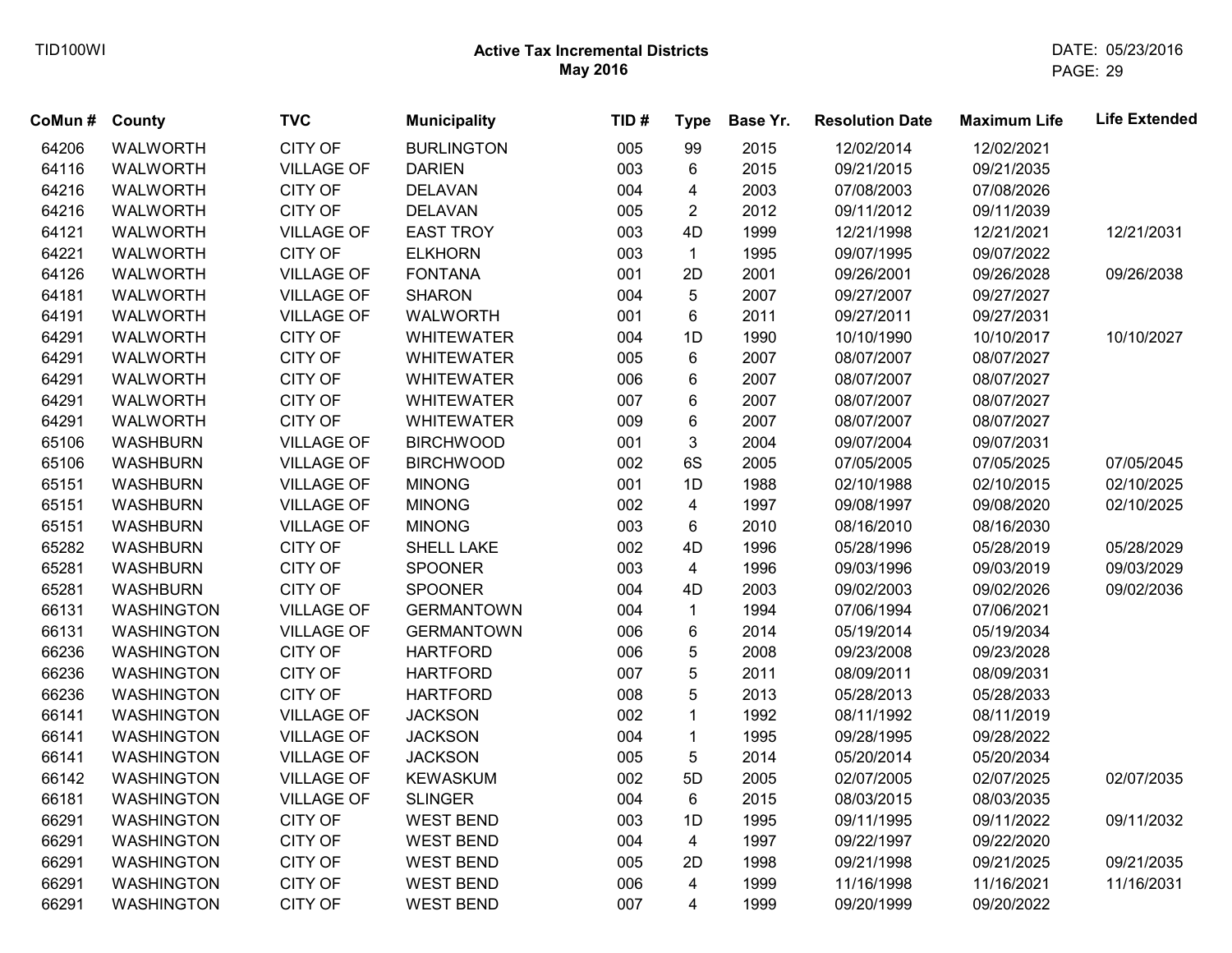| CoMun # County |                   | <b>TVC</b>        | <b>Municipality</b>    | TID# | <b>Type</b>             | Base Yr. | <b>Resolution Date</b> | <b>Maximum Life</b> | <b>Life Extended</b> |
|----------------|-------------------|-------------------|------------------------|------|-------------------------|----------|------------------------|---------------------|----------------------|
| 66291          | <b>WASHINGTON</b> | <b>CITY OF</b>    | <b>WEST BEND</b>       | 008  | $\overline{4}$          | 1999     | 09/27/1999             | 09/27/2022          |                      |
| 66291          | <b>WASHINGTON</b> | CITY OF           | <b>WEST BEND</b>       | 009  | 2D                      | 2003     | 06/23/2003             | 06/23/2030          | 06/23/2040           |
| 66291          | <b>WASHINGTON</b> | CITY OF           | <b>WEST BEND</b>       | 010  | 2D                      | 2004     | 04/19/2004             | 04/19/2031          | 04/19/2041           |
| 66291          | <b>WASHINGTON</b> | CITY OF           | <b>WEST BEND</b>       | 011  | 5D                      | 2005     | 06/27/2005             | 06/27/2025          | 06/27/2035           |
| 66291          | <b>WASHINGTON</b> | CITY OF           | <b>WEST BEND</b>       | 012  | 3                       | 2008     | 03/17/2008             | 03/17/2035          |                      |
| 66291          | <b>WASHINGTON</b> | <b>CITY OF</b>    | <b>WEST BEND</b>       | 013  | 5                       | 2011     | 12/06/2010             | 12/06/2030          |                      |
| 67106          | <b>WAUKESHA</b>   | <b>VILLAGE OF</b> | <b>BIG BEND</b>        | 001  | 6                       | 2013     | 05/16/2013             | 05/16/2033          |                      |
| 67002          | <b>WAUKESHA</b>   | <b>TOWN OF</b>    | <b>BROOKFIELD</b>      | 001A | $\mathfrak{S}$          | 2014     | 02/18/2014             | 02/18/2041          |                      |
| 67206          | <b>WAUKESHA</b>   | CITY OF           | <b>BROOKFIELD</b>      | 003  | $\mathfrak{S}$          | 2004     | 08/17/2004             | 08/17/2031          |                      |
| 67206          | <b>WAUKESHA</b>   | CITY OF           | <b>BROOKFIELD</b>      | 004  | 5                       | 2015     | 12/02/2014             | 12/02/2034          |                      |
| 67206          | <b>WAUKESHA</b>   | CITY OF           | <b>BROOKFIELD</b>      | 005  | 6                       | 2015     | 04/07/2015             | 04/07/2035          |                      |
| 67107          | <b>WAUKESHA</b>   | <b>VILLAGE OF</b> | <b>BUTLER</b>          | 001  | $\mathbf{1}$            | 1992     | 09/29/1992             | 09/29/2019          |                      |
| 67216          | <b>WAUKESHA</b>   | <b>CITY OF</b>    | <b>DELAFIELD</b>       | 004  | 6                       | 2012     | 06/18/2012             | 06/18/2032          |                      |
| 67122          | <b>WAUKESHA</b>   | <b>VILLAGE OF</b> | <b>ELM GROVE</b>       | 002  | $\overline{c}$          | 2004     | 04/27/2004             | 04/27/2031          |                      |
| 67136          | <b>WAUKESHA</b>   | <b>VILLAGE OF</b> | <b>HARTLAND</b>        | 004  | 6                       | 2008     | 07/28/2008             | 07/28/2028          |                      |
| 67136          | <b>WAUKESHA</b>   | <b>VILLAGE OF</b> | <b>HARTLAND</b>        | 005  | 3                       | 2011     | 10/25/2010             | 10/25/2037          |                      |
| 67136          | <b>WAUKESHA</b>   | <b>VILLAGE OF</b> | <b>HARTLAND</b>        | 006  | 6                       | 2015     | 06/22/2015             | 06/22/2035          |                      |
| 67151          | <b>WAUKESHA</b>   | <b>VILLAGE OF</b> | <b>MENOMONEE FALLS</b> | 004  | $\overline{\mathbf{4}}$ | 1996     | 05/06/1996             | 05/06/2019          |                      |
| 67151          | <b>WAUKESHA</b>   | <b>VILLAGE OF</b> | <b>MENOMONEE FALLS</b> | 005  | 4                       | 1999     | 06/14/1999             | 06/14/2022          |                      |
| 67151          | <b>WAUKESHA</b>   | <b>VILLAGE OF</b> | <b>MENOMONEE FALLS</b> | 006  | 3                       | 2006     | 04/17/2006             | 04/17/2033          |                      |
| 67151          | <b>WAUKESHA</b>   | <b>VILLAGE OF</b> | <b>MENOMONEE FALLS</b> | 007  | 5                       | 2008     | 02/18/2008             | 02/18/2028          |                      |
| 67151          | <b>WAUKESHA</b>   | <b>VILLAGE OF</b> | <b>MENOMONEE FALLS</b> | 008  | 3                       | 2008     | 07/21/2008             | 07/21/2035          |                      |
| 67151          | <b>WAUKESHA</b>   | <b>VILLAGE OF</b> | <b>MENOMONEE FALLS</b> | 009  | $\,6$                   | 2010     | 01/18/2010             | 01/18/2030          |                      |
| 67151          | <b>WAUKESHA</b>   | <b>VILLAGE OF</b> | <b>MENOMONEE FALLS</b> | 010  | 6                       | 2011     | 08/17/2011             | 08/17/2031          |                      |
| 67151          | <b>WAUKESHA</b>   | <b>VILLAGE OF</b> | <b>MENOMONEE FALLS</b> | 011  | 5                       | 2011     | 08/17/2011             | 08/17/2031          |                      |
| 67151          | <b>WAUKESHA</b>   | <b>VILLAGE OF</b> | <b>MENOMONEE FALLS</b> | 012  | 5                       | 2014     | 09/15/2014             | 09/15/2034          |                      |
| 67153          | <b>WAUKESHA</b>   | <b>VILLAGE OF</b> | <b>MUKWONAGO</b>       | 003  | $\overline{\mathbf{4}}$ | 2003     | 01/07/2003             | 01/07/2026          |                      |
| 67251          | <b>WAUKESHA</b>   | <b>CITY OF</b>    | <b>MUSKEGO</b>         | 008  | $\overline{c}$          | 2000     | 08/22/2000             | 08/22/2027          |                      |
| 67251          | <b>WAUKESHA</b>   | CITY OF           | <b>MUSKEGO</b>         | 009  | $\overline{\mathbf{4}}$ | 2003     | 02/25/2003             | 02/25/2026          |                      |
| 67251          | <b>WAUKESHA</b>   | CITY OF           | <b>MUSKEGO</b>         | 010  | 6                       | 2008     | 11/27/2007             | 11/27/2027          |                      |
| 67265          | <b>WAUKESHA</b>   | CITY OF           | <b>OCONOMOWOC</b>      | 004  | $\overline{2}$          | 2003     | 09/02/2003             | 09/02/2030          |                      |
| 67171          | <b>WAUKESHA</b>   | <b>VILLAGE OF</b> | <b>PEWAUKEE</b>        | 002  | $\overline{2}$          | 2014     | 07/15/2014             | 07/15/2041          |                      |
| 67181          | <b>WAUKESHA</b>   | <b>VILLAGE OF</b> | <b>SUSSEX</b>          | 006  | $\overline{2}$          | 2013     | 03/12/2013             | 03/12/2040          |                      |
| 67191          | <b>WAUKESHA</b>   | <b>VILLAGE OF</b> | <b>WALES</b>           | 001  | 99                      | 2006     | 07/10/2006             | 07/10/2026          | 07/10/2043           |
| 67291          | <b>WAUKESHA</b>   | <b>CITY OF</b>    | <b>WAUKESHA</b>        | 009  | $\mathbf{1}$            | 1994     | 11/02/1993             | 11/02/2020          |                      |
| 67291          | <b>WAUKESHA</b>   | CITY OF           | <b>WAUKESHA</b>        | 011  | $\overline{2}$          | 1997     | 04/15/1997             | 04/15/2024          |                      |
| 67291          | <b>WAUKESHA</b>   | <b>CITY OF</b>    | <b>WAUKESHA</b>        | 012  | $\overline{4}$          | 2001     | 06/05/2001             | 06/05/2024          |                      |
|                |                   |                   |                        |      |                         |          |                        |                     |                      |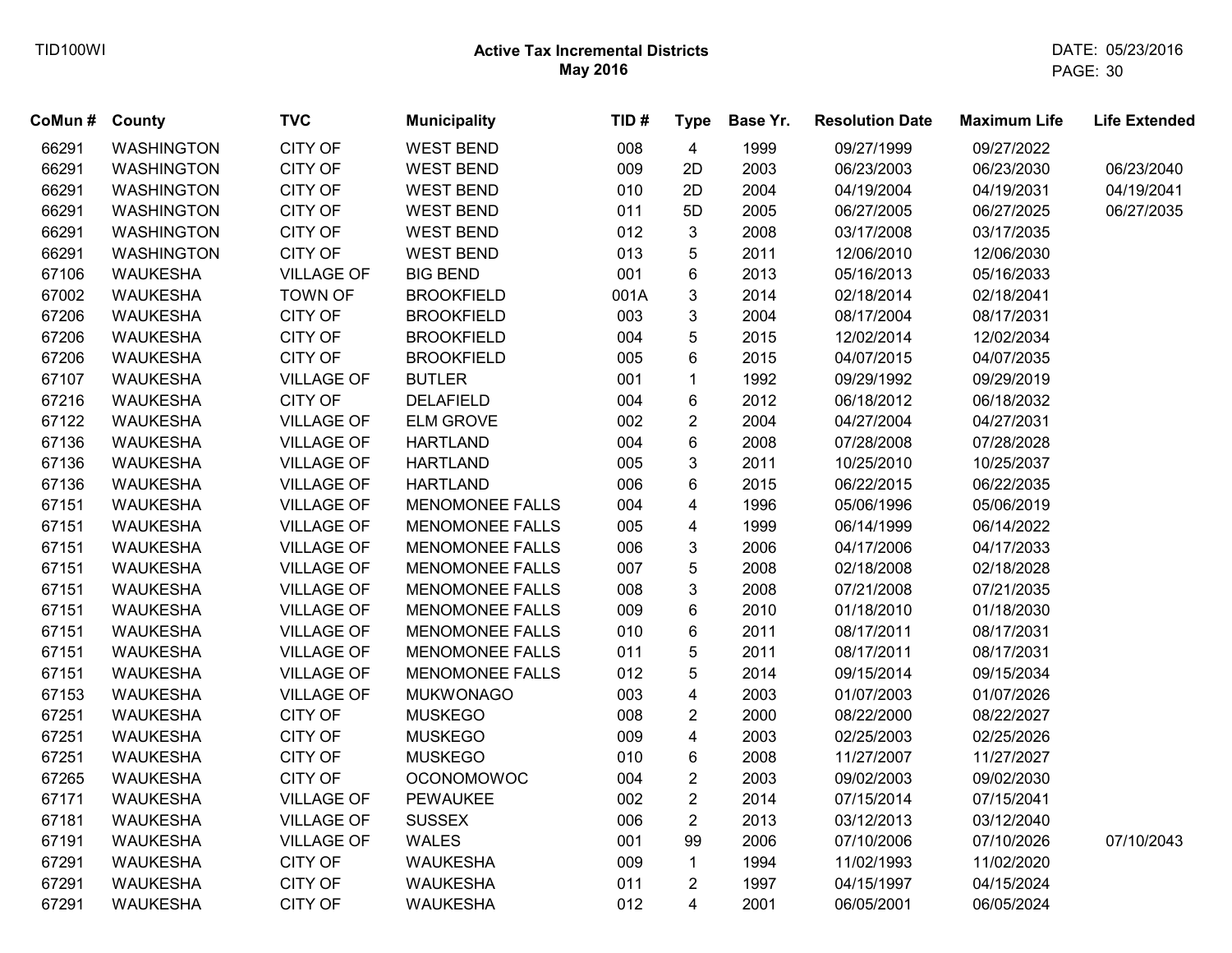| CoMun # | County          | <b>TVC</b>        | <b>Municipality</b> | TID# | <b>Type</b>             | Base Yr. | <b>Resolution Date</b> | <b>Maximum Life</b> | <b>Life Extended</b> |
|---------|-----------------|-------------------|---------------------|------|-------------------------|----------|------------------------|---------------------|----------------------|
| 67291   | <b>WAUKESHA</b> | <b>CITY OF</b>    | <b>WAUKESHA</b>     | 013  | $\overline{4}$          | 2003     | 05/20/2003             | 05/20/2026          |                      |
| 67291   | <b>WAUKESHA</b> | <b>CITY OF</b>    | <b>WAUKESHA</b>     | 014  | 4                       | 2003     | 05/20/2003             | 05/20/2026          |                      |
| 67291   | <b>WAUKESHA</b> | <b>CITY OF</b>    | <b>WAUKESHA</b>     | 016  | $\overline{\mathbf{c}}$ | 2007     | 07/17/2007             | 07/17/2034          |                      |
| 67291   | <b>WAUKESHA</b> | <b>CITY OF</b>    | <b>WAUKESHA</b>     | 017  | $\overline{2}$          | 2007     | 09/18/2007             | 09/18/2034          |                      |
| 67291   | <b>WAUKESHA</b> | CITY OF           | <b>WAUKESHA</b>     | 018  | 3                       | 2009     | 07/15/2008             | 07/15/2035          |                      |
| 67291   | <b>WAUKESHA</b> | <b>CITY OF</b>    | <b>WAUKESHA</b>     | 019  | 5                       | 2010     | 08/05/2010             | 08/05/2030          |                      |
| 67291   | <b>WAUKESHA</b> | <b>CITY OF</b>    | <b>WAUKESHA</b>     | 020  | 5                       | 2010     | 08/17/2010             | 08/17/2030          |                      |
| 67291   | <b>WAUKESHA</b> | <b>CITY OF</b>    | <b>WAUKESHA</b>     | 021  | 3                       | 2012     | 11/01/2011             | 11/01/2038          |                      |
| 67291   | <b>WAUKESHA</b> | CITY OF           | <b>WAUKESHA</b>     | 022  | 6                       | 2013     | 05/21/2013             | 05/21/2033          |                      |
| 67291   | <b>WAUKESHA</b> | <b>CITY OF</b>    | <b>WAUKESHA</b>     | 023  | 5                       | 2014     | 06/03/2014             | 06/03/2034          |                      |
| 67291   | <b>WAUKESHA</b> | CITY OF           | <b>WAUKESHA</b>     | 025  | 5                       | 2015     | 09/15/2015             | 09/15/2035          |                      |
| 68211   | <b>WAUPACA</b>  | <b>CITY OF</b>    | <b>CLINTONVILLE</b> | 003  | $\mathbf 1$             | 1992     | 08/18/1992             | 08/18/2019          |                      |
| 68211   | <b>WAUPACA</b>  | <b>CITY OF</b>    | <b>CLINTONVILLE</b> | 004  | $\mathbf{1}$            | 1994     | 08/08/1994             | 08/08/2021          |                      |
| 68211   | <b>WAUPACA</b>  | CITY OF           | <b>CLINTONVILLE</b> | 005  | $\overline{2}$          | 2002     | 11/13/2001             | 11/13/2028          |                      |
| 68211   | <b>WAUPACA</b>  | CITY OF           | <b>CLINTONVILLE</b> | 006  | 4                       | 2003     | 09/09/2003             | 09/09/2026          |                      |
| 68211   | <b>WAUPACA</b>  | CITY OF           | <b>CLINTONVILLE</b> | 007  | $\overline{2}$          | 2005     | 10/04/2004             | 10/04/2031          |                      |
| 68252   | <b>WAUPACA</b>  | CITY OF           | <b>MARION</b>       | 002  | $\mathbf{1}$            | 1995     | 09/28/1995             | 09/28/2022          |                      |
| 68028   | <b>WAUPACA</b>  | <b>TOWN OF</b>    | <b>MATTESON</b>     | 001C | 8                       | 2004     | 03/15/2005             | 03/15/2028          |                      |
| 68291   | <b>WAUPACA</b>  | CITY OF           | <b>WAUPACA</b>      | 003  | 4D                      | 2000     | 04/21/2000             | 04/21/2023          | 04/21/2033           |
| 68291   | <b>WAUPACA</b>  | CITY OF           | <b>WAUPACA</b>      | 004  | $\overline{2}$          | 2000     | 04/21/2000             | 04/21/2027          | 06/19/2034           |
| 68291   | <b>WAUPACA</b>  | CITY OF           | <b>WAUPACA</b>      | 005  | 4D                      | 2000     | 04/21/2000             | 04/21/2023          | 04/21/2033           |
| 68291   | <b>WAUPACA</b>  | CITY OF           | <b>WAUPACA</b>      | 006  | $\overline{2}$          | 2000     | 09/19/2000             | 09/19/2027          | 04/21/2033           |
| 68291   | <b>WAUPACA</b>  | CITY OF           | <b>WAUPACA</b>      | 007  | $\overline{2}$          | 2001     | 05/15/2001             | 05/15/2028          |                      |
| 68291   | <b>WAUPACA</b>  | CITY OF           | <b>WAUPACA</b>      | 008  | 4D                      | 2001     | 06/19/2001             | 06/19/2024          | 06/19/2034           |
| 68291   | <b>WAUPACA</b>  | CITY OF           | <b>WAUPACA</b>      | 009  | $\overline{\mathbf{4}}$ | 2001     | 06/19/2001             | 06/19/2024          |                      |
| 68291   | <b>WAUPACA</b>  | CITY OF           | <b>WAUPACA</b>      | 010  | $\overline{2}$          | 2001     | 06/19/2001             | 06/19/2028          |                      |
| 68042   | <b>WAUPACA</b>  | <b>TOWN OF</b>    | WEYAUWEGA           | 001T | 7A                      | 2005     | 09/28/2005             | 09/28/2021          |                      |
| 68292   | <b>WAUPACA</b>  | CITY OF           | WEYAUWEGA           | 004  | 4                       | 2001     | 09/27/2001             | 09/27/2024          |                      |
| 68292   | <b>WAUPACA</b>  | CITY OF           | WEYAUWEGA           | 005  | 6                       | 2007     | 01/11/2007             | 01/11/2027          |                      |
| 68292   | <b>WAUPACA</b>  | CITY OF           | WEYAUWEGA           | 006  | 5                       | 2015     | 02/09/2015             | 02/09/2035          |                      |
| 68292   | <b>WAUPACA</b>  | <b>CITY OF</b>    | WEYAUWEGA           | 007  | 6                       | 2015     | 09/21/2015             | 09/21/2035          |                      |
| 69206   | <b>WAUSHARA</b> | CITY OF           | <b>BERLIN</b>       | 010  | $\mathbf{1}$            | 1993     | 07/06/1993             | 07/06/2020          |                      |
| 69111   | <b>WAUSHARA</b> | <b>VILLAGE OF</b> | <b>COLOMA</b>       | 001  | 4D                      | 1997     | 07/31/1997             | 07/31/2020          | 07/31/2030           |
| 69111   | <b>WAUSHARA</b> | <b>VILLAGE OF</b> | COLOMA              | 002  | 6                       | 2005     | 09/29/2005             | 09/29/2025          | 07/31/2030           |
| 69171   | <b>WAUSHARA</b> | <b>VILLAGE OF</b> | <b>PLAINFIELD</b>   | 001  | 3                       | 2015     | 03/10/2015             | 03/10/2042          |                      |
| 69176   | <b>WAUSHARA</b> | <b>VILLAGE OF</b> | <b>REDGRANITE</b>   | 001  | $\overline{2}$          | 1997     | 06/17/1997             | 06/17/2024          | 06/17/2030           |
| 69176   | <b>WAUSHARA</b> | <b>VILLAGE OF</b> | <b>REDGRANITE</b>   | 002  | 4D                      | 1997     | 06/17/1997             | 06/17/2020          | 06/17/2030           |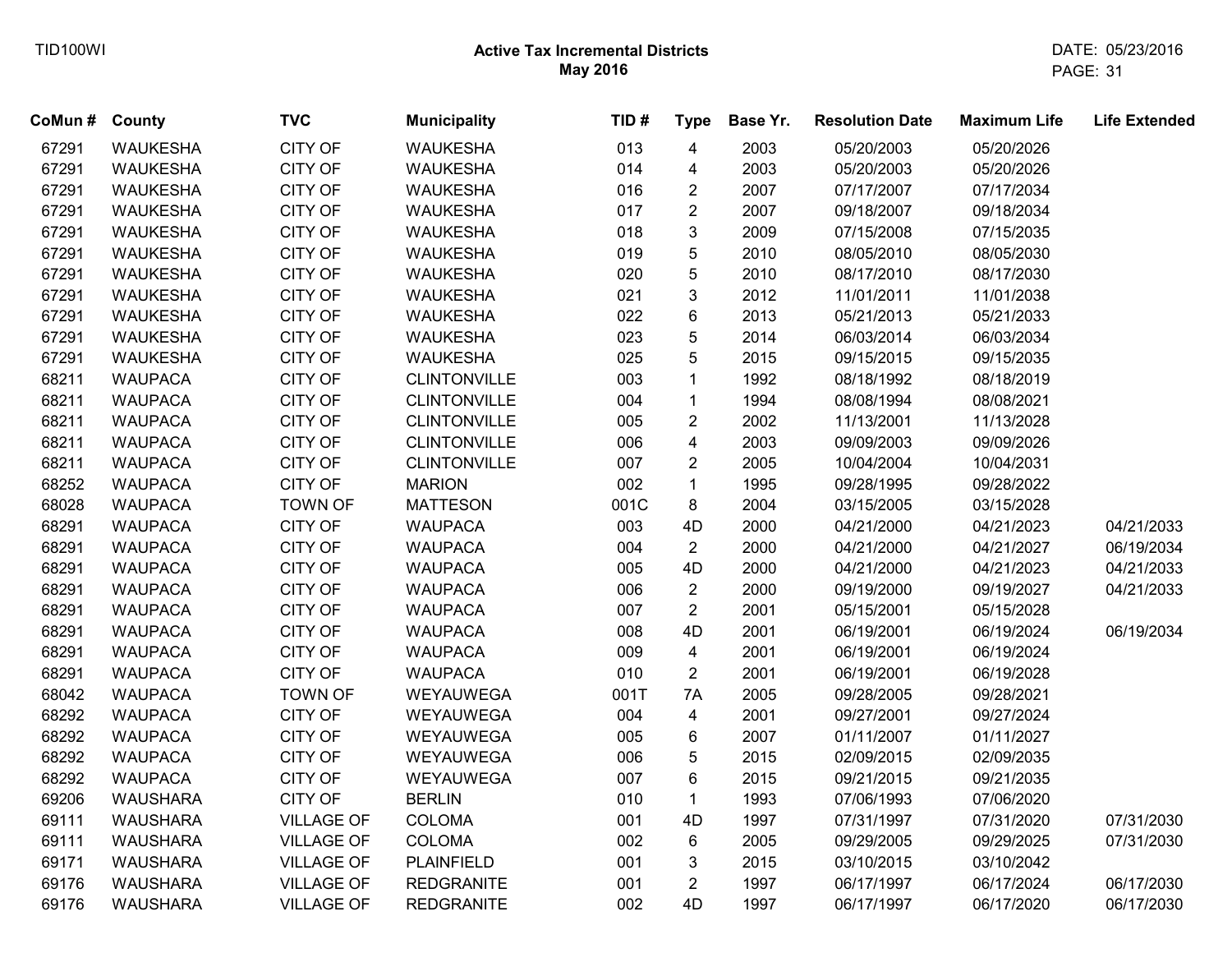| CoMun # County |                  | <b>TVC</b>        | <b>Municipality</b> | TID# | <b>Type</b>             | Base Yr. | <b>Resolution Date</b> | <b>Maximum Life</b> | <b>Life Extended</b> |
|----------------|------------------|-------------------|---------------------|------|-------------------------|----------|------------------------|---------------------|----------------------|
| 69291          | <b>WAUSHARA</b>  | <b>CITY OF</b>    | <b>WAUTOMA</b>      | 001  | $\mathbf{1}$            | 1995     | 08/28/1995             | 08/28/2022          |                      |
| 69291          | <b>WAUSHARA</b>  | CITY OF           | <b>WAUTOMA</b>      | 002  | 4                       | 1996     | 06/10/1996             | 06/10/2019          |                      |
| 69191          | <b>WAUSHARA</b>  | <b>VILLAGE OF</b> | <b>WILD ROSE</b>    | 001  | 4                       | 1996     | 06/14/1996             | 06/14/2019          |                      |
| 69191          | <b>WAUSHARA</b>  | <b>VILLAGE OF</b> | <b>WILD ROSE</b>    | 002  | $\overline{2}$          | 2000     | 09/20/2000             | 09/20/2027          |                      |
| 69191          | <b>WAUSHARA</b>  | <b>VILLAGE OF</b> | <b>WILD ROSE</b>    | 003  | 6                       | 2006     | 02/15/2006             | 02/15/2026          |                      |
| 70201          | <b>WINNEBAGO</b> | <b>CITY OF</b>    | <b>APPLETON</b>     | 007  | 3                       | 2007     | 09/05/2007             | 09/05/2034          |                      |
| 70008          | <b>WINNEBAGO</b> | <b>TOWN OF</b>    | <b>MENASHA</b>      | 001A | 6                       | 2015     | 06/29/2015             | 06/29/2035          |                      |
| 70251          | <b>WINNEBAGO</b> | CITY OF           | <b>MENASHA</b>      | 003  | $\mathbf{1}$            | 1990     | 12/05/1989             | 12/05/2016          |                      |
| 70251          | <b>WINNEBAGO</b> | CITY OF           | <b>MENASHA</b>      | 004  | $\sqrt{2}$              | 1997     | 05/19/1997             | 05/19/2024          |                      |
| 70251          | <b>WINNEBAGO</b> | <b>CITY OF</b>    | <b>MENASHA</b>      | 005  | $\overline{\mathbf{4}}$ | 1998     | 09/09/1998             | 09/09/2021          |                      |
| 70251          | <b>WINNEBAGO</b> | <b>CITY OF</b>    | <b>MENASHA</b>      | 006  | 4                       | 1998     | 09/09/1998             | 09/09/2021          |                      |
| 70251          | <b>WINNEBAGO</b> | <b>CITY OF</b>    | <b>MENASHA</b>      | 007  | $\sqrt{2}$              | 2003     | 07/04/2003             | 07/04/2030          |                      |
| 70251          | <b>WINNEBAGO</b> | <b>CITY OF</b>    | <b>MENASHA</b>      | 008  | $\boldsymbol{2}$        | 2005     | 11/15/2004             | 11/15/2031          |                      |
| 70251          | <b>WINNEBAGO</b> | CITY OF           | <b>MENASHA</b>      | 010  | $\boldsymbol{2}$        | 2006     | 06/05/2006             | 06/05/2033          |                      |
| 70251          | <b>WINNEBAGO</b> | <b>CITY OF</b>    | <b>MENASHA</b>      | 011  | $\sqrt{2}$              | 2007     | 07/16/2007             | 07/16/2034          |                      |
| 70251          | <b>WINNEBAGO</b> | <b>CITY OF</b>    | <b>MENASHA</b>      | 013  | $\overline{2}$          | 2015     | 07/06/2015             | 07/06/2042          |                      |
| 70261          | <b>WINNEBAGO</b> | <b>CITY OF</b>    | <b>NEENAH</b>       | 005  | 1D                      | 1993     | 04/22/1993             | 04/22/2020          | 04/22/2030           |
| 70261          | <b>WINNEBAGO</b> | <b>CITY OF</b>    | <b>NEENAH</b>       | 006  | 4D                      | 1997     | 03/20/1997             | 03/20/2020          | 03/20/2030           |
| 70261          | <b>WINNEBAGO</b> | CITY OF           | <b>NEENAH</b>       | 007  | 3                       | 2000     | 07/05/2000             | 07/05/2027          | 07/05/2037           |
| 70261          | <b>WINNEBAGO</b> | <b>CITY OF</b>    | <b>NEENAH</b>       | 008  | 3D                      | 2001     | 09/05/2001             | 09/05/2028          | 09/05/2038           |
| 70261          | <b>WINNEBAGO</b> | <b>CITY OF</b>    | <b>NEENAH</b>       | 009  | 3                       | 2015     | 03/18/2015             | 03/18/2042          |                      |
| 70261          | <b>WINNEBAGO</b> | <b>CITY OF</b>    | <b>NEENAH</b>       | 010  | $\overline{2}$          | 2015     | 08/05/2015             | 08/05/2042          |                      |
| 70266          | <b>WINNEBAGO</b> | <b>CITY OF</b>    | <b>OSHKOSH</b>      | 007  | $\mathbf{1}$            | 1989     | 07/20/1989             | 07/20/2016          |                      |
| 70266          | <b>WINNEBAGO</b> | <b>CITY OF</b>    | <b>OSHKOSH</b>      | 010  | $\mathbf{1}$            | 1993     | 09/16/1993             | 09/16/2020          |                      |
| 70266          | <b>WINNEBAGO</b> | <b>CITY OF</b>    | <b>OSHKOSH</b>      | 011  | $\mathbf{1}$            | 1995     | 01/10/1995             | 01/10/2022          |                      |
| 70266          | <b>WINNEBAGO</b> | <b>CITY OF</b>    | <b>OSHKOSH</b>      | 012  | $\overline{\mathbf{c}}$ | 1997     | 04/24/1997             | 04/24/2024          |                      |
| 70266          | <b>WINNEBAGO</b> | <b>CITY OF</b>    | <b>OSHKOSH</b>      | 013  | $\overline{c}$          | 1998     | 09/22/1998             | 09/22/2025          |                      |
| 70266          | <b>WINNEBAGO</b> | <b>CITY OF</b>    | <b>OSHKOSH</b>      | 014  | $\boldsymbol{2}$        | 2000     | 06/13/2000             | 06/13/2027          |                      |
| 70266          | <b>WINNEBAGO</b> | <b>CITY OF</b>    | <b>OSHKOSH</b>      | 015  | $\overline{c}$          | 2001     | 01/09/2001             | 01/09/2028          |                      |
| 70266          | <b>WINNEBAGO</b> | <b>CITY OF</b>    | <b>OSHKOSH</b>      | 016  | $\overline{2}$          | 2001     | 05/22/2001             | 05/22/2028          |                      |
| 70266          | <b>WINNEBAGO</b> | <b>CITY OF</b>    | <b>OSHKOSH</b>      | 017  | $\overline{c}$          | 2001     | 09/25/2001             | 09/25/2028          |                      |
| 70266          | <b>WINNEBAGO</b> | <b>CITY OF</b>    | <b>OSHKOSH</b>      | 018  | $\overline{2}$          | 2002     | 07/09/2002             | 07/09/2029          |                      |
| 70266          | <b>WINNEBAGO</b> | <b>CITY OF</b>    | <b>OSHKOSH</b>      | 019  | $\overline{\mathbf{4}}$ | 2003     | 05/13/2003             | 05/13/2026          |                      |
| 70266          | <b>WINNEBAGO</b> | <b>CITY OF</b>    | <b>OSHKOSH</b>      | 020  | $\boldsymbol{2}$        | 2005     | 07/12/2005             | 07/12/2032          |                      |
| 70266          | <b>WINNEBAGO</b> | <b>CITY OF</b>    | <b>OSHKOSH</b>      | 021  | $\boldsymbol{2}$        | 2006     | 02/14/2006             | 02/14/2033          |                      |
| 70266          | <b>WINNEBAGO</b> | <b>CITY OF</b>    | <b>OSHKOSH</b>      | 023  | 5                       | 2009     | 06/09/2009             | 06/09/2029          |                      |
| 70266          | WINNEBAGO        | <b>CITY OF</b>    | <b>OSHKOSH</b>      | 024  | $\overline{2}$          | 2010     | 02/23/2010             | 02/23/2037          |                      |